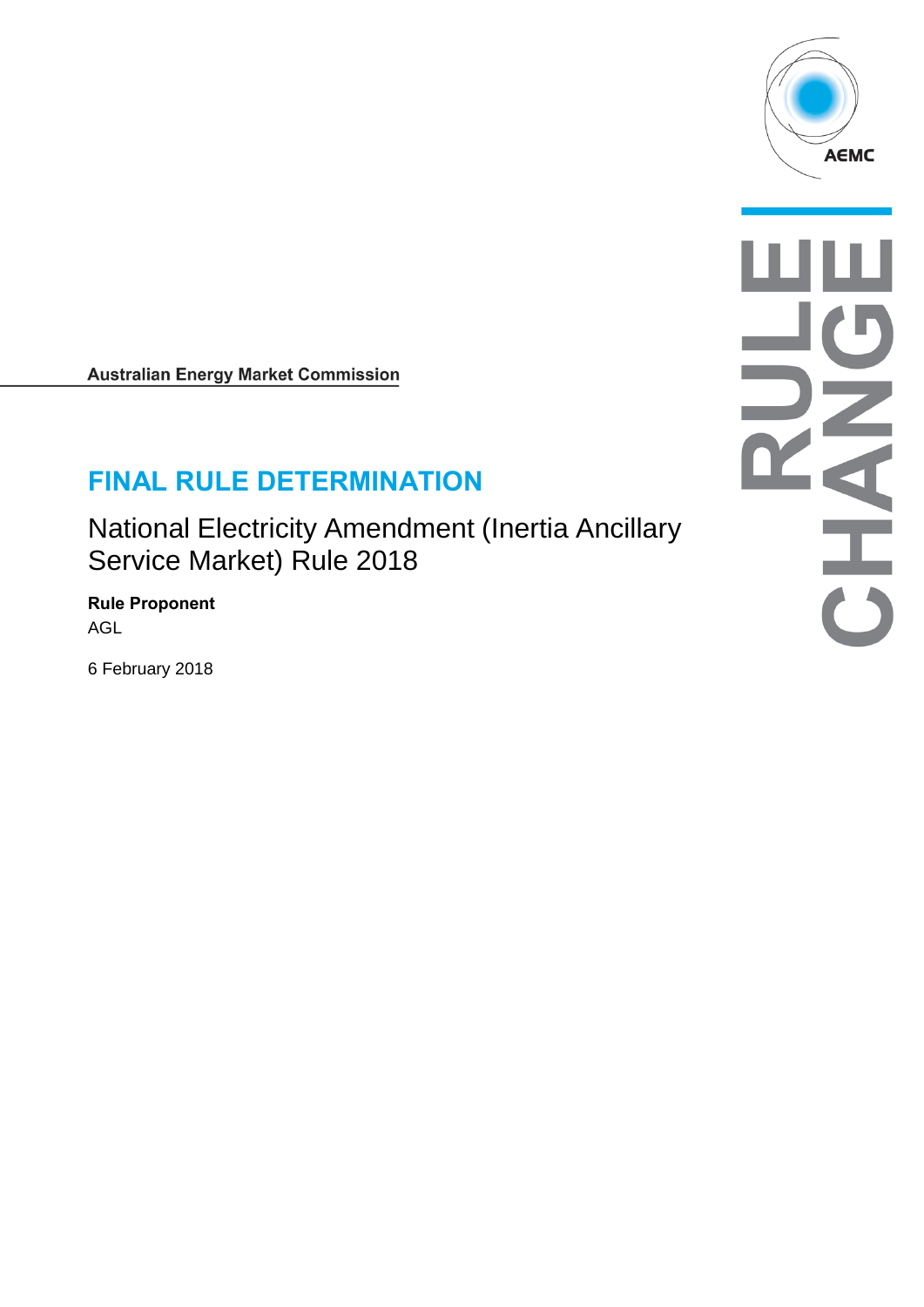#### **Inquiries**

Australian Energy Market Commission PO Box A2449 Sydney South NSW 1235

**E**: aemc@aemc.gov.au **T**: (02) 8296 7800 **F**: (02) 8296 7899

Reference: ERC0208

#### **Citation**

AEMC 2018, Inertia Ancillary Service Market, Rule Determination, 6 February 2018, Sydney

#### **About the AEMC**

The AEMC reports to the Council of Australian Governments (COAG) through the COAG Energy Council. We have two functions. We make and amend the national electricity, gas and energy retail rules and conduct independent reviews for the COAG Energy Council.

This work is copyright. The Copyright Act 1968 permits fair dealing for study, research, news reporting, criticism and review. Selected passages, tables or diagrams may be reproduced for such purposes provided acknowledgement of the source is included.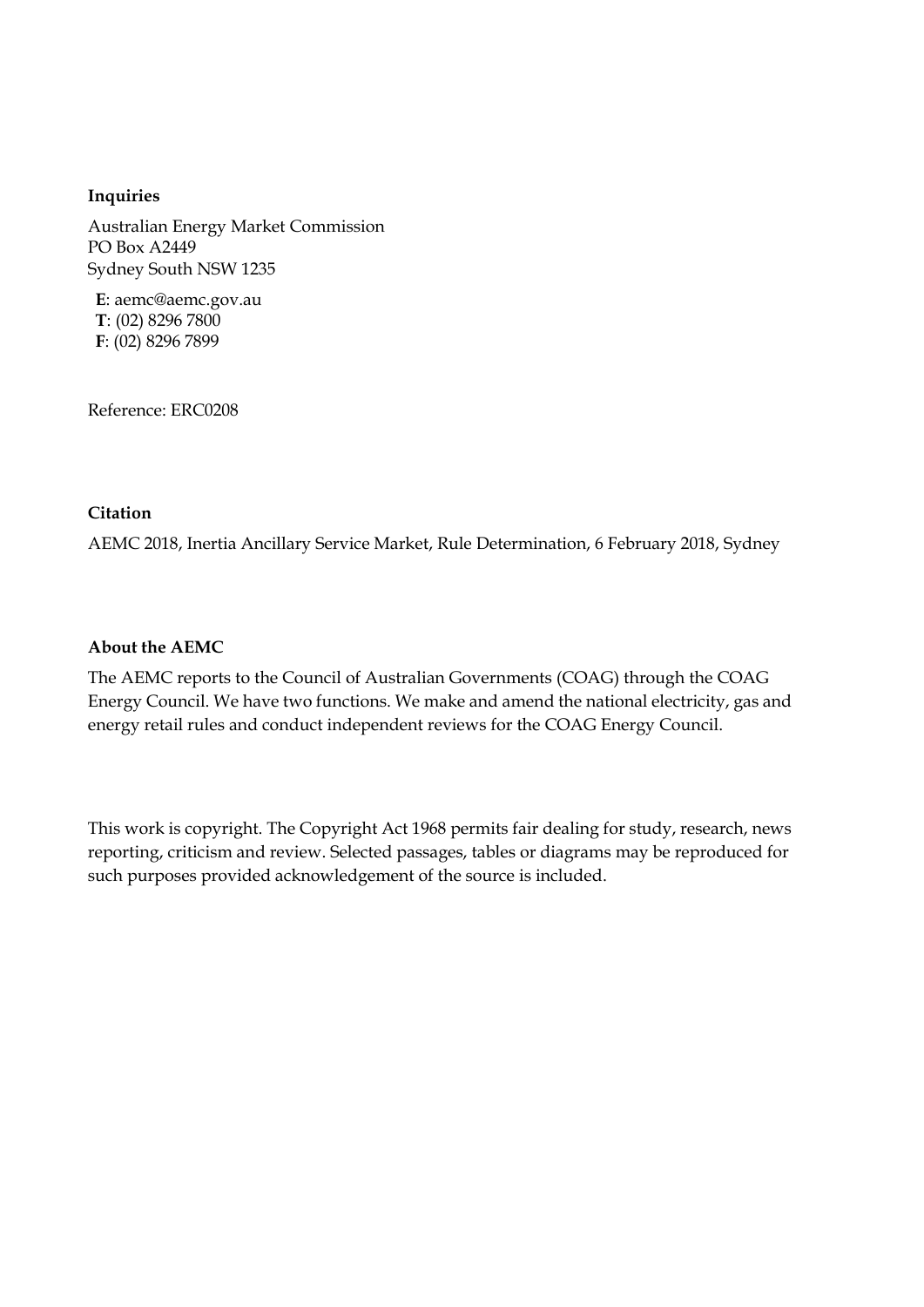# **Executive summary**

The Australian Energy Market Commission (AEMC or Commission) has determined not to make a final rule relating to the introduction of a market mechanism for power system inertia at this time.

The final rule determination has been made with respect to a rule change request received from AGL, which proposes the establishment of an inertia ancillary services market to address the declining supply of inertia in the National Electricity Market (NEM).

On 19 September 2017, the AEMC made a final rule determination with respect to the rule change request received from the South Australian Government on *Managing the rate of change of power system frequency.* The final rule places an obligation on TNSPs to make available the minimum level of inertia required to maintain secure operation of the power system. As such it provides confidence that system security can be maintained in all regions of the NEM, while minimising the costs to consumers. The final rule commences on 1 July 2018 with TNSPs required to make the minimum level of inertia available by 1 July 2019.

The Commission supports the development of competitive markets for the provision of system services for achieving the most efficient outcomes for consumers. However, given the current power system operating conditions, the need to understand practical outcomes from new regulatory frameworks recently introduced, and assess outcomes from various programs of work on foot by the Commission and the Australian Energy Market Operator (AEMO), the Commission is not satisfied that the introduction of a market mechanism for additional inertia for market benefit will meet the national electricity objective (NEO) at this time.

The Commission intends to continue its assessment of the appropriate design of an inertia market mechanism through the *Frequency control frameworks review* currently underway. Recommendations arising from this review will be provided in mid-2018.

### **Reasons for not making a final rule**

On 7 November 2017, the AEMC published a draft determination relating to AGL's rule change request, which did not make a draft rule to introduce a market mechanism for inertia at this time. Submissions to the draft determination were unanimously in support of the Commission's decision not to make a draft rule to introduce an inertia market.

Feedback from stakeholders received in response to the draft determination reiterated the key points made in response to the consultation paper. While stakeholders are largely in support of the development of markets to value system services, many are not convinced of a clear or compelling need for the development of a market mechanism for inertia at this time. Many stakeholders suggested delaying the introduction of a market for inertia until after the AEMC's *Frequency control frameworks review* is completed in mid-2018.

Four principal factors were raised by stakeholders in favour of not implementing a market mechanism for additional inertia for market benefit at this time: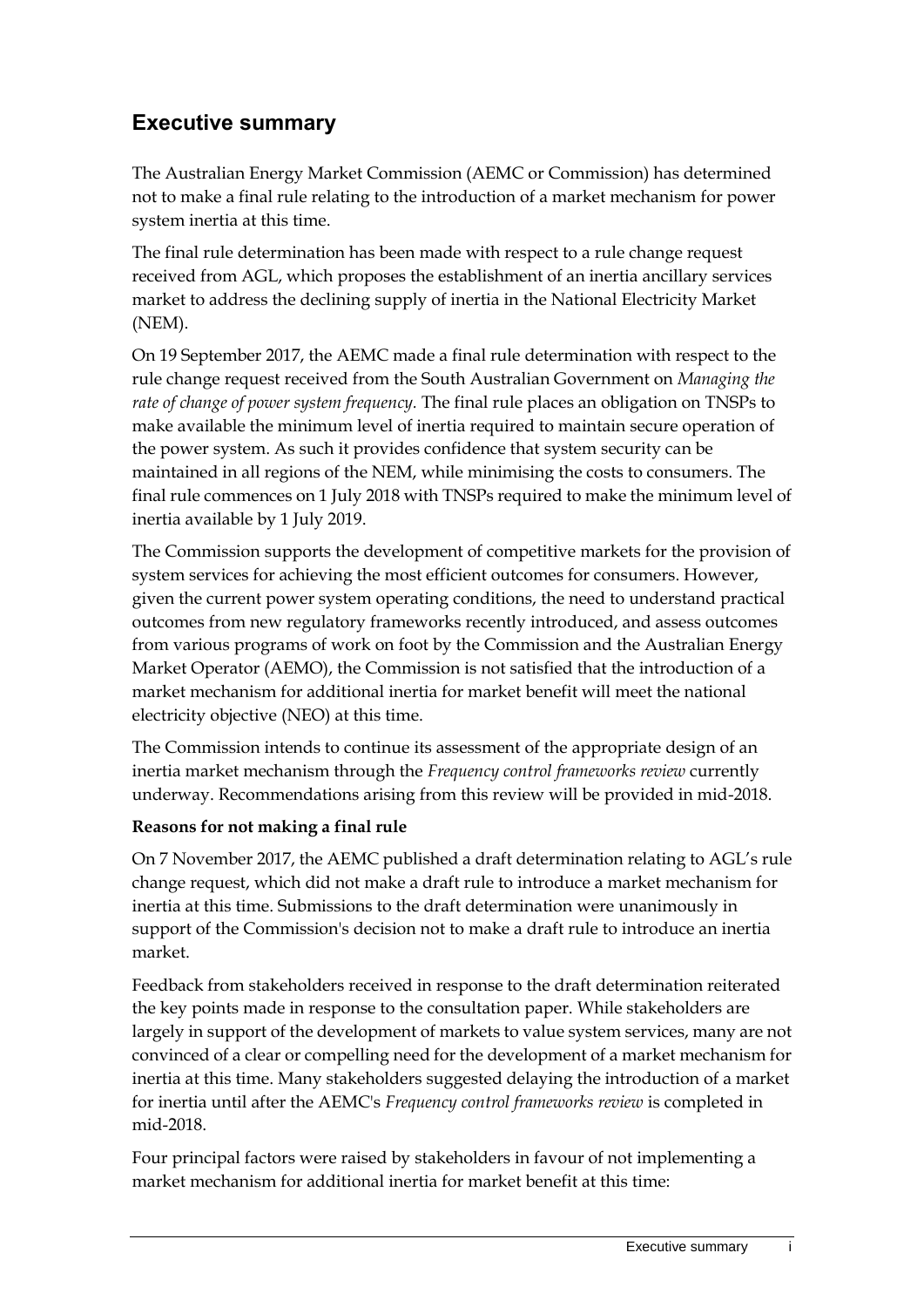- 1. The minimum levels of inertia required to maintain the system in a secure operating state has been addressed through a final rule on the South Australian Government's rule change request. There is now less urgency associated with introducing a complementary mechanism to facilitate the provision of additional inertia for market benefit. While this mechanism would likely contribute to the NEO, careful design is necessary in order to make sure that the potential economic benefits are realised in an efficient manner.
- 2. The minimum levels of inertia required to maintain the system in a secure operating state will be determined by AEMO in June 2018. The level of the minimum inertia requirement will allow the extent to which there is any residual market benefit from additional inertia to be identified.
- 3. The application of constraints by AEMO to manage low system strength issues in South Australia has had a consequential impact on the alleviation of the inter-regional rate of change of frequency (RoCoF) constraint on the Heywood Interconnector, suggesting limited market benefits could be obtained through the provision of additional inertia at this time.
- 4. Further consideration needs to be given as to how inertia can be accurately valued with the application of constraints to manage other system security requirements, such as system strength and system stability, and with the provision of alternative frequency control services, such as fast frequency response. AEMO is working to further understand the limits of power system operation with low levels of synchronous capability and is considering how system security constraints can be developed to address these issues in a holistic manner.

### **Background to the rule change request**

The ability of the power system to resist large changes in frequency arising from the loss of a generator, transmission line or large industrial load is initially determined by the inertia of the power system. Inertia is naturally provided by conventional electricity generators, operating with large spinning turbines and alternators that are synchronised to the frequency of the grid. These generators have significant physical inertia and support the stability of the power system by working together to maintain a constant operating frequency.

Historically, most generation in the NEM has been synchronous and, as such, the inertia provided by these generators has not been separately valued. As the generation mix shifts to smaller and more non-synchronous generation however, inertia is not provided as a matter of course giving rise to increasing challenges for AEMO in maintaining the power system in a secure operating state.

AGL's rule change request suggests that the changing mix of generation capacity in the NEM has led to the supply of inertia decreasing, limiting the ability of the system to cope with rapid changes in frequency due to significant changes in either supply or load.

On that basis, the rule change request proposes the introduction of an inertia ancillary services market as an appropriate response to the declining supply of inertia.

On 27 June 2017, the AEMC published its final report on the *System security market frameworks review*. The report made a number of recommendations, both for immediate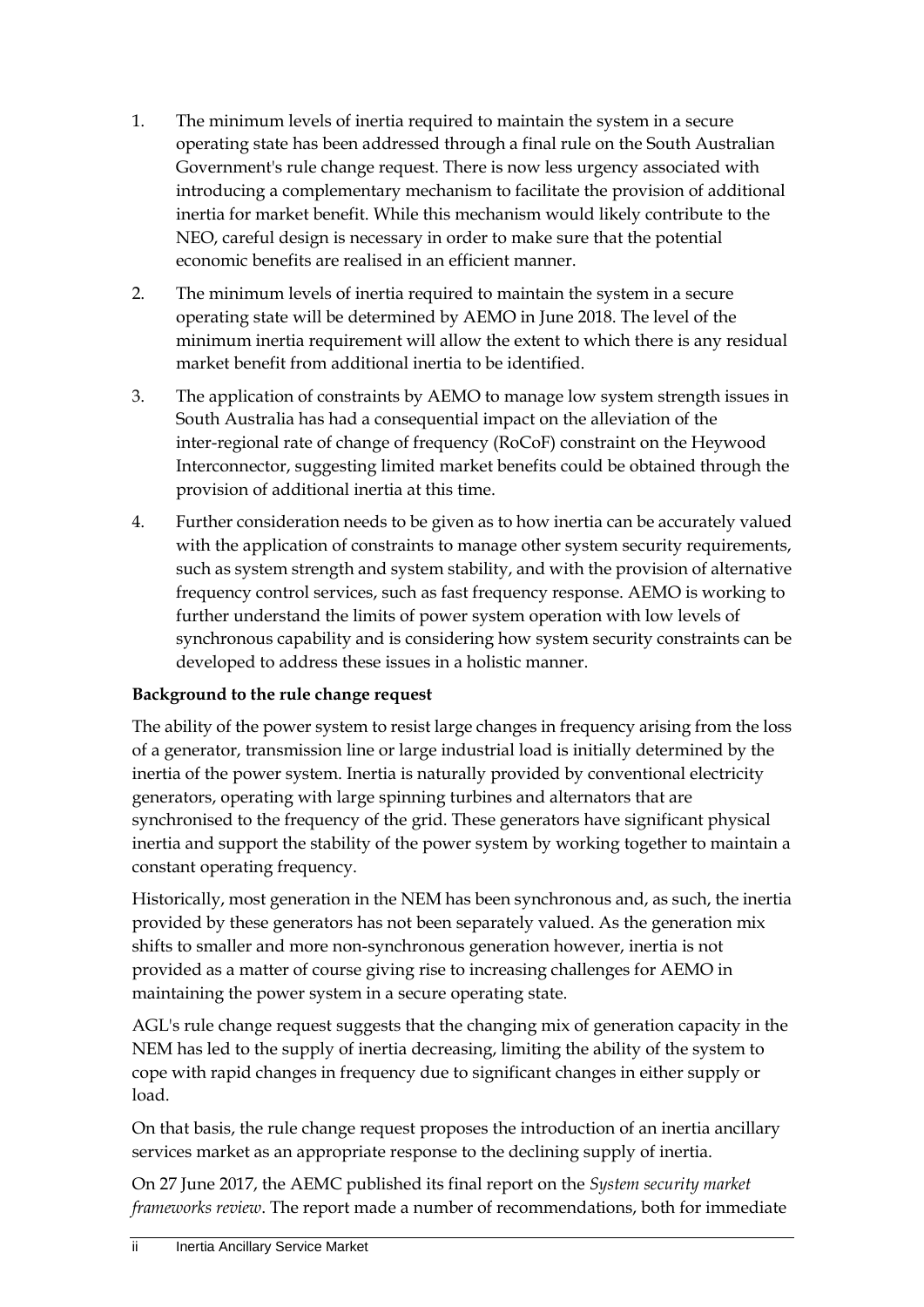measures to address priority issues and a further program of work to develop robust market frameworks for the longer term.

Two of the recommendations contained in the final report relate to the provision of power system inertia:

- 1. Place an obligation on transmission network service providers (TNSPs) to provide minimum required levels of inertia, or alternative equivalent services, to allow the power system to be maintained in a secure operating state.
- 2. Introduce a market-based mechanism to realise the market benefits that could be obtained through the provision of inertia above the minimum obligation on TNSPs.

Recommendations arising from the *Independent review into the future security of the NEM*  (Finkel Panel) are consistent with the first of these recommendations but take a more reserved approach to the second recommendation, suggesting that a future move towards a market-based mechanism should only occur if there is a demonstrated benefit.

The AEMC made a final rule determination with respect to the first recommendation by placing an obligation on TNSPs to make available the minimum level of inertia required to maintain secure operation of the power system by 1 July 2019. The final rule also allows TNSPs to procure other services such as fast frequency response to reduce the minimum level of inertia required, with approval from AEMO.

The minimum level of inertia required to maintain secure operation of the power system can be distinguished from additional levels of inertia that may increase economic benefits by allowing for greater power transfers on the network, such as greater energy flows on interconnectors.

The final rule does not provide a mechanism to realise the market benefits that could be obtained through the provision of additional inertia above the minimum required level.

However, the Commission considers that a market mechanism has the potential to complement and build on the certainty created through the TNSP obligation by providing the ability to continuously adjust the level of service provision in real time to maximise efficiency.

The Commission intends to continue its assessment of the appropriate design of an inertia market mechanism through the *Frequency control frameworks review.*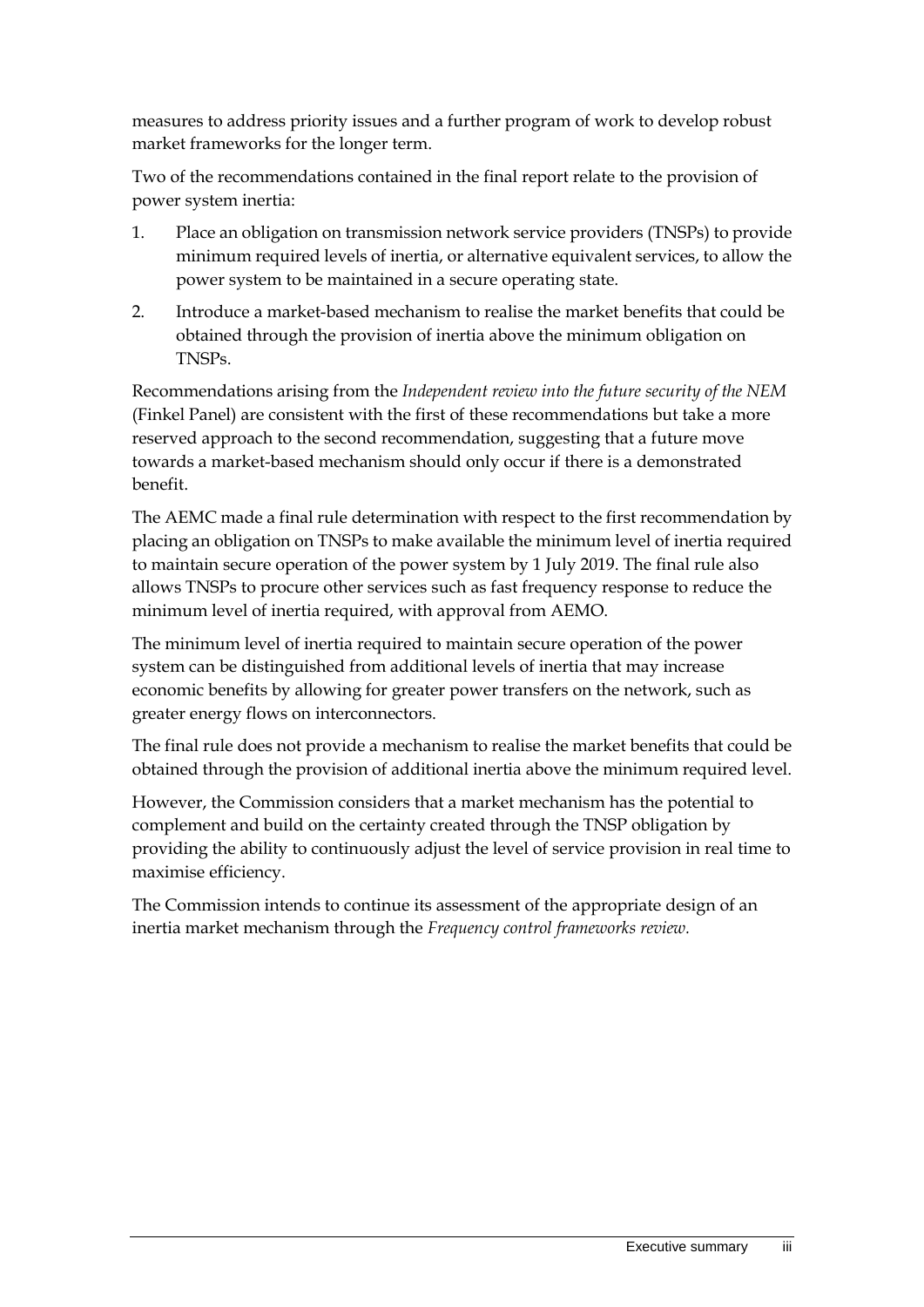# **Contents**

| $\mathbf{1}$   |     |  |
|----------------|-----|--|
|                | 1.1 |  |
|                | 1.2 |  |
|                | 1.3 |  |
|                | 1.4 |  |
|                | 1.5 |  |
|                | 1.6 |  |
| $\overline{2}$ |     |  |
|                | 2.1 |  |
|                | 2.2 |  |
|                | 2.3 |  |
|                | 2.4 |  |
| 3              |     |  |
|                | 3.1 |  |
|                | 3.2 |  |
|                | 3.3 |  |
|                | 3.4 |  |
|                | 3.5 |  |
| 4              |     |  |
|                | 4.1 |  |
|                | 4.2 |  |
|                | 4.3 |  |
|                | 4.4 |  |
|                |     |  |
| $\mathbf{A}$   |     |  |
| B              |     |  |
| $\mathsf{C}$   |     |  |
|                | C.1 |  |
|                | C.2 |  |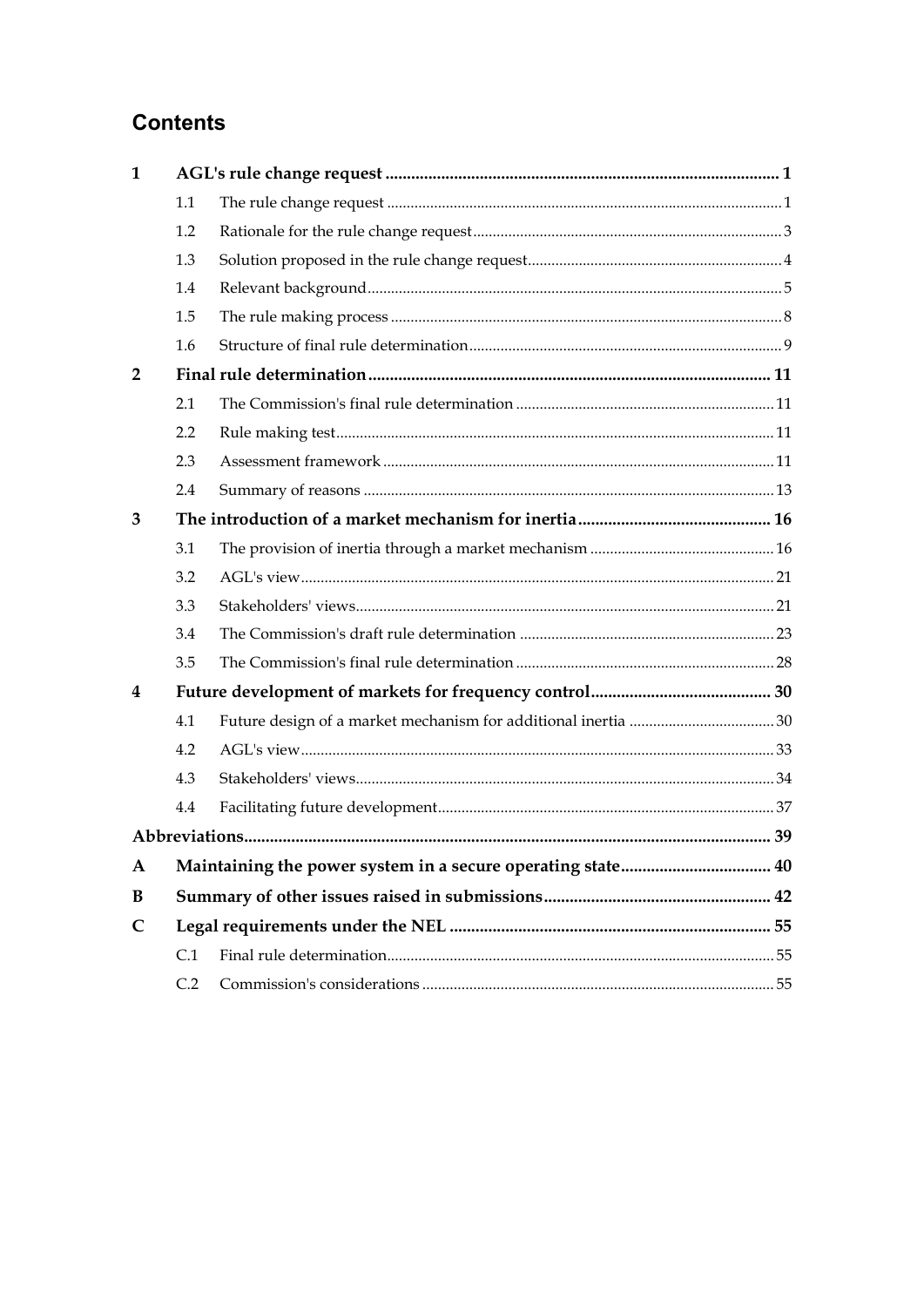# <span id="page-6-0"></span>**1 AGL's rule change request**

## <span id="page-6-1"></span>**1.1 The rule change request**

On 24 June 2016, AGL submitted a rule change request to the AEMC to make a rule regarding the introduction of an *Inertia ancillary services market* for the provision of power system inertia in the NEM.

AGL proposes that such a services market should provide a means of placing an efficient value on inertia in light of the "ongoing shift towards renewable energy in the NEM, changes in consumer preferences and the corresponding reduction in the level of inertia as synchronous generation capacity in the NEM is either mothballed or retired".1

The rule change request proposes the introduction of an inertia ancillary services market and that AEMO should be responsible for the procurement of inertia services on a competitive basis.

The Commission's final rule determination is to not make a rule with respect to AGL's rule change request. The final determination sets out the Commission's assessment of the need for a market mechanism and the rationale for its decision. It also outlines an approach to the development of a market mechanism for inertia to meet a potential future requirement.

## **1.1.1 The AEMC System Security Work Program**

The AEMC initiated the *System security market frameworks review* on 14 July 2016 to consider changes to wholesale energy market frameworks to address the security of the power system with the shift to non-synchronous forms of generation in the NEM.

On 27 June 2017, the AEMC published the final report on the review. The report made a number of recommendations, both for immediate measures to address priority issues and a further program of work to develop robust market frameworks for the longer term.

Two of the recommendations contained in the report relate to the provision of power system inertia:

- 1. Place an obligation on TNSPs to provide minimum required levels of inertia, or alternative equivalent services, to allow the power system to be maintained in a secure operating state.
- 2. Introduce a market-based mechanism to realise the market benefits that could be obtained through the provision of inertia above the minimum obligation on TNSPs.

Recommendations arising from the *Independent review into the future security of the NEM* are consistent with the first of these recommendations however take a more reserved approach to the second recommendation, suggesting that a future move towards a market-based mechanism should only occur if there is a demonstrated benefit.<sup>2</sup>

<sup>1</sup> AGL, *Inertia Ancillary Service Market,* Rule change request, 24 June 2016, p. 1.

<sup>2</sup> Dr Alan Finkel, Independent review into the future security of the NEM, June 2017, p. 21.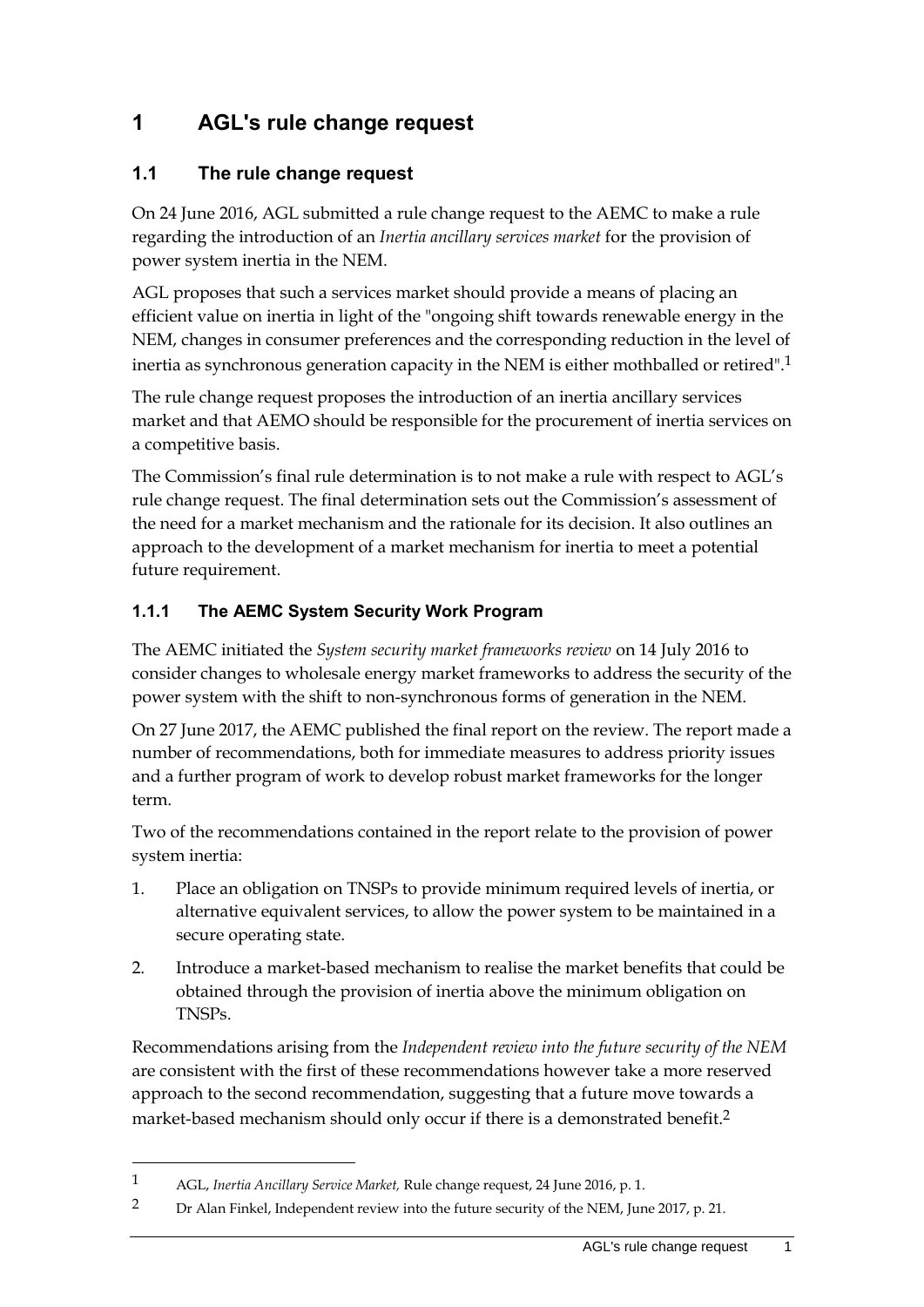On 19 September 2017, the AEMC made a final rule determination with respect to the rule change request received from the South Australian Government on *Managing the rate of change of power system frequency*. 3

The final rule addresses the first recommendation by placing an obligation on TNSPs to make available the minimum level of inertia required to maintain secure operation of the power system. The final rule does not provide a mechanism to realise the market benefits that could be obtained through the provision of additional inertia above the minimum required level.

With respect to the second recommendation, the Commission has assessed AGL's rule change request proposing the establishment of an inertia ancillary services market.

To progress further recommendations made in the *System security market frameworks review,* on 7 July 2017 the AEMC initiated a review into market frameworks necessary to support better frequency control: the *Frequency control frameworks review*. This review will continue to be coordinated with the ongoing technical work being completed by AEMO on frequency control issues under the terms of our collaboration agreement.

## **1.1.2 Current arrangements**

The interconnected national electricity system operates within the constraints of a number of defined physical parameters. One such parameter is system frequency. Conventional electricity generation, like hydro, coal and gas, operate with large spinning turbines that are synchronised to the frequency of the grid. Changes to the balance of supply and demand for electricity can act to speed up or slow down the frequency of the system. Conventional generators support the stability of the power system by working together to maintain a constant operating frequency across the interconnected network.

In each synchronous generating unit, the large rotating mass of the turbine and alternator has a physical inertia which must be overcome in order to increase or decrease the rate at which the generator is spinning. In this manner, large conventional generators that are synchronised to the system act to dampen changes in system frequency. In the electricity system, the greater the number of generators synchronised to the system, the higher will be the system inertia, and the greater will be the ability of the system to resist changes in frequency due to sudden changes in supply and demand.

Whether the system frequency is rising or falling depends on the balance between generation and load. Whenever total generation is higher than total electricity consumption the system frequency will be rising and vice versa.

Managing frequency becomes more challenging when it is changing rapidly because there is less time in which to arrest the decline or rise before it strays beyond acceptable bounds. For example a rapid change may not allow enough time for existing emergency frequency control schemes to operate effectively.

The RoCoF is proportional to the size of the sudden change in supply or demand as a result of the contingency event and inversely proportional to the level of system inertia

<sup>3</sup> AEMC, *Managing the rate of change of power system frequency - final determination*, 19 September 2017.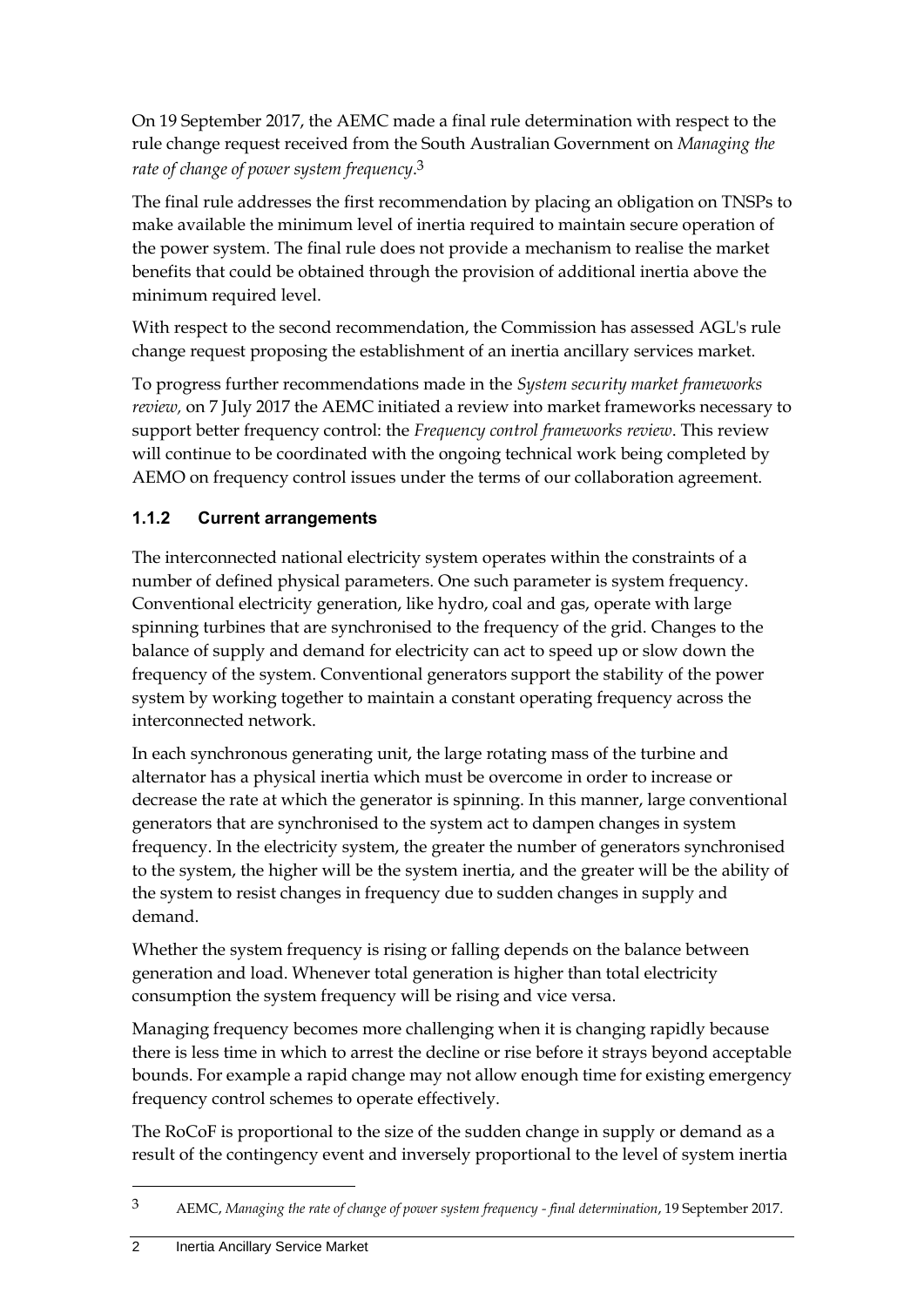at the time that the contingency occurs.<sup>4</sup> The greater the size of the contingency event, or the lower the system inertia, the faster the frequency will change.

AEMO maintains the secure operation of the system by continuously monitoring the system frequency through the automatic generation control (AGC) system every 2-4 seconds and incrementally adjusts dispatch of generation to balance supply and demand. Calculations on the level of generation to be dispatched are undertaken every dispatch interval to meet expected energy consumption over the next five minutes. There is a possibility in each five-minute dispatch interval that the level of actual energy consumption is different to what was anticipated. A substantial difference has the potential to result in a large shift in system frequency.

Large deviations from the normal frequency level or high rates of change of frequency can also cause the disconnection of generation or load, and have the potential to lead to cascading failures.

AEMO may restrict the operation of the power system to reduce the potential size of sudden changes in generation or load. AEMO continually monitors the system to determine the likely impact of the occurrence of the largest credible contingency and may limit flows on the network, or power station output, to reduce the potential size of the contingency, or the likely impact, should it occur.

In addition to constraining the system, variations in frequency are managed in the NEM through the procurement of frequency control ancillary services (FCAS).

FCAS is concerned with the timely injection of active power to stop a change in frequency. FCAS has the ability to inject sufficient active power over a timeframe that maintains the technical performance of the power system, in this case the frequency operating standards (FOS). This differs to the role of inertia; inertia does not act to stop the frequency change or revert frequency back to normal operating levels.

In the NEM, FCAS is sourced from markets operating in parallel to the wholesale energy market, with the energy and FCAS markets being optimised simultaneously so that total costs are minimised.

## <span id="page-8-0"></span>**1.2 Rationale for the rule change request**

<u>.</u>

Newer types of electricity generators connected to the national electricity system, such as wind and rooftop solar, are not synchronous machines, have low or no physical inertia, and are, therefore, currently limited in their ability to dampen rapid changes in system frequency. Some of these technologies have the capability to rapidly respond to changes in electricity supply or consumption, and are likely to play a key role in

<sup>4</sup> Contingency events may be classified as either credible or non-credible. A credible contingency is an event which AEMO considers to be reasonably possible. Generally, such events would involve the loss of one generating unit or network element. A non-credible contingency is any other contingency, a sequence of credible contingencies within a five-minute period, or a further separation event in an island.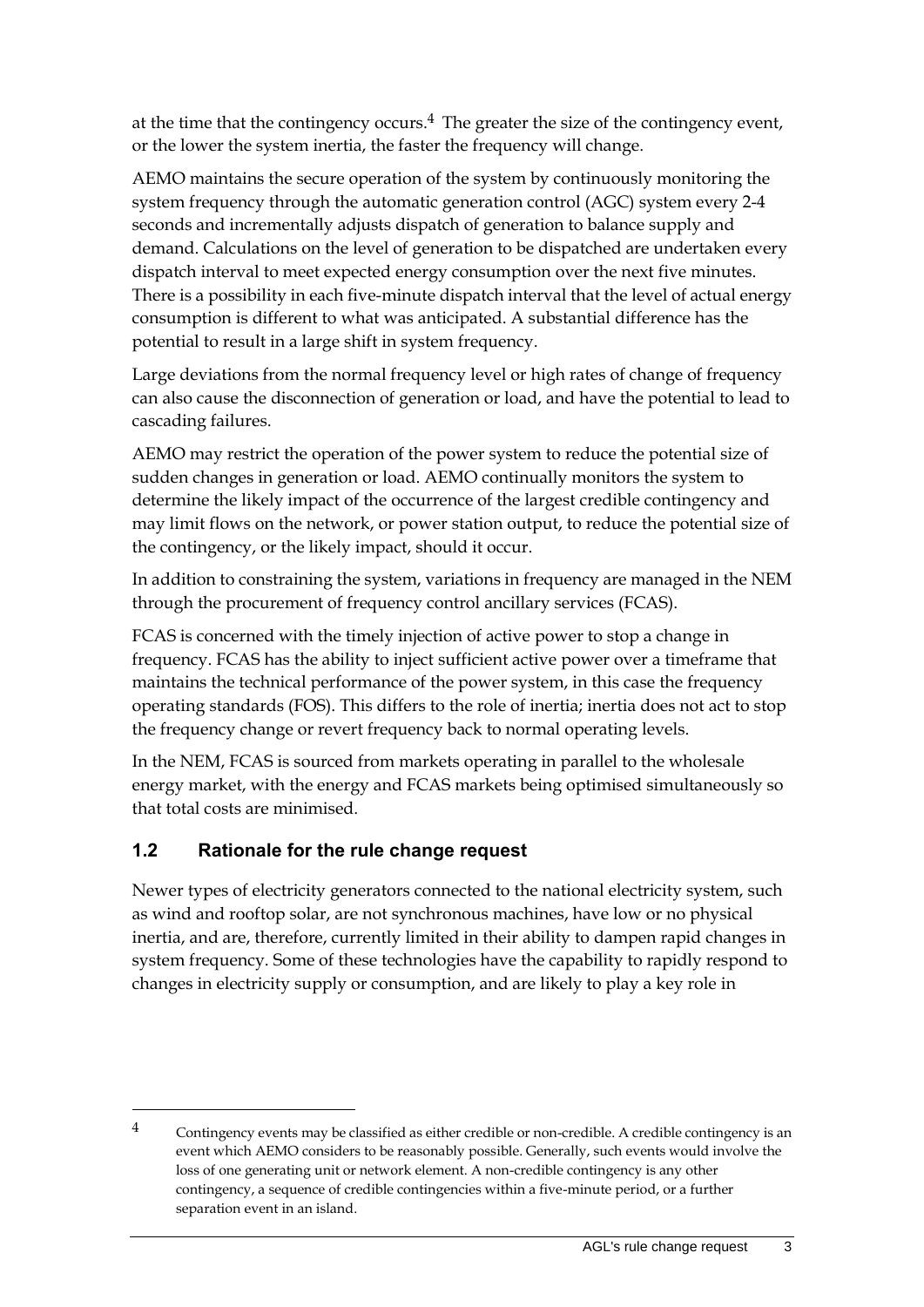providing these rapid response services to manage the future security of the power system.5

AGL's rule change request suggests that the changing mix of generation capacity in the NEM has led to the supply of inertia decreasing, limiting the ability of the system to cope with rapid changes in frequency due to significant changes in either supply or load  $6$ 

The shift to newer types of generation has been more pronounced in some regions of the NEM than others. South Australia, in particular, has experienced a substantially faster change than other regions as an increasing volume of renewable energy is connected. Flows on the interconnector with Victoria allow power system security to be maintained because of inertia provided by generators in other parts of the NEM. Where there is an outage of this interconnector, the risks to system security in South Australia increase significantly because it must rely on inertia provided by generators within the region. If there is minimal generation capacity online that has the ability to provide inertia in that region at the time of the interconnector outage, the frequency could be subject to very rapid changes. This makes it harder to arrest the frequency change and restore the frequency to normal operating levels. As the generation mix changes in a similar way across the NEM these risks may become more widespread.

## <span id="page-9-0"></span>**1.3 Solution proposed in the rule change request**

AGL suggests that the introduction of an inertia ancillary services market is an appropriate response to the declining supply of inertia. Specifically, AGL proposes that the inertia services would be procured on a competitive basis by AEMO.<sup>7</sup> Under the competitive procurement arrangements, AEMO would:

- administer the market and determine the quantity of capacity to be contracted
- determine the timeframe for the capacity to be procured
- be the responsible entity to conduct the tender/auction process
- set any relevant terms and conditions and any other relevant requirements associated with procurement
- complete any other relevant functions as necessary to ensure that the service contracted is reliable, contracted efficiently and competitively.

AGL suggests that contracting for the provision of inertia services would need to be region specific in order to allow for the islanded operation of NEM regions.

AGL proposes that cost recovery of the inertia services could be based on a 50/50 split between customers and generators.<sup>8</sup>

<sup>5</sup> While these services are currently not actively employed in the NEM, AEMO has been undertaking investigations into their potential use in the management of power system frequency and intends to report on its findings as part of its Future Power System Security (FPSS) work program.

<sup>6</sup> AGL, *Inertia Ancillary Service Market,* Rule change request, 24 June 2016, p. 3

<sup>7</sup> AGL, *Inertia Ancillary Service Market,* Rule change request, 24 June 2016, p. 4.

<sup>8</sup> AGL, *Inertia Ancillary Service Market,* Rule change request, 24 June 2016, p. 4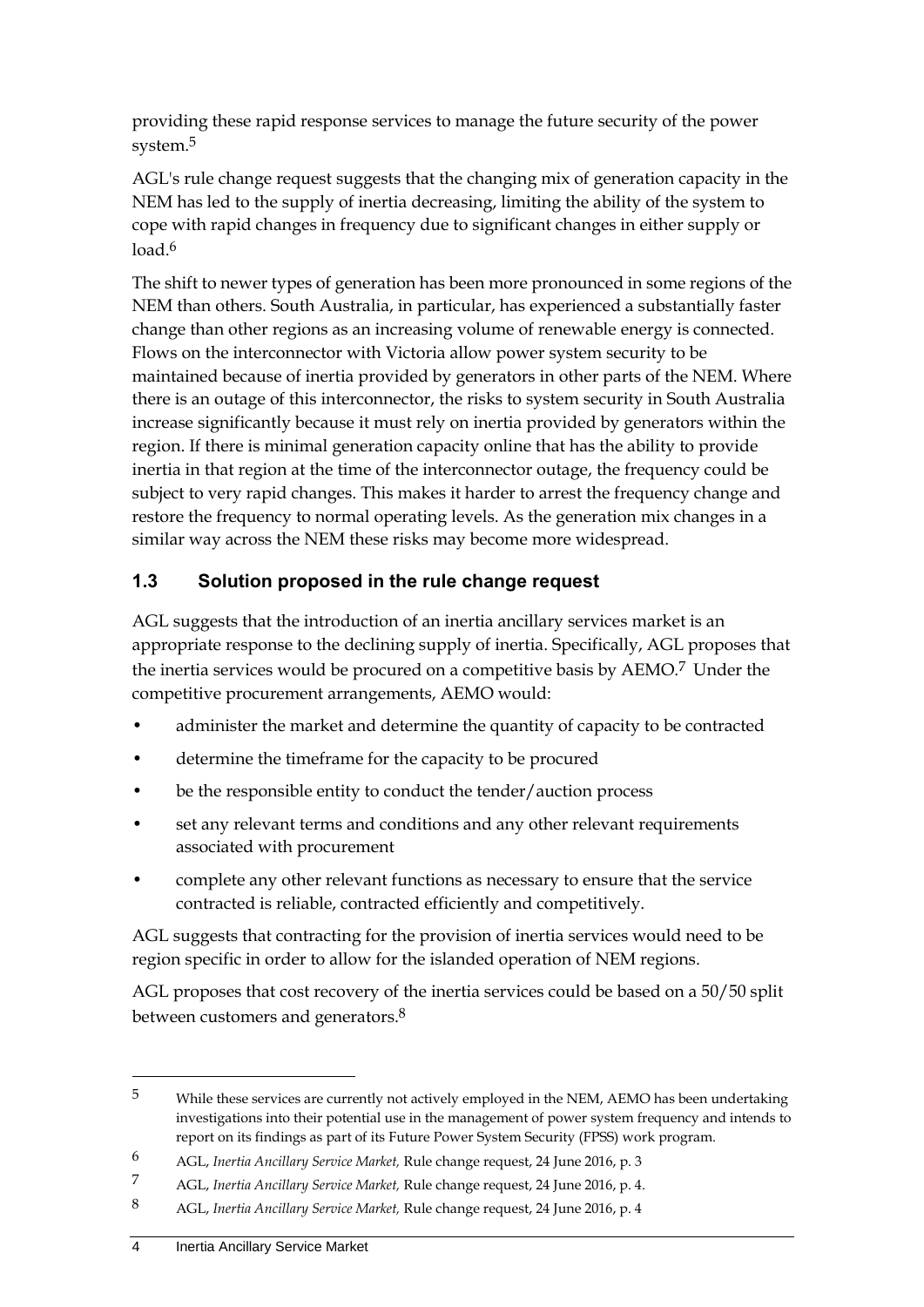## <span id="page-10-0"></span>**1.4 Relevant background**

### **1.4.1 Control of system frequency following a contingency event**

The ability to maintain control of power system frequency following a contingency event, such as the loss of a large generator, load or transmission line can be considered through the following three-part framework:

- 1. The initial RoCoF, influenced by the size of the contingency and the level of system inertia.
- 2. The capacity to restore the stability of the system through the use of frequency response services.
- 3. The ability of generators and loads to withstand or "ride-through" changes in frequency.

### **Initial RoCoF**

The rate at which system frequency changes determines the amount of time that is available to arrest any decline or increase in frequency before it moves outside of the permitted operating bounds.

Prior to the occurrence of a contingency event, there are two actions that could be taken to minimise the resulting initial frequency change:

- constrain generator output or interconnector flow to minimise the size of the contingency; and/or
- increase the level of inertia in the system to resist the initial rate of frequency change.

For credible contingencies, AEMO has the ability to introduce constraints, in order to maintain system security, that alter the operation of the power system. Constraints to control the RoCoF would limit the maximum contingency size, relative to the amount of inertia online. However, the effect of a binding constraint is likely to be an increase in the wholesale electricity price. For example, a constraint on an interconnector may limit the ability of power to flow from a lower priced region to a higher priced region.

An alternative to constraining the system to limit the size of the contingency would be to increase the level of inertia in the power system. A higher level of inertia would permit the occurrence of larger contingencies for a given level of initial RoCoF.

The Commission recently made a final rule relating to the *Managing the rate of change of power system frequency* rule change request which places an obligation on TNSPs to procure minimum levels of inertia. However, there is currently no mechanism for AEMO or any other party to obtain and pay for additional inertia for market benefit. In the past, inertia has been plentiful and so such a mechanism has not previously been required

### **Restoring frequency**

Limiting the initial RoCoF will only act to increase the amount of time before frequency moves outside of acceptable bands. Inertia does not act to stop the frequency change or revert frequency back to normal operating levels.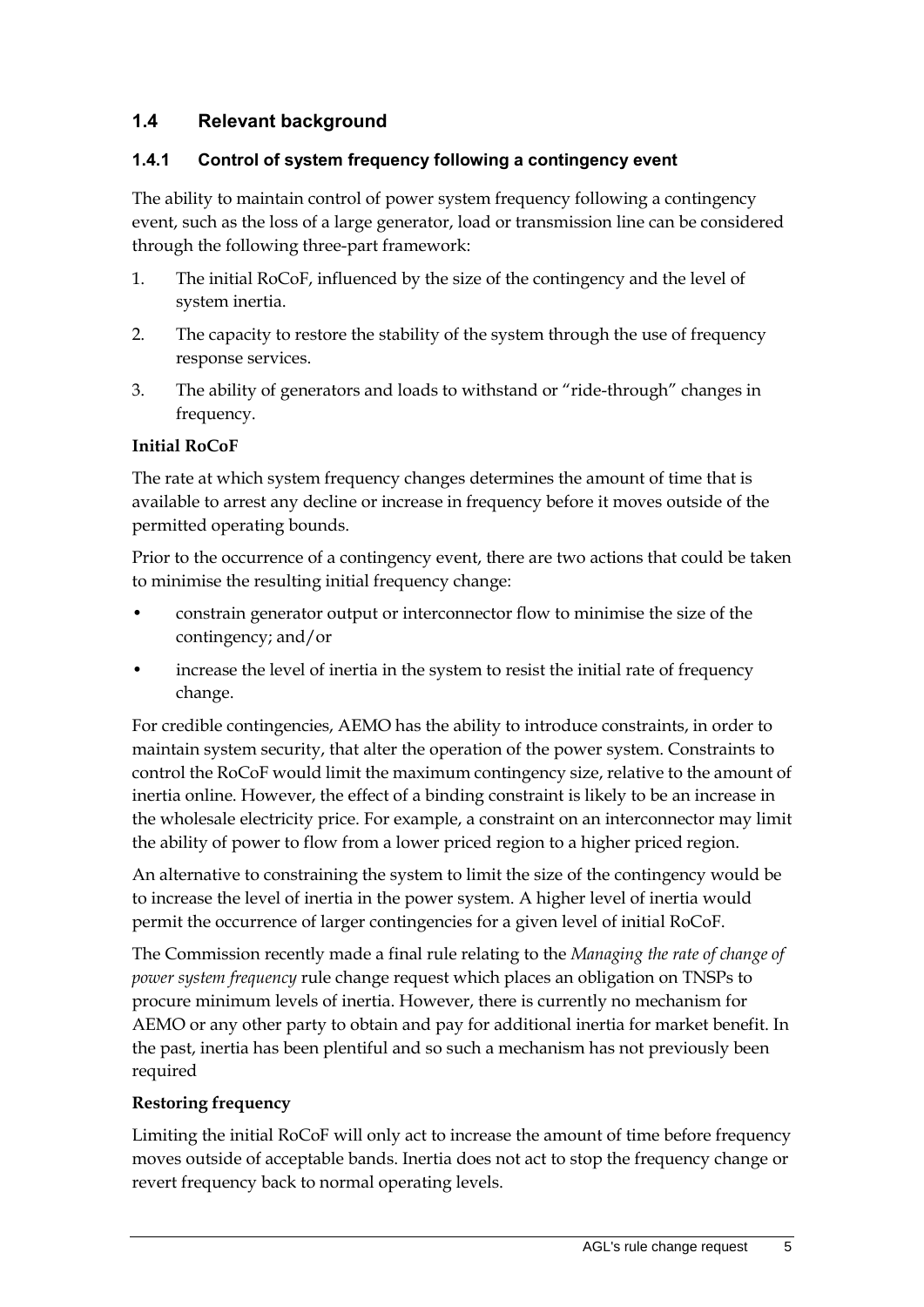Currently, AEMO is able to procure FCAS, to maintain frequency within defined limits set out in the FOS. In particular, "contingency FCAS" is used to control frequency in response to major variations caused by contingency events such as the loss of a generating unit or a significant transmission line. Contingency FCAS acts to arrest steep rates of change of frequency and then stabilises and recovers the system frequency over time to bring it back to within the normal operating frequency bands. The current fastest contingency FCAS operates over a timeframe of up to six seconds.

To permit a greater potential level of RoCoF for credible contingency events would require the development of a faster-acting contingency FCAS, which has come to be termed a "fast frequency response (FFR) service". FFR services are faster than the existing six-second service and would provide greater flexibility in the level of RoCoF that could be permitted. The Commission consequently considers that managing frequency in a low inertia system should aim to facilitate the use of fast-frequency technologies and to be able to effectively co-optimise the provision of these services with the provision of inertia.

While a number of technologies exhibit very rapid response times, the physical realities of accurately measuring frequency changes may limit the response capabilities of FFR technologies.

The time delay of FFR technologies implies that there is a minimum level of inertia that must be online at any point in time to resist frequency changes caused by contingency events. The inertia slows the frequency change to provide time for frequency response services to be activated. Beyond this initial time period, fast frequency response technologies have the potential to be used in combination with inertia above a minimum threshold level to stabilise system frequency.

### **Tolerance of the system**

In designing a framework for inertia and FFR services, and consequently a RoCoF limit, it will be important to understand the tolerance of all parts of the system to that level of RoCoF. A RoCoF limit of 2 Hz/s would not be effective if the maximum RoCoF that could be tolerated by individual generators and loads was 1 Hz/s.

In practice, generators and loads will have a range of withstand capabilities. While it will likely be important to understand these in general, that will particularly be the case for equipment providing inertia and FFR services. For example, a generator contracted to provide inertia would need to be able to withstand RoCoF to at least the targeted RoCoF limit.

The performance standards relating to the ability of generators to withstand rates of change of system frequency are set out in the National Electricity Rules (NER).<sup>9</sup> These standards have been imposed as a condition of generator connection agreements since 2007.

The current standards are automatically met if a generating unit can withstand a RoCoF of ±4 Hz/s for quarter of a second. Generators may negotiate a lower standard, but the minimum standard is ±1 Hz/s for one second. There is no obligation on generators to

<sup>9</sup> Schedule 5.2.5.3 of the NER.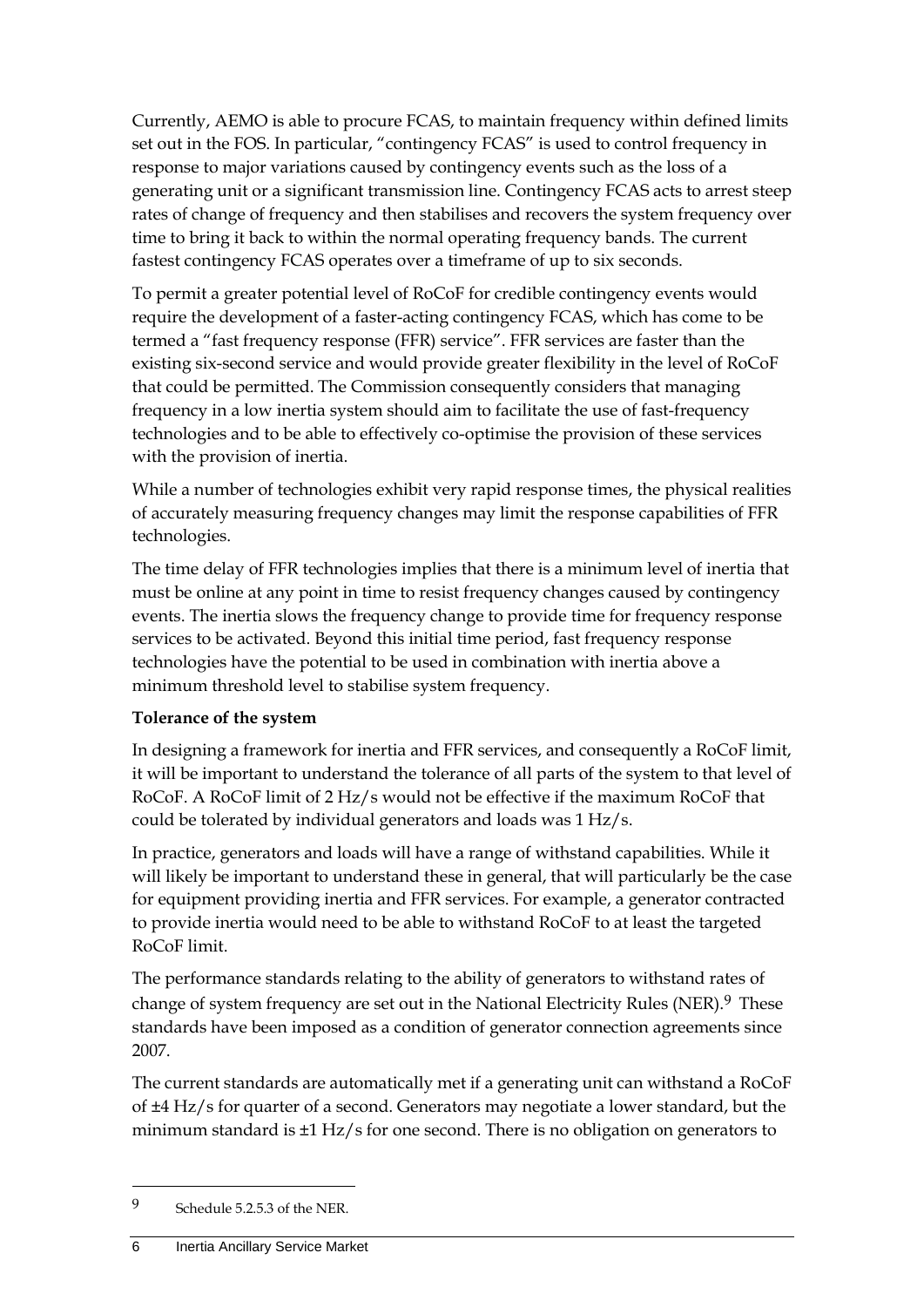remain connected to the system through an event where the RoCoF exceeds those levels, even if the frequency remains within the bounds of the FOS.

## **1.4.2 Levels of inertia required to manage power system security**

As new non-synchronous generating technologies achieve greater levels of penetration, a higher level of RoCoF will be experienced for a given contingency event, and there will be less time available to arrest the increase or decrease in frequency before it moves outside of permitted operating bands.

The level of inertia that is required to maintain the RoCoF to a given limit can be divided into two components:

- 1. **Minimum level of inertia**10 The minimum level of inertia that is required to maintain in a secure operating state the portion of the system that could become islanded as a result of a separation contingency event. This represents a lower bound on the level of inertia that is required to feasibly operate the system. Operating at this minimum level may require load shedding but would be sufficient to maintain the islanded system in a satisfactory operating state and avoid a system black condition. This minimum level might permit only limited interconnector flow, prior to separation.
- 2. **Market benefits** Additional inertia above the minimum level of inertia would allow for a more unconstrained operation of the islanded system or additional interconnector flows when not islanded. This would provide benefits of improved reliability and a lower overall cost of energy provision by alleviating constraints on the system.

The split between these two components is illustrated in Figure 1.1, which shows a theoretical demand curve for inertia.

<sup>10</sup> The minimum level of inertia has been addressed through the *Managing the rate of change of power system frequency* final rule, which commences on 1 July 2018.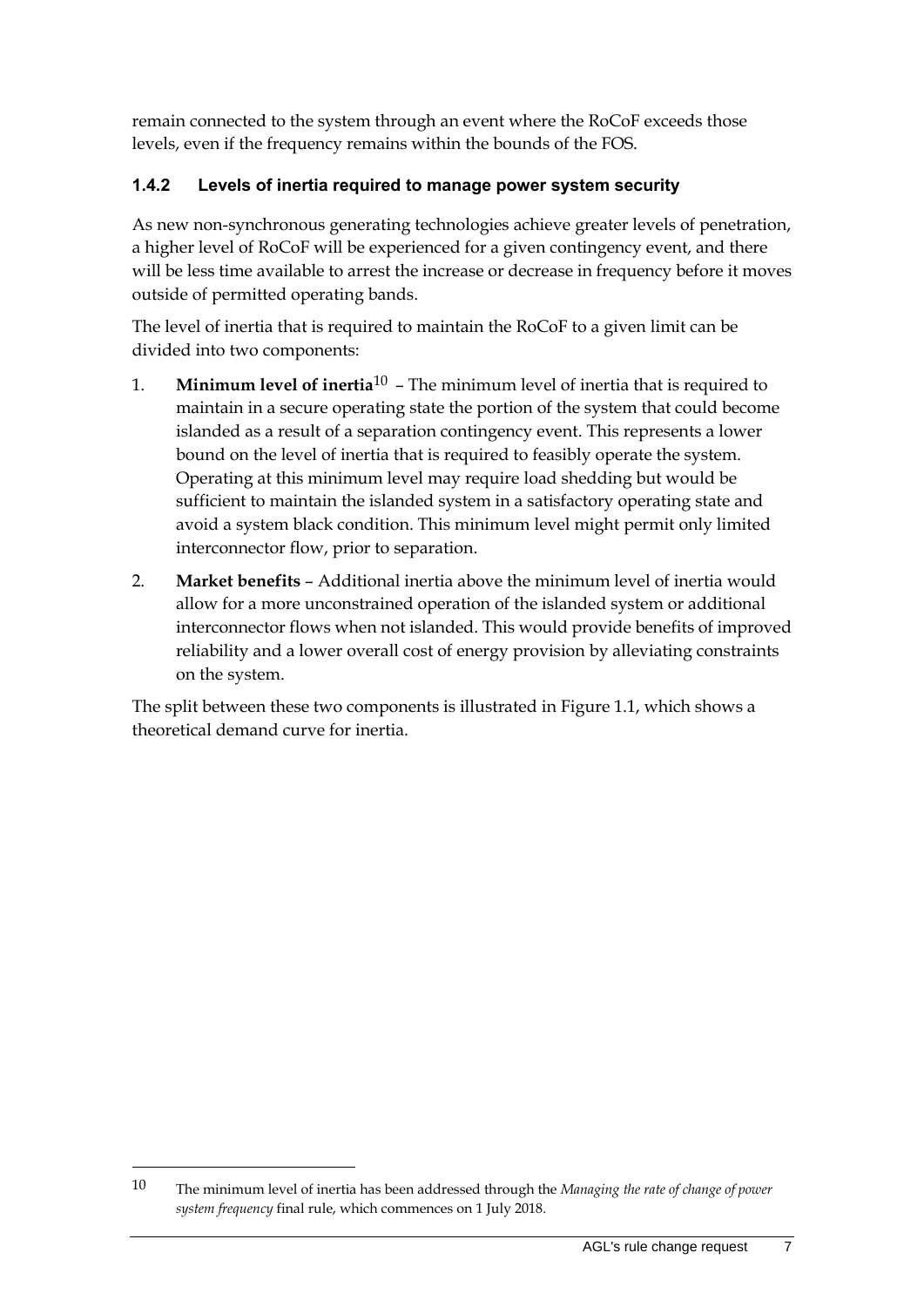

The vertical line on the left represents the minimum level of inertia that is required to maintain the islanded system in a satisfactory operating state. This vertical line is a lower bound on the level of inertia that could feasibly be required in order to operate the system within the FOS and maintain a satisfactory operating state when operating the system as an island. Beyond this level, the sloped line represents the trade-off that exists between the costs of supplying more inertia and other options for managing system security, such as constraining the system or obtaining FFR services. A continuation of the line shows that any additional inertia supplied to the market has no effect in further alleviating constraints on the system and so provides no additional benefit for either maintaining system security, improving reliability, or lowering the overall cost of energy production.

Figure 1.1 represents a theoretical trade-off between increasing levels of inertia and obtaining market benefits. This trade-off is unique to the specific set of operating conditions present in the system at a given point in time. In practice, the level of inertia required to limit RoCoF and maintain the secure operation of the power system varies with changing system conditions.

Section [3.1](#page-21-1) outlines in more detail the distinction between the minimum required levels of inertia and the market benefit level of inertia.

### <span id="page-13-0"></span>**1.5 The rule making process**

On 8 September 2016, the Commission published a notice advising of its commencement of the rule making process and consultation in respect of the rule change request.11 A consultation paper identifying specific issues for consultation was also published. Submissions closed on 13 October 2016.

<sup>11</sup> This notice was published under s. 95 of the National Electricity Law (NEL).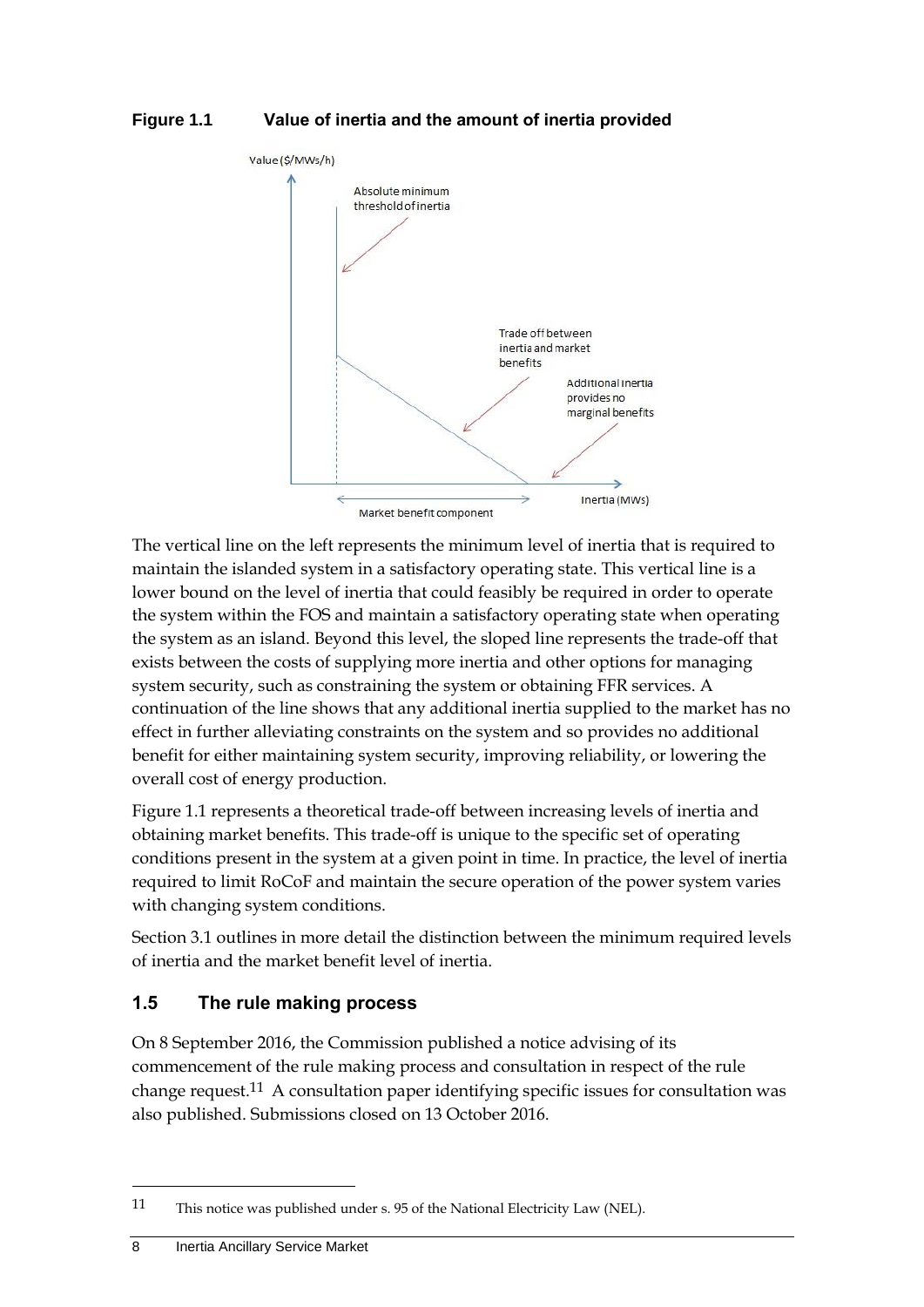On 15 December 2016, the Commission published its interim report to the COAG Energy Council on the System security market frameworks review. The interim report set out the Commission's preliminary findings and canvassed a number of options to obtain system security services to address the potential for high rates of change of frequency arising from reduced levels of inertia. Submissions closed on 9 February 2017.

On 23 March 2017, the Commission published a directions paper on the *System security market frameworks review*. The directions paper presented the Commission's proposed approach to address the management of system frequency with reduced levels of synchronous generation. Submissions closed on 20 April 2017.

On 27 June 2017, the AEMC published its final report on the *System security market frameworks review*. One of the recommendations in the report was to introduce a market based mechanism to realise the benefits that could be obtained through the provision of inertia.

All of these documents, and submissions to them, are available on the AEMC website.<sup>12</sup>

On 5 September 2017, the Commission published a further consultation paper seeking stakeholder feedback on a specific market-mechanism to reward the value of inertia. Submissions closed on 3 October 2017.

On 7 November 2017, the Commission published a draft determination relating to the rule change request. The draft determination did not make a draft rule to introduce a market mechanism for inertia at this time. Submissions closed on 19 December 2017.

The Commission received 6 submissions in response to the draft determination. The Commission considered all issues raised by stakeholders in submissions. Issues raised in submissions are discussed and responded to throughout this final rule determination.

## <span id="page-14-0"></span>**1.6 Structure of final rule determination**

This final rule determination is set out as follows:

- Chapter 2 sets out a summary of the Commission's final rule determination, including its assessment framework and summary of reasons for not making a final rule.
- Chapter 3 explores the rationale for not introducing a market mechanism for the provision of additional inertia for market benefit at this time
- Chapter 4 outlines the focus of the AEMC's work program for the development of an inertia market mechanism in the future and the potential integration with markets for other frequency control services
- Appendix A provides additional information on maintaining the power system in a secure operating state

<sup>12</sup> Available at: http://www.aemc.gov.au/Markets-Reviews-Advice/System-Security-Market-Frameworks-Revie w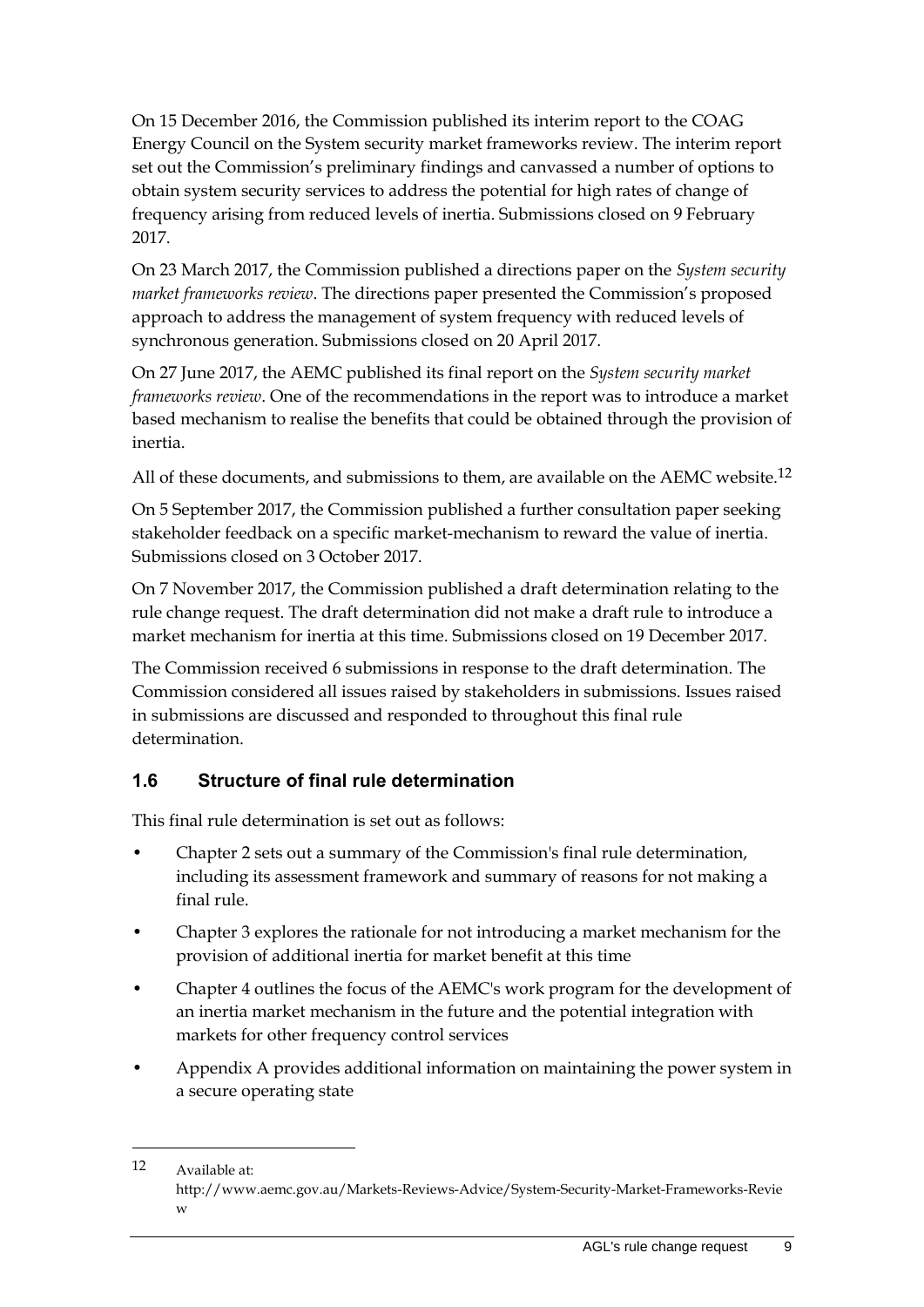- Appendix B provides the Commission's response to stakeholder comments that are not addressed elsewhere in the final rule determination
- Appendix C sets out the relevant legal requirements under the NEL for the Commission to make this final rule determination.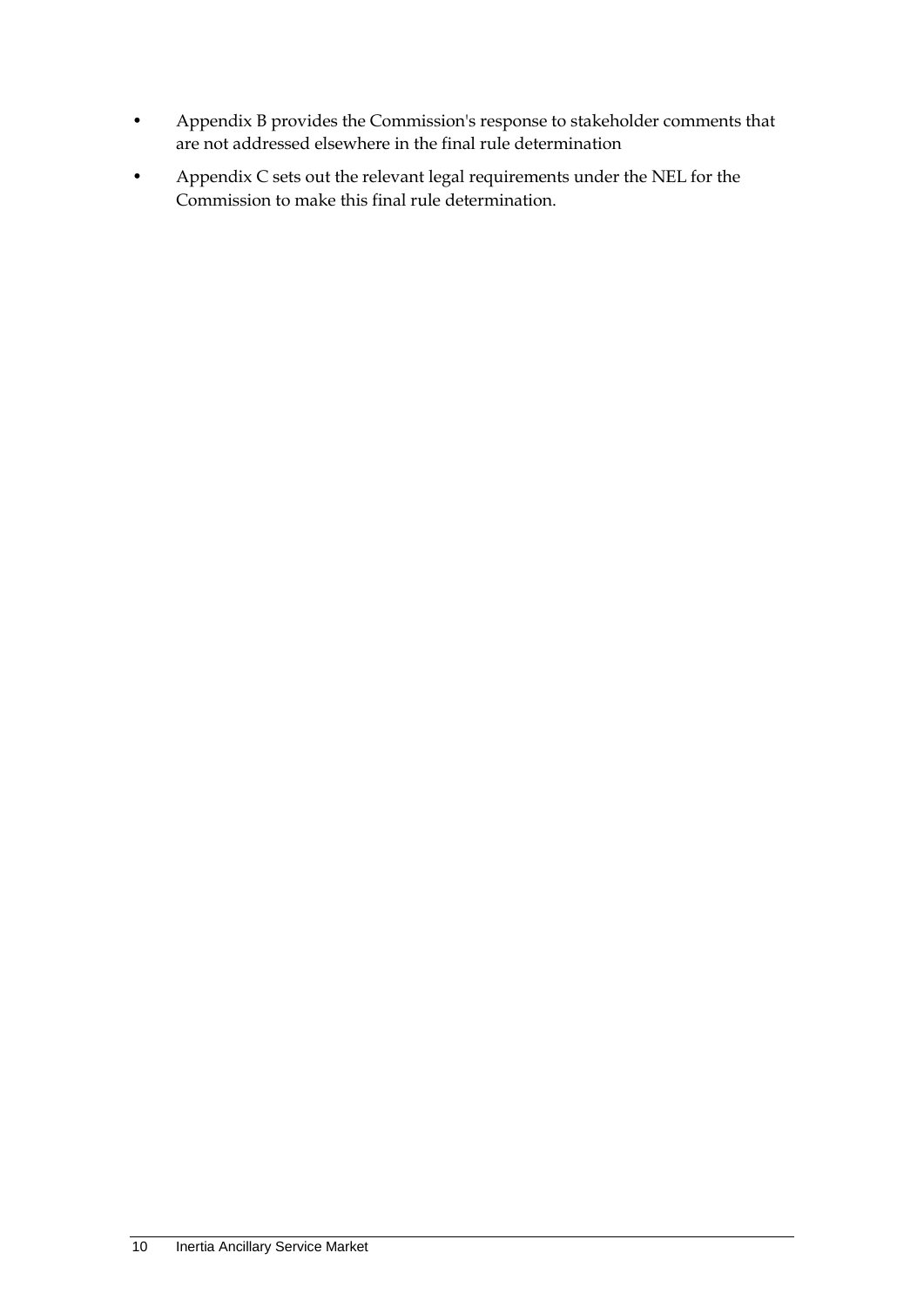# <span id="page-16-0"></span>**2 Final rule determination**

## <span id="page-16-1"></span>**2.1 The Commission's final rule determination**

The Commission supports the development of competitive markets for the provision of system services for achieving the most efficient outcomes for consumers. However, given the current power system operating conditions, the need to understand practical outcomes from new regulatory frameworks recently introduced and assess outcomes from various Commission and AEMO programs of work on foot, the Commission is not satisfied that introducing a market sourcing mechanism for inertia will, or is likely to, contribute to the achievement of the NEO at this time but does consider that such a mechanism could meet the NEO in the future.

This chapter sets out the reasons as to why the Commission's final rule determination is not to make a final rule at this time.

This chapter also outlines the rule making test for changes to the NER and the assessment framework for considering the rule change request.

Further information on the legal requirements for making this final rule determination is set out in Appendix C.

## <span id="page-16-2"></span>**2.2 Rule making test**

## **2.2.1 Achieving the national electricity objective**

The Commission may only make a rule if it is satisfied that the rule will, or is likely to, contribute to the achievement of the national electricity objective (NEO).<sup>13</sup> This is the decision making framework that the Commission must apply.

The NEO is:14

"to promote efficient investment in, and efficient operation and use of, electricity services for the long term interests of consumers of electricity with respect to:

- (a) price, quality, safety, reliability and security of supply of electricity; and
- (b) the reliability, safety and security of the national electricity system."

## <span id="page-16-3"></span>**2.3 Assessment framework**

In assessing the rule change request against the NEO the Commission has considered the following principles:

• **Risk allocation:** The provision of additional inertia above the minimum level would allow for a more unconstrained operation of the islanded system or additional interconnector flows when not islanded, creating market benefits for consumers. However, there are costs associated with procuring additional inertia.

<sup>13</sup> Section 88 of the NEL.

<sup>14</sup> Section 7 of the NEL.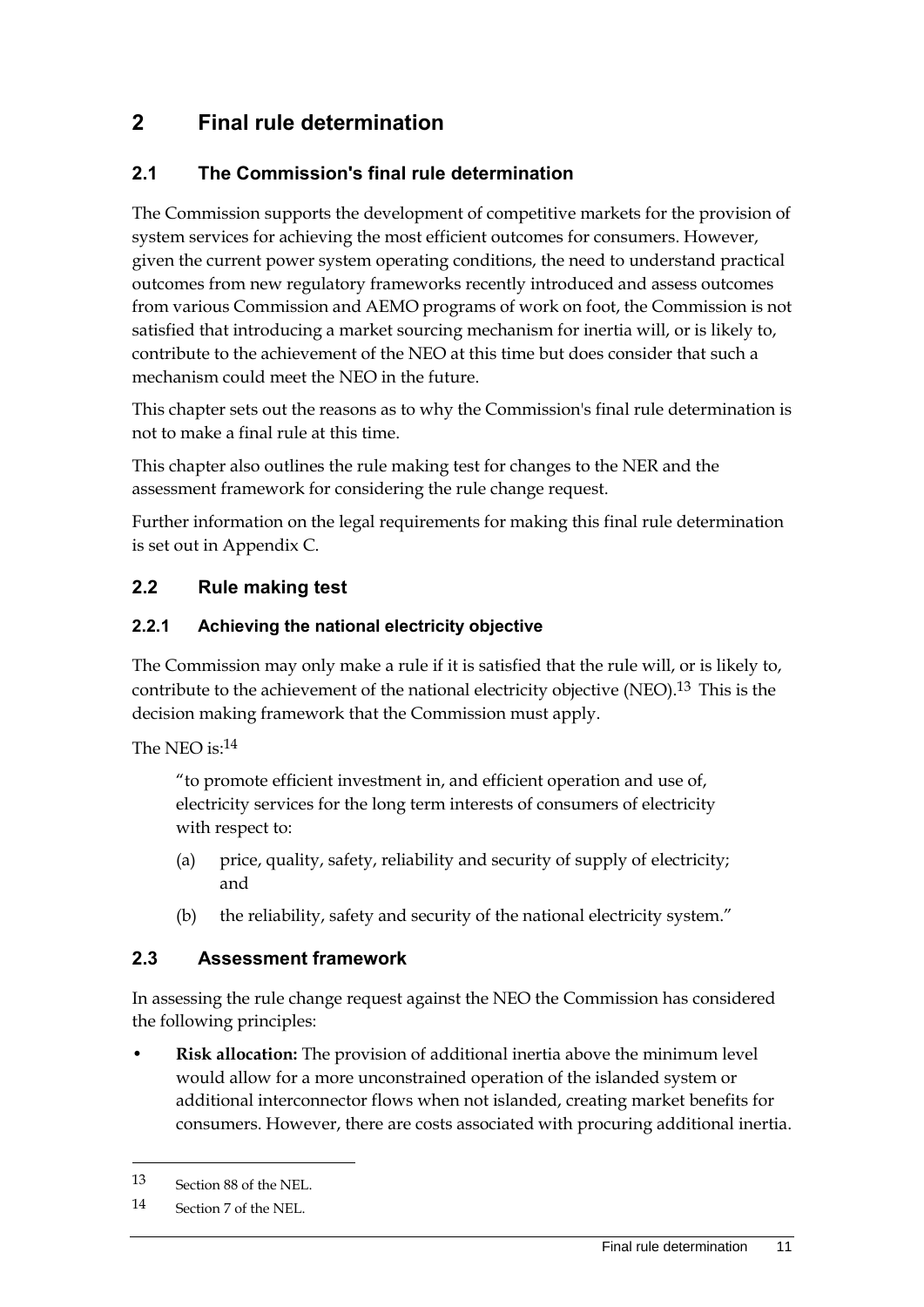A trade-off exists between the costs incurred for providing additional inertia for a more unconstrained operation of the system and the benefits of improved reliability and a lower overall cost of energy to consumers.

Risk allocation and the accountability for investment decisions should rest with those parties best placed to manage them. Under a centralised planning arrangement, risks are more likely to be borne by customers, resulting in increased costs. Solutions that allocate risks to market participants, such as businesses who are better able to manage risks and balance costs, are preferred where practicable.

- **Market mechanisms:** Competition and market signals, where feasible, generally leads to more efficient operational and investment decisions than prescriptive rules and central planning. These outcomes are generally more flexible to changing market conditions and provide consumers with the services in the most efficient manner possible. For competition to be effective, it must be able to deliver market signals to parties best able to respond to these signals in a manner that benefits consumers.
- **Certainty versus flexibility**: The extent to which services are likely to be provided over the long term may be dependent on the level of certainty that can be provided in relation to investment.15 Regulatory frameworks must be designed to accommodate this requirement by providing certainty to prospective investors as well as existing providers. However, while greater investment certainty may help to ensure that the services are available when they are needed, this may come at the expense of the flexibility to continuously adjust the requirement under changing market conditions.

Achieving a secure operating system in an economically efficient manner requires market frameworks to be designed to encourage appropriate investment and to maximise flexibility in the provision of services to achieve an economically efficient outcome.

Further, regulatory or policy changes should not be implemented to address issues that arise at a specific point in time or in a specific jurisdiction only. Solutions should be flexible enough to accommodate different circumstances at different times and in different jurisdictions. They should be effective in maintaining system security where it is needed while not imposing undue market or compliance costs on other areas

• **Technology neutral:** Regulatory arrangements should be designed to take into account the full range of potential market and network solutions. They should not be targeted at a particular technology, or be designed with a particular set of technologies in mind. Technologies are changing rapidly and, to the extent possible, a change in technology should not require a change in regulatory arrangements.

<sup>15</sup> Investment refers to both certainty of initial investment and return on ongoing investment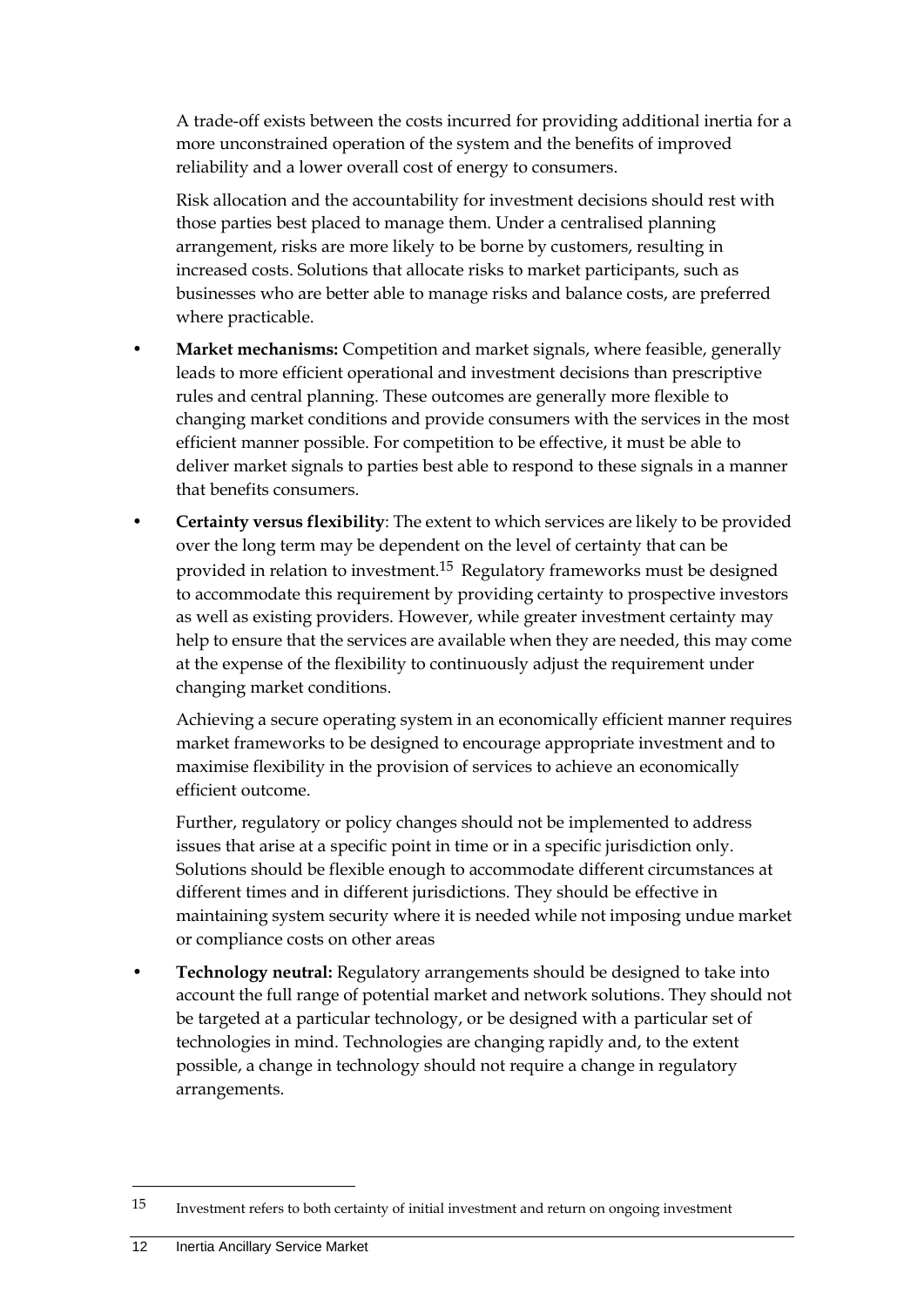## <span id="page-18-0"></span>**2.4 Summary of reasons**

The Commission has assessed whether the proposed rule change request will, or is likely to, contribute to the achievement of the NEO and has evaluated the proposed rule change request against the assessment framework set out above.

The Commission considers that a market-based mechanism is likely to be the most efficient means of delivering the market benefits aspect of inertia. One of the Commission's key principles is that competition and market signals generally lead to better outcomes than centralised planning, since they are more flexible to changing conditions and to consumers' needs.

Additional inertia above the minimum level associated with maintaining system security would allow power to flow on the system in a less constrained way, potentially reducing market energy prices. The levels of inertia required to remove all constraints are highly variable. Consequently, using a market-based mechanism that puts a price on inertia to unlock these market benefits would allow market participants to co-optimise their provision of inertia and energy, minimising overall costs.

However, while a complementary mechanism to facilitate additional inertia for market benefit would likely contribute to the NEO, given the current power system operating conditions, the need to understand practical outcomes from new regulatory frameworks recently introduced and assess outcomes from various Commission and AEMO programs of work on foot, the Commission is not satisfied that introducing a market sourcing mechanism for inertia will, or is likely to, contribute to the achievement of the NEO at this time.

In light of views expressed by stakeholders in submissions, and further analysis undertaken on the benefits of the introduction of an inertia market mechanism, the Commission has determined not to make a final rule with respect to AGL's rule change request for the following reasons:

- 1. The minimum levels of inertia required to maintain the system in a secure operating state has been addressed through final rules on the South Australian Government's rule change request on *Managing the rate of change of power system frequency*. Therefore, concerns around guaranteeing the continuous availability of minimum levels of inertia has been addressed, reducing the urgency for realising market benefits from the provision of additional inertia above this minimum level.
- 2. The minimum levels of inertia required to maintain the system in a secure operating state will be determined by AEMO in June 2018. The obligation on AEMO to determine the minimum levels of inertia does not extend to the identification of market benefits that can be obtained through the provision of additional inertia. However, once the minimum levels of inertia are determined, the extent to which price signals exist to accurately reflect the value of inertia are likely to be more evident.

The delivery of accurate price signals allows parties best able to deal with these signals to respond in a manner that encourages competition and benefit consumers. Appropriate price signals are required to encourage efficient operational and investment decisions.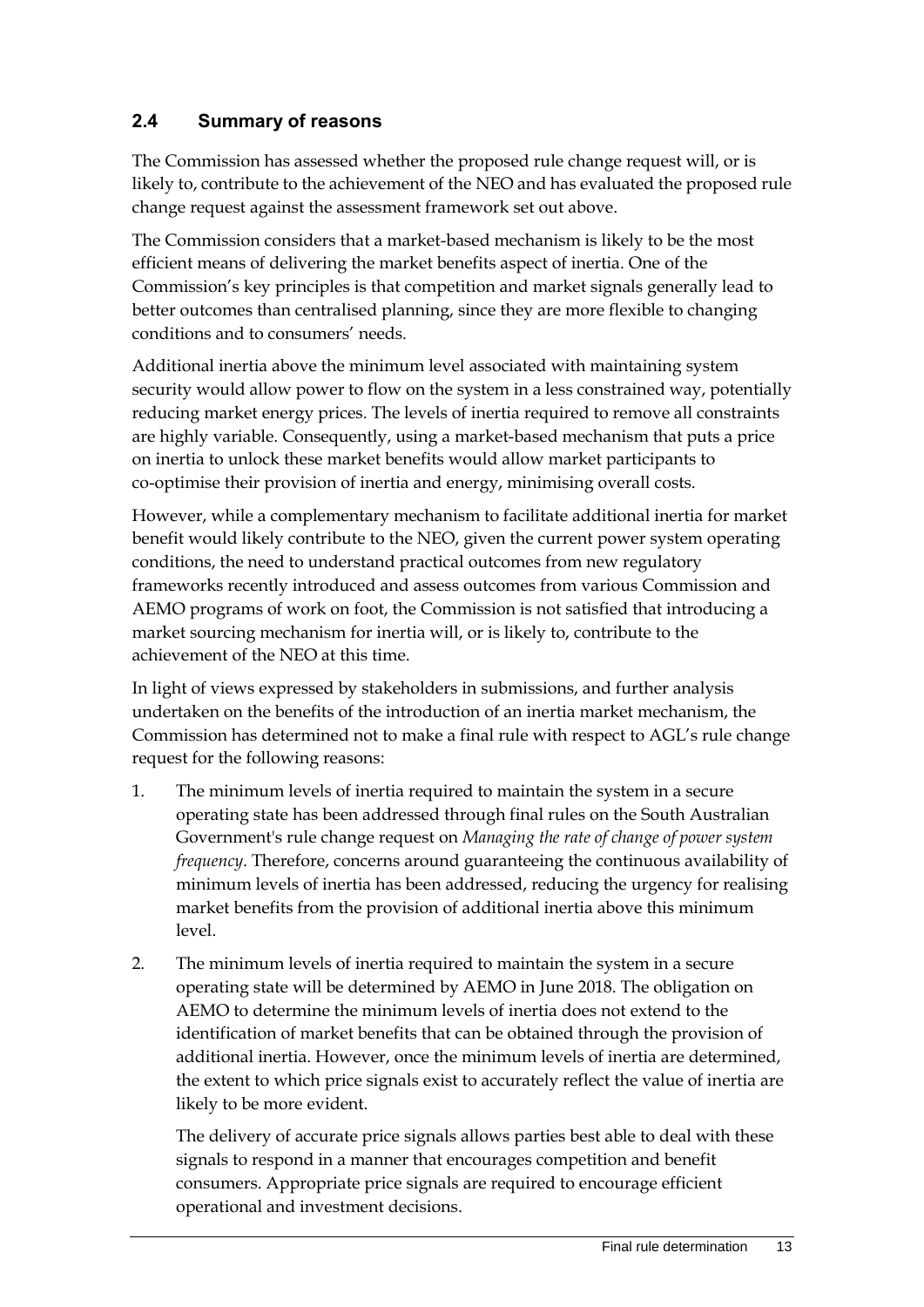- 3. The application of constraints by AEMO to manage low system strength issues in South Australia has had a consequential impact on the alleviation of the inter-regional RoCoF constraint on the Heywood Interconnector, suggesting limited market benefits could be obtained from additional inertia at this time.
- 4. Further consideration needs to be given as to how inertia can be accurately valued with the application of constraints to manage other system security requirements, such as system strength and system stability, and with the provision of alternative frequency control services, such as FFR.

AEMO is working to further understand the limits of power system operation with low levels of synchronous capability and is considering how system security constraints can be developed to address these issues in a holistic manner.

Going forward, new technologies that have the potential to provide new, faster frequency control services will become increasingly important as a complement to, and partial substitute for, inertia. The Commission considers that delaying the introduction of a market mechanism for additional inertia for market benefit allows the design of an appropriate market to be refined and potentially be co-optimised with other new markets such as FFR.

The Commission's final rule relating to the *Managing the rate of change of power system frequency* rule change request allows TNSPs to procure other services such as fast frequency response to reduce the minimum level of inertia required.

The Commission considers that in the absence of a greater understanding of the practical outcomes from new regulatory frameworks recently introduced and outcomes from various Commission and AEMO programs of work on foot risks putting in place new markets or requirements that are not carefully designed which may result in customers or market participants bearing unnecessarily higher costs for the development of a new market which does not present value at this time.

The Commission considers that the introduction of a market mechanism for additional inertia for market benefit is the most efficient means to meet the NEO, to promote efficient investment in, and efficient operation and use of, electricity services for the long term interests of consumers of electricity with respect to price and security of supply of electricity.

However, given the current power system operating conditions, the need to assess outcomes from the program of work on foot, both that of the Commission's and AEMO's, and having regard to the issues raised during consultation, the Commission is not satisfied that the proposed rule will, or is likely to, contribute to the achievement of the NEO at this time but does consider that it could meet the NEO in the future.

The reasons listed above for not making a rule are the same as those expressed by the Commission in the draft rule determination published on 7 November 2017. The Commission considers that these reasons remain unchanged from the draft determination and acknowledge the views expressed by stakeholders in submissions on the draft determination that agree with these reasons for not making a rule at this time.

Accordingly, the Commission's final rule determination is to not make a final rule. However, the Commission intends to continue its assessment of the appropriate design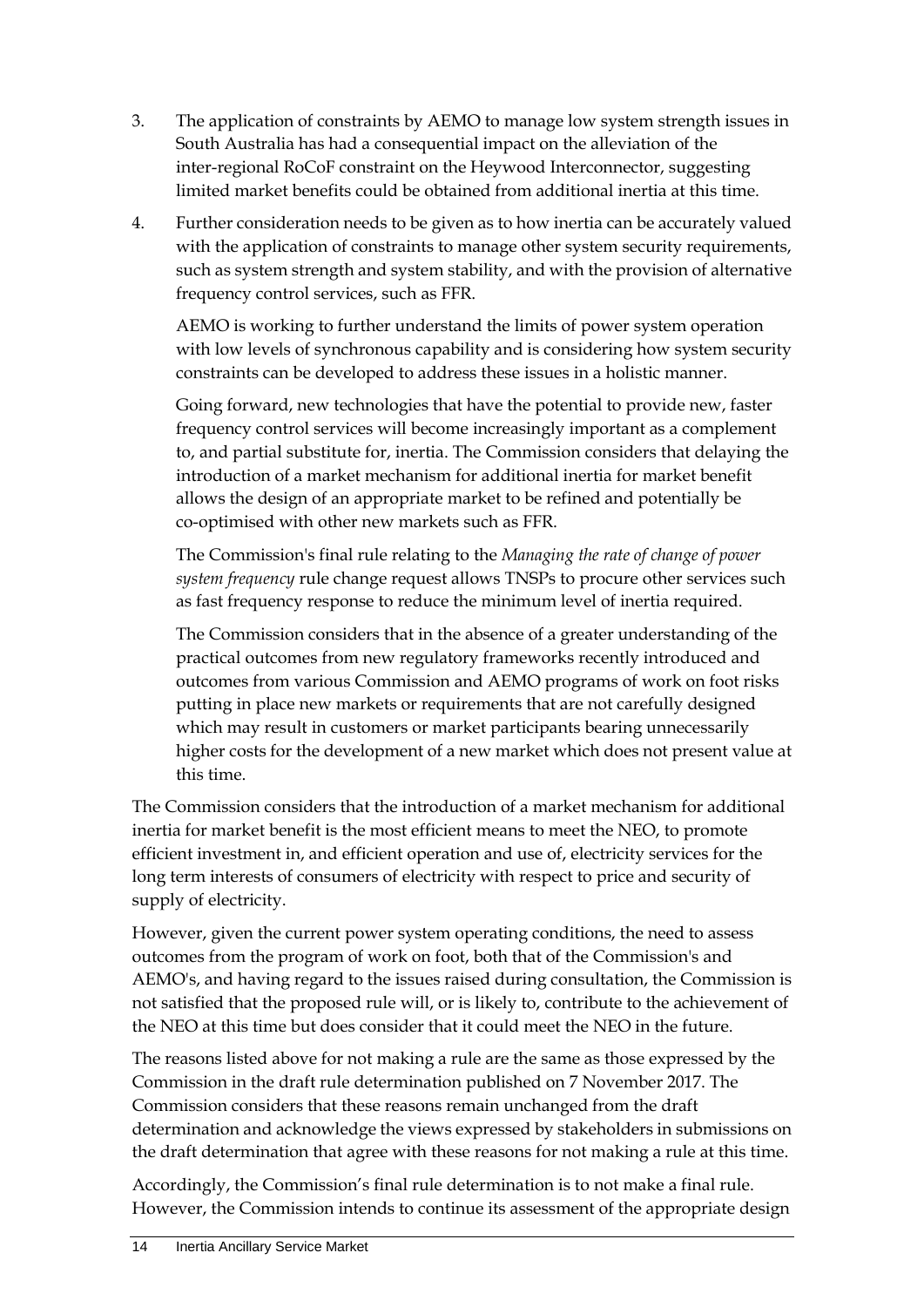of an inertia market mechanism through the *Frequency control frameworks review*. Recommendations arising from this review will be published in mid 2018.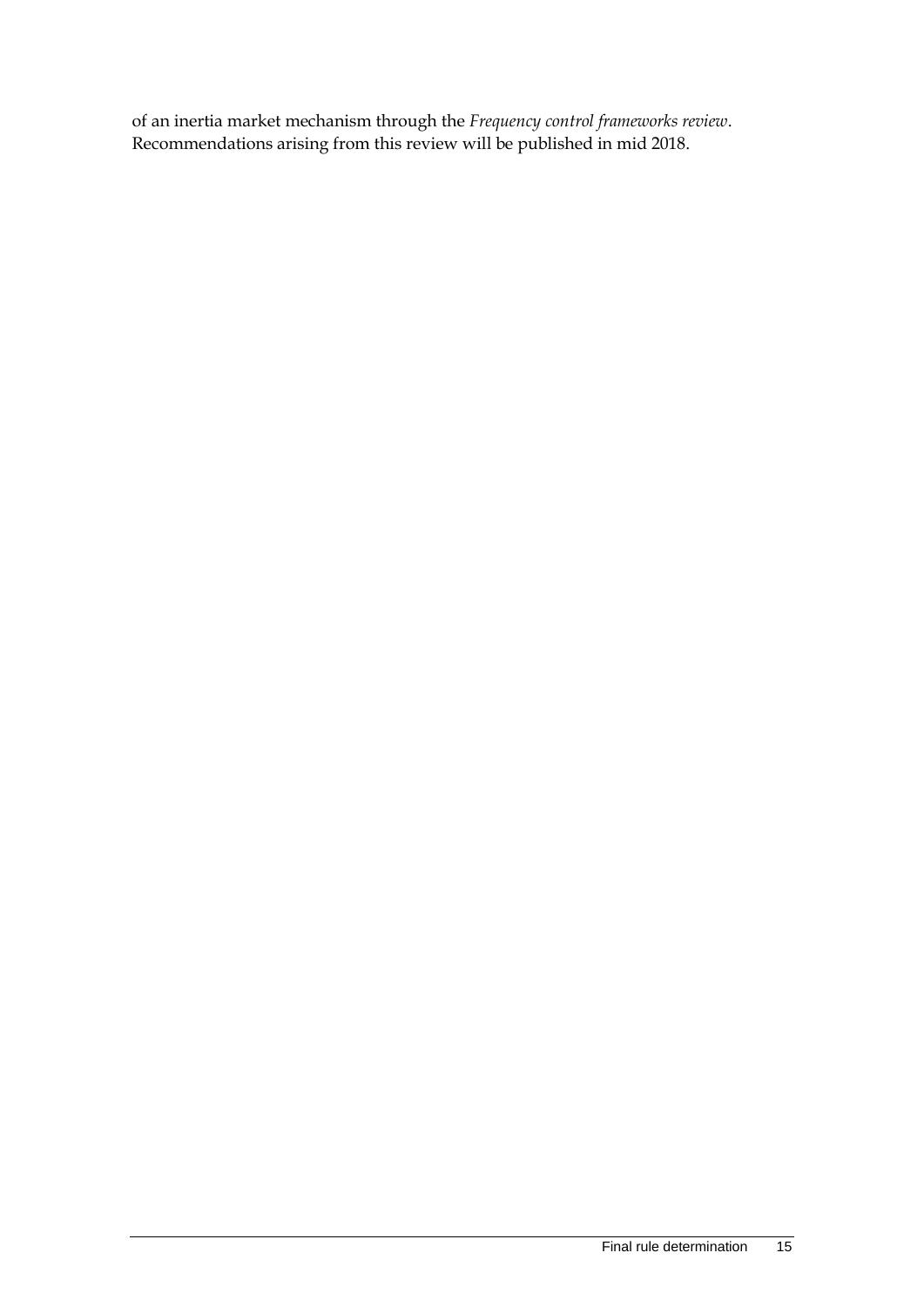# <span id="page-21-0"></span>**3 The introduction of a market mechanism for inertia**

Competitive market mechanisms are always the Commission's preferred approach for achieving the most efficient outcomes for consumers.

However, the design and implementation of a market mechanism for additional inertia for market benefit requires careful consideration in order to facilitate the efficient allocation of risk across participants and to allow for the development of a competitive environment.

It is also important that the need for a new market mechanism is established, particularly at a time when the energy market is rapidly evolving.

This chapter outlines:

- the distinction between the minimum required levels of inertia and the market benefit level of inertia and identifies current market benefit opportunities in the NEM
- an assessment of the need for a market mechanism for additional inertia for market benefit at this time.

## <span id="page-21-1"></span>**3.1 The provision of inertia through a market mechanism**

The level of inertia that is required to maintain the RoCoF to a given limit can be divided into two components:

- 1. **Minimum level of inertia** The minimum level of inertia that is required to maintain the islanded system in a satisfactory operating state represents a lower bound on the level of inertia that is required to feasibly operate the system.
- 2. **Market benefits** Additional inertia above the minimum level of inertia would allow for a more unconstrained operation of the islanded system or additional interconnector flows when not islanded. This would provide benefits of improved reliability and a lower overall cost of energy provision by alleviating constraints on the system.

On the 19 September 2017, the Commission made a final rule relating to *Managing the rate of change of power system frequency* rule change request. The final rule places an obligation on TNSPs to procure minimum levels of inertia or procure other services such as frequency control services that reduce the minimum level of inertia required.

A market mechanism for inertia would be designed to facilitate the efficient provision of additional inertia in order to maximise market benefits.

## **3.1.1 Minimum required levels of inertia**

The final rule relating to the *Managing the rate of change of power system frequency* rule change request provides a high degree of confidence that system security can be maintained when separation and islanding of sub-networks occurs. .

## **Determining the minimum required levels of inertia**

The minimum inertia requirement is made up of two separate levels of inertia: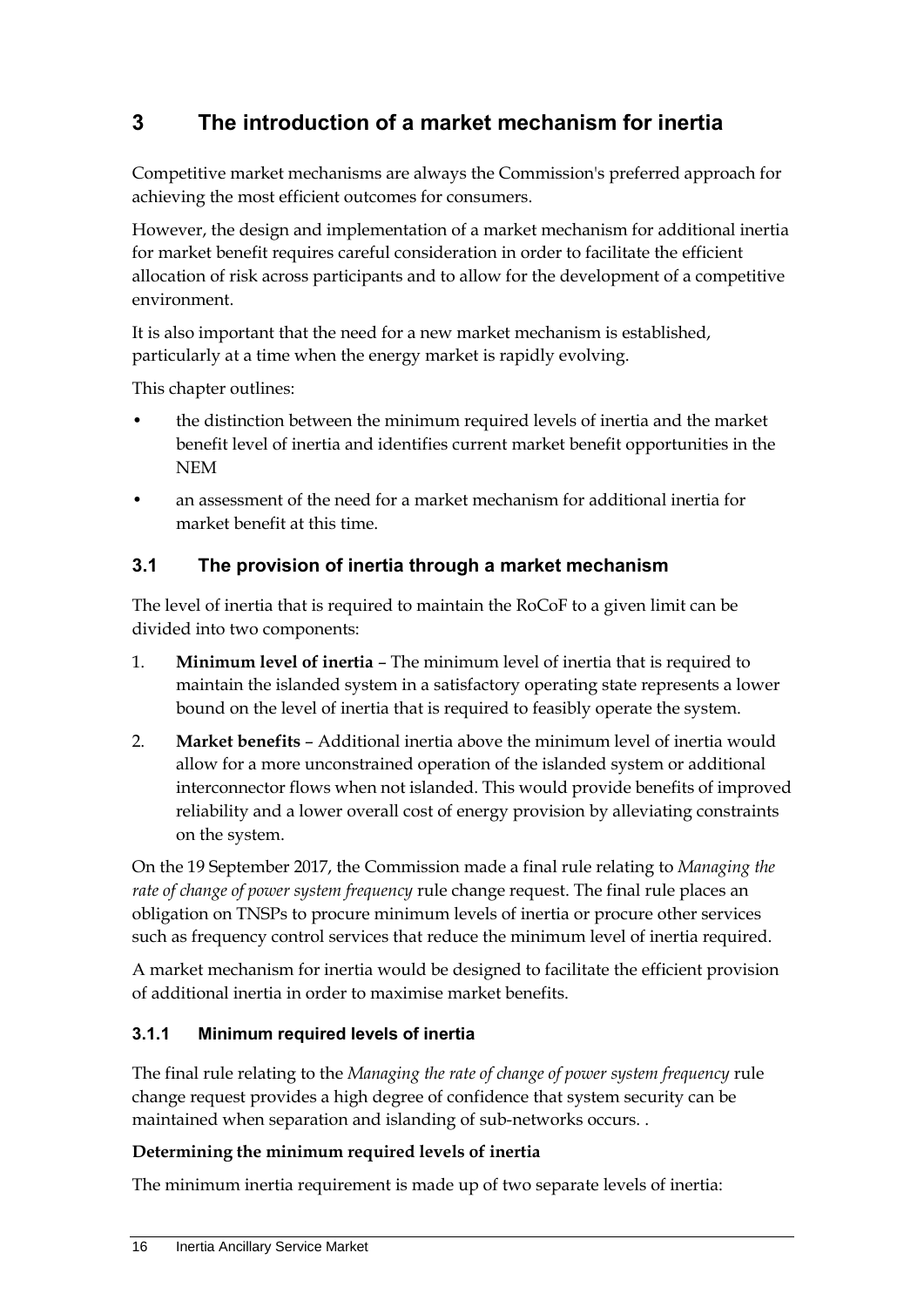- 1. The minimum threshold level of inertia the minimum threshold level of inertia required in order to maintain the islanded region in a satisfactory operating state should it be separated from the rest of the NEM
- 2. The secure operating level of inertia once separation has occurred, the higher level of inertia required for the continued operation of the islanded region in a secure operating state.

Clause 4.2.2 in the NER defines the conditions under which a system is considered as being in a satisfactory operating state. There are a range of technical parameters that must be maintained within satisfactory limits, including a requirement that the system frequency is within the normal operating frequency band.

The minimum threshold level of inertia is sufficient to maintain the islanded region in a satisfactory operating state should it become separated. However, it is not sufficient to maintain a satisfactory operating state should a further credible contingency occur. A credible contingency of even a moderate size would likely cause the system frequency to move outside the bounds of the FOS, potentially resulting in cascading loss of generation and a system black event.

Therefore, once separation has occurred, the continued operation of the islanded system requires a higher level of inertia to be provided. This level of inertia should be sufficient to enable AEMO to return the islanded system to a secure operating state.

The level of inertia required to maintain the islanded region in a secure operating state would be based on a consideration of three different factors:

- 1. *Availability and capability of contingency FCAS* The capabilities and expected response times of contingency FCAS in the islanded region would determine the maximum RoCoF that could be managed without the frequency moving outside the bounds of the FOS. Inertia does not act to stop the frequency drop entirely or revert frequency back to normal operating levels. Inertia slows the rate of frequency change and so provides time for contingency FCAS to operate
- 2. *Maximum contingency size* The maximum expected contingency size when operating as an islanded system would also influence the level of inertia required. A larger contingency size results in a higher RoCoF for a given level of inertia. It is likely that the operation of the system as an island would require the system to be operated in a specific highly constrained state, which would likely mean a lower potential contingency size as the majority of generating units would be operating at their minimum output
- 3. *Possible further loss of inertia* Additional inertia needed to account for the possible loss of a synchronous generating unit. The RoCoF that occurs as a result of a contingency event would be even higher if the contingency that occurs is the loss of a synchronous generating unit that is also providing inertia.

Figure 3.1 shows the secure operating level of inertia in relation to the minimum system threshold level of inertia.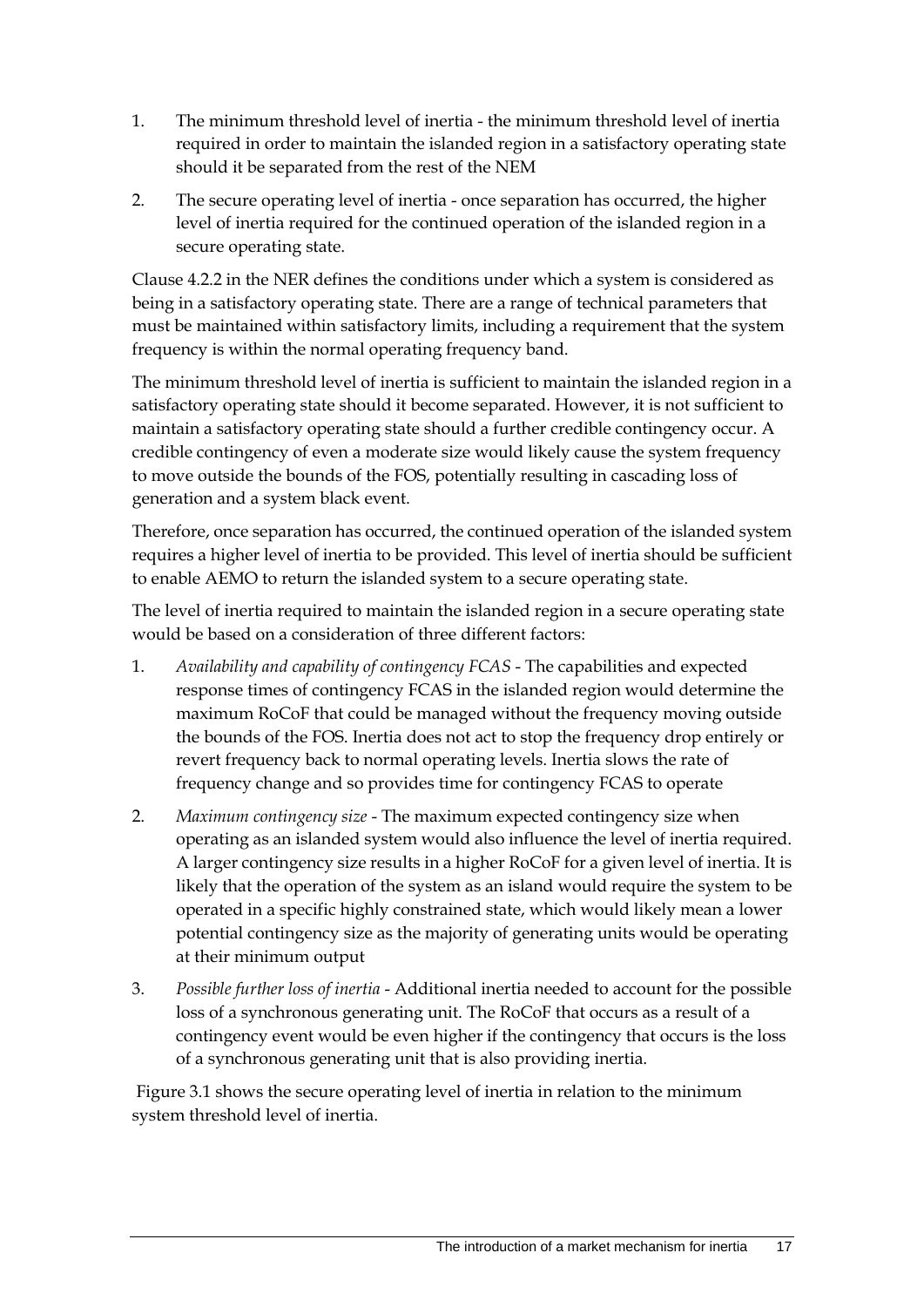#### **Figure 3.1 The minimum threshold level and the secure operating level**



#### **Final rule to provide minimum required levels of inertia**

The final rule made with respect to the South Australian Government's *Managing the rate of change of power system frequency* rule change request places an obligation on TNSPs to procure the minimum levels of inertia, or alternative frequency control services, required to maintain the secure operation of the power system.

The key features of the final rule are as follows:

- An obligation on AEMO to determine sub-networks in the NEM that are required to be able to operate independently as an island and, for each sub-network, to:
	- determine the minimum required levels of inertia; and
	- assess whether a shortfall in inertia exists or is likely to exist in the future.
- Where an inertia shortfall exists in a sub-network, an obligation on the relevant TNSP16 to make continuously available minimum required levels of inertia, determined by AEMO. The TNSP can provide the inertia itself or procure inertia services from third parties such as generators.
- An ability for TNSPs to invest in or contract with third-party providers of alternative frequency control services ("inertia support activities"), including FFR services, as a means of reducing the minimum required levels of inertia, with approval from AEMO.

<sup>16</sup> AEMO is responsible for planning, authorising and directing augmentation of the declared shared network in Victoria. Different arrangements for the provision of shared transmission services, including inertia network services, will apply to AEMO in its role as the Inertia Service Provider for Victoria.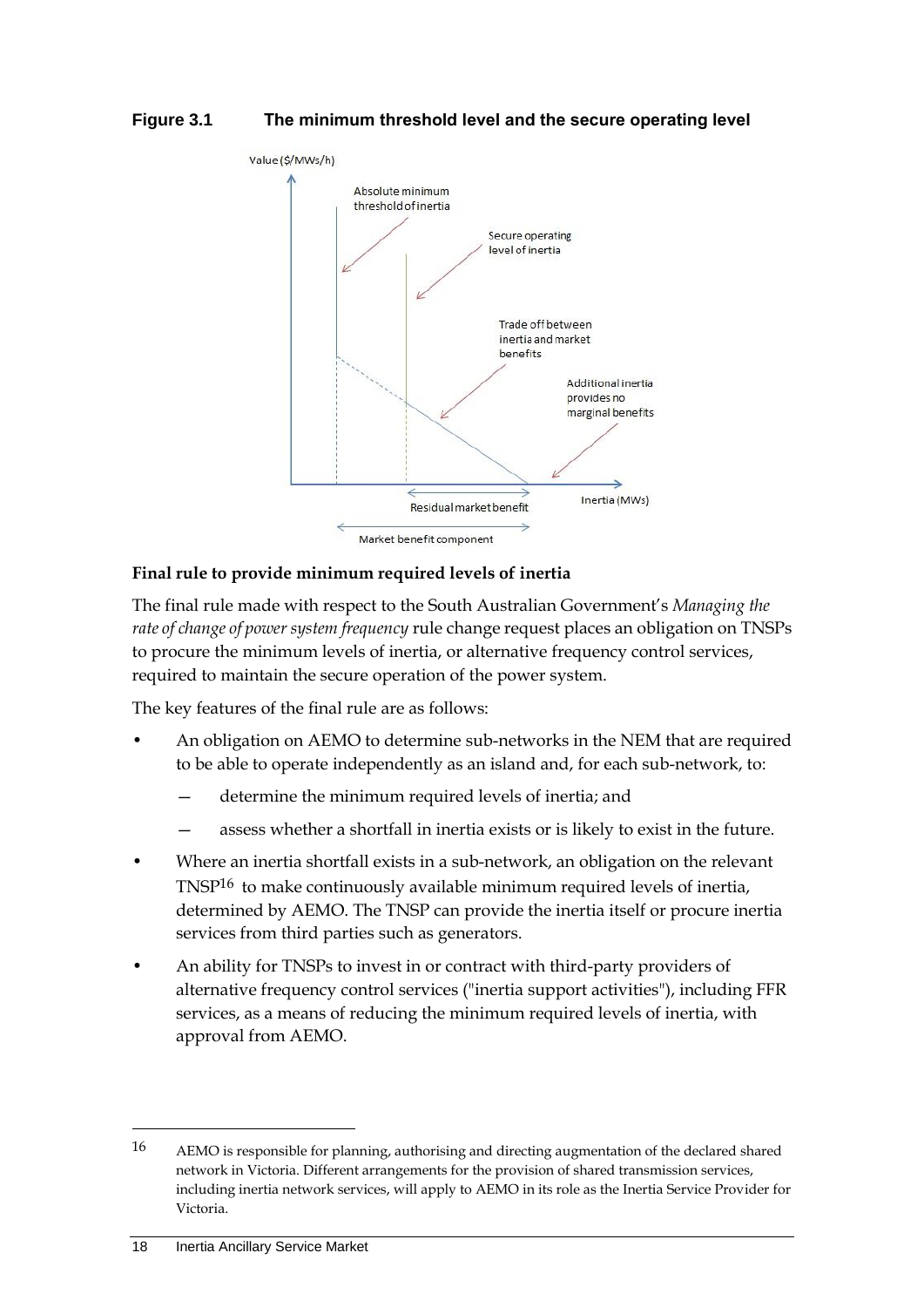• An ability for AEMO to enable the inertia network services provided by TNSPs and third-party providers under specific circumstances in order to maintain the power system in a secure operating state.17

An obligation on TNSPs to make minimum levels of inertia continuously available will provide a high degree of confidence that system security can be maintained when separation and islanding of sub-networks occurs.

The requirement for TNSPs to identify the least cost option, or combination of options, to provide the minimum levels of inertia, together with the existing economic regulatory framework for TNSPs, will provide discipline on the level of expenditure on inertia network services by enabling the AER to assess the efficiency of that expenditure, and will provide a greater ability to coordinate the provision of inertia with other network support requirements, such as system strength.

## **3.1.2 The provision of inertia to realise market benefits**

Beyond the minimum levels of inertia required to maintain the system in a secure operating state, a market mechanism for inertia could facilitate the efficient provision of additional inertia in order to maximise market benefits.

### **Level of additional inertia for market benefit**

1

The secure operating level of inertia would only be sufficient to operate the islanded system under specific highly constrained conditions. A higher level of inertia would provide market benefits by either:

- enabling the secure operation of the islanded sub-network under a much larger range of system conditions; or
- when not operating as an island, allowing for greater flows on the interconnectors with adjacent sub-networks.

Figure 3.2 shows the absolute minimum threshold level of inertia (broken red line) and the secure operating level of inertia (solid red line) in comparison to the level of additional inertia that would allow for increased flows on the interconnector (green line). The provision of only the minimum levels of inertia would require the interconnector to be constrained. Additional inertia would allow for the alleviation of constraints and higher flows on the interconnector for a given limit on the RoCoF that would occur from a sudden separation of the interconnector.

<sup>17</sup> An inertia network service is enabled when AEMO has selected the relevant inertia network service and the service is providing inertia to an inertia sub-network.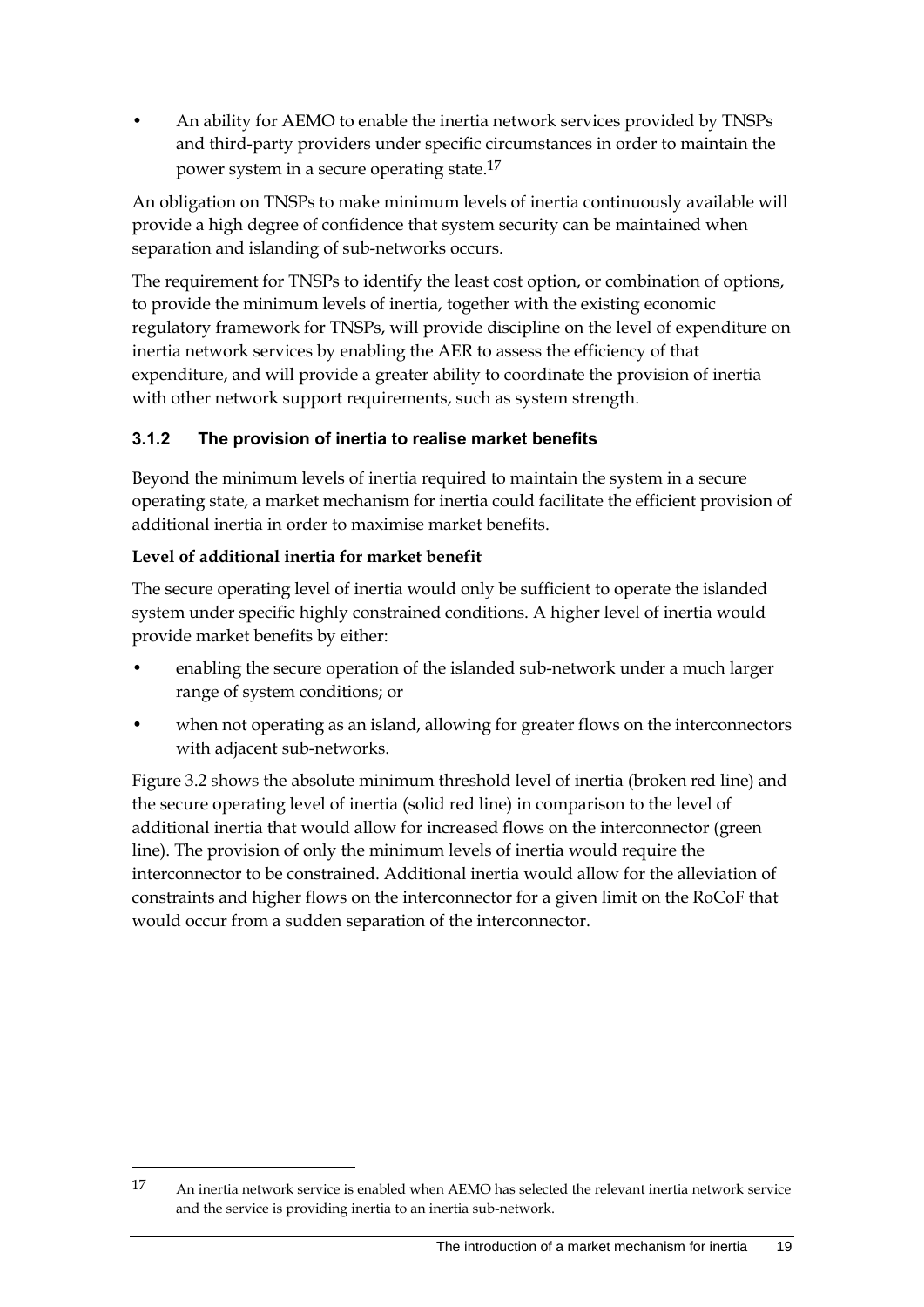#### **Figure 3.2 Comparison of minimum required levels of inertia and additional inertia for market benefit**



## **3.1.3 Current opportunities for market benefit of inertia in the NEM**

Investigations undertaken through AEMO's Future power system security program have shown that the initial challenges of restricting high rates of change of frequency are most acute in South Australia.

South Australia has experienced a high level of installation of non-synchronous generation relative to its total generation capacity. In addition, a number of conventional synchronous generators have recently retired.

This decline in system inertia does not affect the stable operation of the power system in South Australia as long as the Heywood Interconnector to Victoria remains in service. This is because system inertia is provided to South Australia via the AC link.

However, an unexpected failure of the Heywood Interconnector may see insufficient inertia available in South Australia to maintain secure operation of the islanded system. The recent upgrade of the Heywood Interconnector has increased the size of the contingency that would result.

On 4 October 2016, AEMO introduced constraints to limit the RoCoF to below 3 Hz/sec for the non-credible coincident trip of both circuits of the Heywood Interconnector, following a direction issued by the South Australian Minister.18 The effect of the constraint has been to limit flows on the Heywood Interconnector.

The rationale for the implementation of a market mechanism for inertia has been alleviation of the inter-regional RoCoF constraints on the Heywood interconnector between South Australia and Victoria where there has likely been a market benefit from doing so. Additional inertia online in South Australia provides potential market

<sup>18</sup> The power for the South Australian Minister to issue this direction arises under South Australian legislation.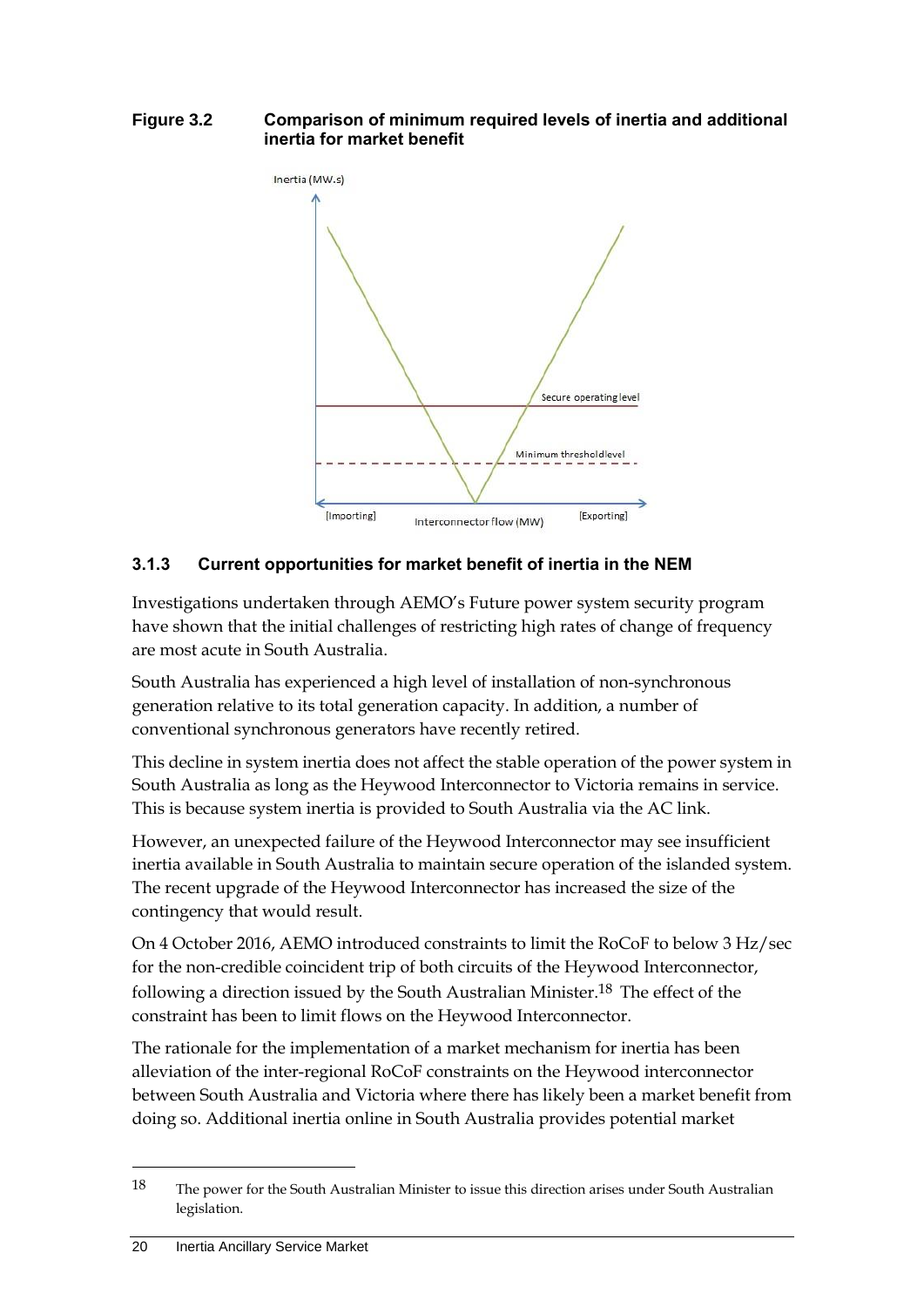benefits by allowing for greater flows on the interconnector while still limiting the RoCoF to 3 Hz/sec should the interconnector suddenly fail.

## <span id="page-26-0"></span>**3.2 AGL's view**

AGL considers that the changing mix of generation capacity in the NEM has led to a decreasing supply of inertia, and that inertia, as an increasingly scarce service, should be appropriately valued in the market.19

AGL proposes that procurement of inertia should occur on a competitive basis through a tender contract process conducted by AEMO. AEMO would administer the procurement and determine the quantity of inertia to be contracted. AEMO would conduct the tender/auction process, determine any relevant terms and conditions, and the timeframes for the inertia to be procured.

However, in response to the AEMC's consultation paper, AGL considers that further analysis is required to assess whether an inertia market mechanism is required at this time. AGL's submission sets out a number of reasons as to why a market for inertia may not be appropriate at this time including its interaction with:

- the introduction of an obligation on TNSPs to provide the minimum levels of inertia through the AEMC's *Managing the rate of change of power system frequency rule change*, and
- other recent changes to system security requirements including those being set by the South Australian Office of the Technical Regulator, the South Australian Government's own investments in battery storage capability, diesel generation capacity and open cycle gas turbines and AEMO's market management given wind levels in South Australia.20

In addition, AGL is not convinced that the use of an obligation on TNSPs for the minimum inertia levels coupled with a market mechanism will operate efficiently.<sup>21</sup>

## <span id="page-26-1"></span>**3.3 Stakeholders' views**

## **The introduction of a market mechanism for additional inertia for market benefit at this time**

Stakeholders are largely in support of the development of markets to value system services.

Origin Energy considers that a market mechanism for inertia where generators can make commitment decisions based on clear price signals, will enable inertia to be provided at the least cost to the consumers.22

Tesla also supports a market based mechanism which has the ability to evolve over time to ensure the most capable and cost-effective technologies are providing the required inertia.23

<sup>19</sup> AGL, *Inertia Ancillary Service Market,* Rule change request, 24 June 2016, p. 3

<sup>20</sup> AGL, Submission on the consultation paper, p. 1

<sup>21</sup> AGL, Submission on the consultation paper, p. 2

<sup>22</sup> Origin Energy, Submission on the consultation paper, p. 1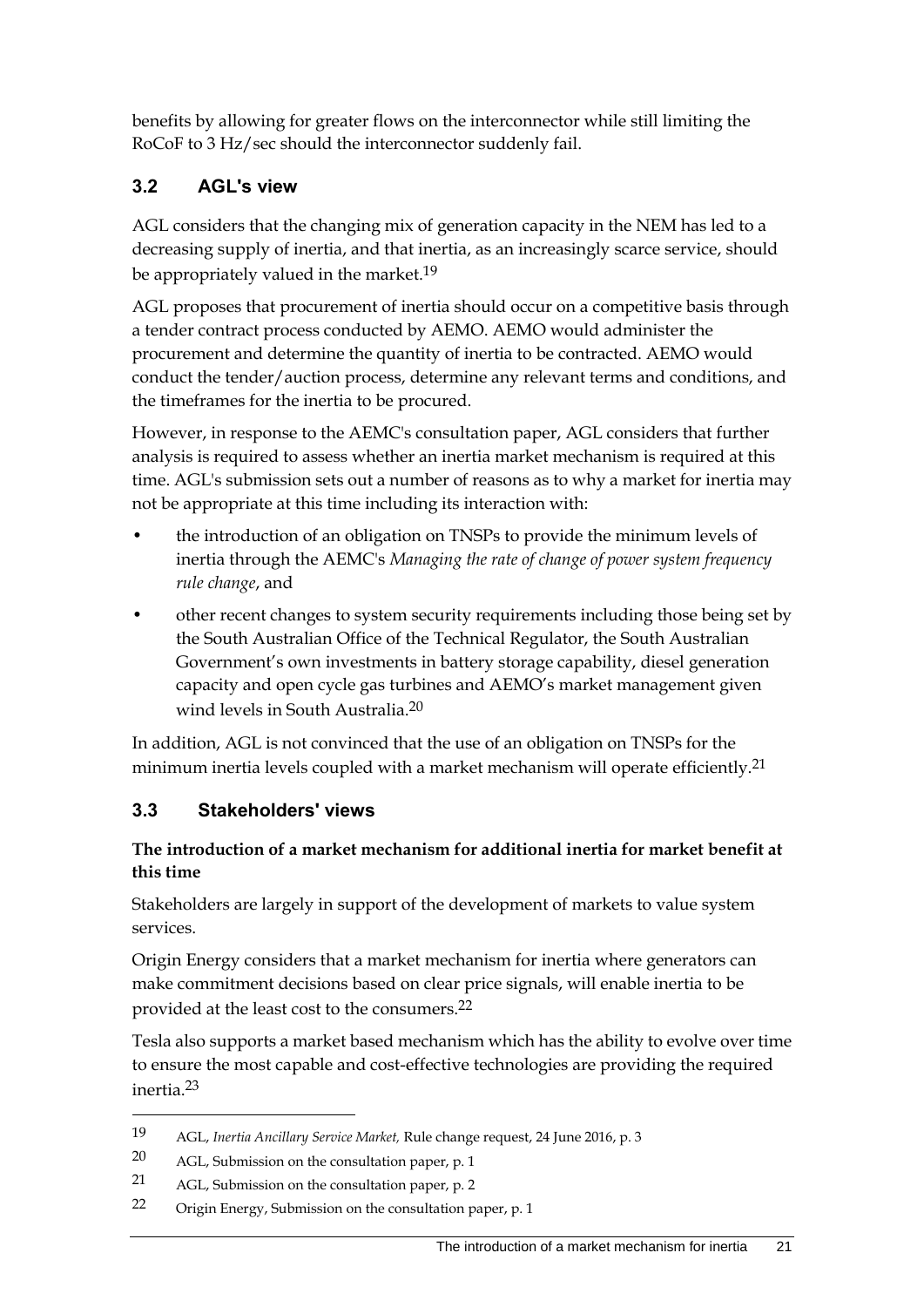The Public Interest Advocacy Centre (PIAC) considers that monetising and rewarding some system services may be warranted. However any rule change which impacts on consumer costs must be justified by demonstrably better outcomes for consumers through being based on their actual willingness to pay.24

While stakeholders generally support markets for inertia, many are not convinced of a clear or compelling need for the development of a market mechanism for inertia at this time. A number of stakeholders suggested delaying the introduction of a market for inertia until after the AEMC's *Frequency control frameworks review* is finalised in mid-2018.

Meridian Energy suggests that the Australian energy market is undergoing fundamental change and it would be inappropriate to introduce a new complex market unless there was a clear compelling need and/or the benefit clearly outweighed potential costs.25

Energy Australia and the Australian Energy Council raise concerns that this rule change should not be progressed ahead of a more holistic review of frequency management.<sup>26</sup>

AEMO supports the development of market frameworks for valuing and unbundling the components of a secure, reliable and efficient system.<sup>27</sup> However, it considers that the presence of a price signal requires the appropriate elements for an efficient market to exist. AEMO considers that these elements are not apparent currently.

#### **The minimum levels of inertia are unknown**

Meridian Energy suggest that the introduction of a new market may not be appropriate at this time given that inertia management is still being developed.<sup>28</sup>

S&C Electric propose that issues around governor response and deadband settings should be addressed in advance of the creation of a new market.29

AEMO suggest that as they are currently assessing the system strength requirements for South Australian under recent AEMC *Managing the rate of change of power system frequency* and *Managing power system fault levels* rule changes, the outcome of which will better allow the gap for market benefits to be identified.<sup>30</sup>

### **System strength constraints have reduced the main economic benefit**

AEMO highlight in its submission that as a result of a recently implemented system strength constraint to provide sufficient fault level to maintain a secure operating state, the inter-regional RoCoF constraint on the Heywood Interconnector has not been

<sup>23</sup> Tesla Motors Australia Pty Ltd, Submission on the consultation paper, p. 2

<sup>24</sup> PIAC, Submission on the consultation paper, p. 1

<sup>25</sup> Meridian Energy, Submission on the consultation paper, p. 2.

<sup>26</sup> Energy Australia, Submission on the consultation paper, p. 1, 2; Australian Energy Council, Submission on the consultation paper p. 1

<sup>27</sup> AEMO, Submission on the consultation paper, p. 3

<sup>28</sup> Meridian Energy, Submission on the consultation paper p. 2

<sup>29</sup> S&C Electric, Submission on the consultation paper, p. 1

<sup>30</sup> AEMO, Submission on the consultation paper, p. 4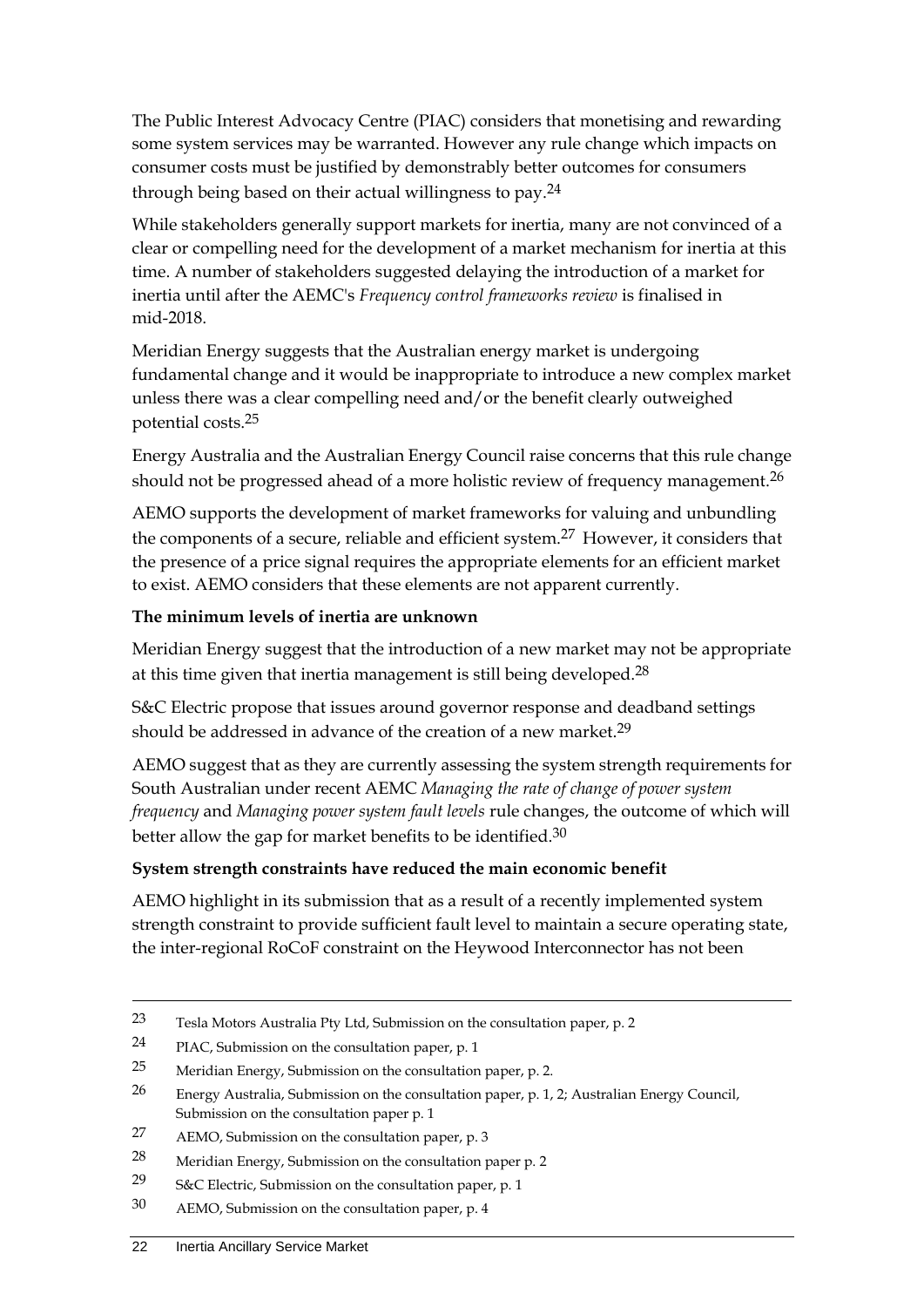binding to the same extent as it did in the past.<sup>31</sup> This suggests that the provision of additional inertia would not provide any additional economic benefit by allowing for the alleviation of the inter-regional RoCoF constraint and the provision of greater power transfer capability between South Australia and Victoria.

While AGL's rule change request specifically relates the introduction of a market mechanism for inertia, AEMO suggests that market benefits may be achieved in the short term by delivering additional synchronous capability to alleviate the system strength constraint which has been applied to limit non-synchronous wind generation in South Australia, rather than the inter-regional RoCoF constraint. An increase in the provision of inertia from synchronous generating units would also increase the levels of system strength in South Australia, which would allow for greater non-synchronous wind generation at times.

However, AEMO acknowledges that the alleviation of the system strength constraint requires synchronous capability in specific locations and for specific combinations of generating plant. In this case, it would be difficult to derive a marginal price that would accurately reflect the value of bringing specific generation online.

## <span id="page-28-0"></span>**3.4 The Commission's draft rule determination**

The Commission's draft rule determination was not to make a draft rule with respect to AGL's rule change request. The Commission was not satisfied that the introduction of a market mechanism for additional inertia for market benefit would meet the national electricity objective (NEO) at this time.

## **3.4.1 Assessing the need for an inertia market mechanism at this time**

The introduction of a market mechanism to realise the market benefit of inertia requires careful consideration to establish whether there is a compelling need for its introduction at this time. The Commission has considered a number of principle factors in its assessment and its decision not to make a draft rule:

- The minimum levels of inertia required to maintain the system in a secure operating state has been addressed through final rules on the South Australian Government's rule change request on *Managing the rate of change of power system frequency*. Therefore there is less urgency associated with the provision of additional inertia above this minimum level
- The minimum levels of inertia required to maintain the system in a secure operating state will be determined by AEMO in June 2018. The level of the minimum inertia requirement will determine the extent to which there is any residual market benefits to be obtained from additional inertia.
- The application of system strength constraints by AEMO to manage low system strength issues in South Australia has had a consequential impact on the alleviation of the inter-regional RoCoF constraint on the Heywood Interconnector, suggesting limited market benefits could be obtained from additional inertia at this time.

<sup>31</sup> AEMO, Submission on the consultation paper, p. 4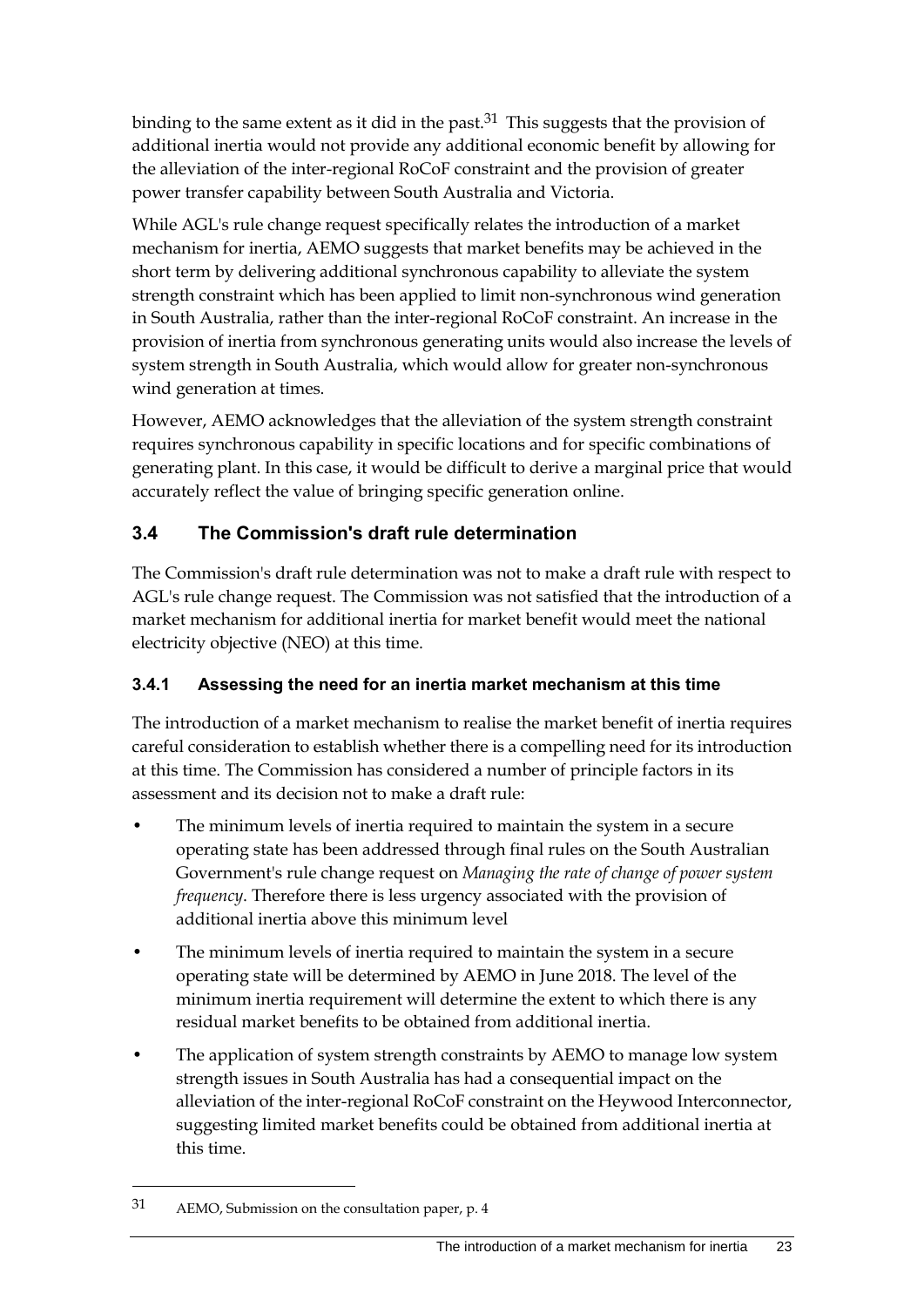#### **Minimum levels of inertia required for system security have been addressed**

The Commission's final rule for the *Managing the rate of change of power system frequency*  rule change request, relates to the provision by TNSPs of the minimum level of inertia required to maintain secure operation of the power system. This can be distinguished from additional levels of inertia that may increase economic benefits by allowing for greater power transfers on the network, such as greater energy flows on interconnectors.32

An obligation on TNSPs to make minimum levels of inertia continuously available will provide a high degree of confidence that system security can be maintained.

The final rule does not provide a mechanism to realise the market benefits that could be obtained above the minimum level of inertia. However, these additional levels of inertia do not need to be continuously available in order to make sure that system security can be maintained. Instead, an economic trade-off exists between the costs of providing this additional inertia and the lower overall costs of energy production obtained through a less constrained operation of the power system. Additional inertia provided above the minimum level is less about maintaining the secure operation of the system and more about making sure that the efficient capability of the network is utilised in order to lower overall costs to consumers.

However, the overall costs to consumers will only be lowered if the costs of providing additional inertia are lower than the market benefits that can be obtained through greater power transfers on the network. Therefore, the Commission considers that a market-based mechanism is likely to be more appropriate to deliver the market benefit aspect of inertia. However careful design of this mechanism is necessary in order to make sure that the potential economic benefits are realised in an efficient manner.

### **Minimum levels of inertia are to be determined by AEMO**

The final rule made by the Commission relating to the *Managing the rate of change of power system frequency* rule change places an obligation on AEMO to determine sub-networks in the NEM that are required to be able to operate independently as an island and, for each sub-network, to:

- determine the minimum required levels of inertia; and
- assess whether a shortfall in inertia exists or is likely to exist in the future.

The implementation of the final rule requires that AEMO must publish the inertia requirements methodology by 30 June 2018, setting out the process it will use to determine the inertia requirements for each inertia sub-network. AEMO must also make a determination of the inertia requirements for each inertia sub-network by 30 June 2018 applying the initial inertia requirements methodology.

A similar requirement has been applied to AEMO under the final rule on the South Australian Government's *Managing power system fault levels* rule change request<sup>33</sup> in relation to minimum levels of system strength.

<sup>32</sup> See section 3.1 for a detailed discussion on this.

<sup>33</sup> AEMC, *Managing power system fault levels* - Rule determination, 19 September 2017.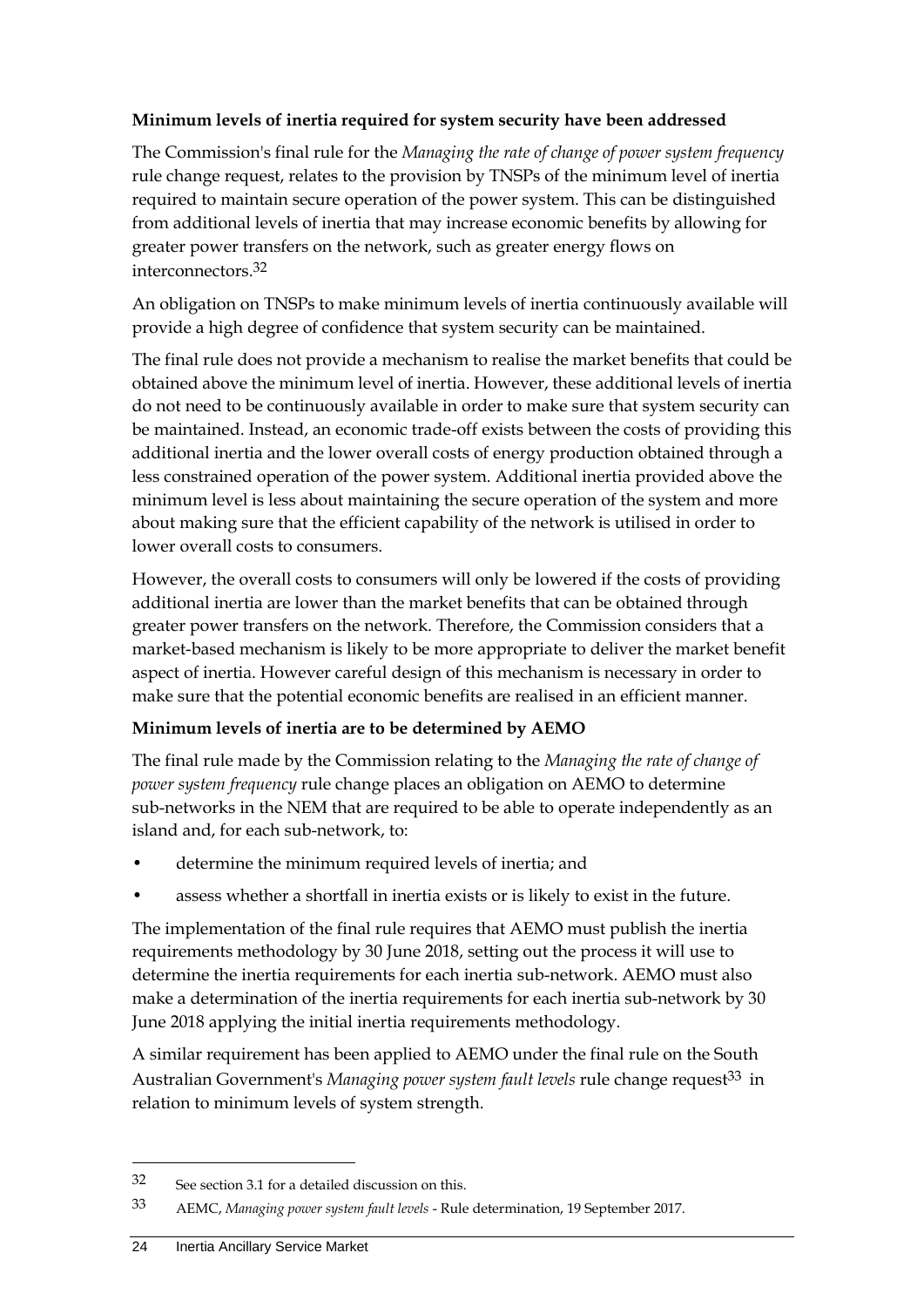It is not clear at this stage what the minimum required levels of inertia and system strength will be. However, this will have an impact on the extent to which there is residual market benefit to be obtained from the provision of additional inertia above this level.

The minimum required levels of inertia are likely to be relatively low as they are intended only to be sufficient to maintain the islanded system in a secure operating state under specific highly constrained conditions.

However, power system equipment that provides inertia, such as synchronous generating units and synchronous condensers, also provides system strength. Depending on the size of the minimum required levels of system strength, it is possible that some additional inertia may be provided by virtue of meeting the minimum system strength requirement. This additional inertia may provide for some consequential market benefit by allowing for a more unconstrained operation of the power system.

Another issue which may also contribute to the size of the minimum inertia requirement is the recent decline in NEM frequency performance which has correlated with changes to governor settings on generating plant. This issue was identified as part of the AEMC's *System security market frameworks review* final report34 and is being progressed as part of the *Frequency control frameworks review* which is examining the potential consequential impacts of, and potential solutions to the deterioration in frequency performance within the normal operating band.

As AEMO is currently assessing the minimum inertia requirements, other aspects of the market and regulatory frameworks relevant to the system's inertia levels may change. Therefore the Commission considers it may be premature to introduce a market mechanism for additional inertia for market benefit until these minimum levels are known.

#### **System strength constraints have reduced the main economic benefit**

As previously discussed in section 3.1.3, there has likely been some market benefit opportunities in South Australia for the alleviation of the inter-regional RoCoF constraint. However, the recent application of system strength constraints in South Australia has meant that the RoCoF constraint has not bound, reducing the potential market benefit that could be obtained through the provision of additional inertia.

Figure 3.3 shows the percentage of instances that the RoCoF constraint has bound on the Heywood Interconnector since October 2016. AEMO notes that the constraint has bound for 145 hours between 1 January and 27 May 2017, but has not bound since.<sup>35</sup>

<sup>34</sup> The AEMC's *System security frameworks review* final report included a recommendation to "Assess whether mandatory governor response requirements should be introduced and investigate any consequential impacts (including on the methodology for determining causer pays factors for the recovery of regulation FCAS costs)".

<sup>35</sup> AEMO, Submission on the consultation paper, p. 4.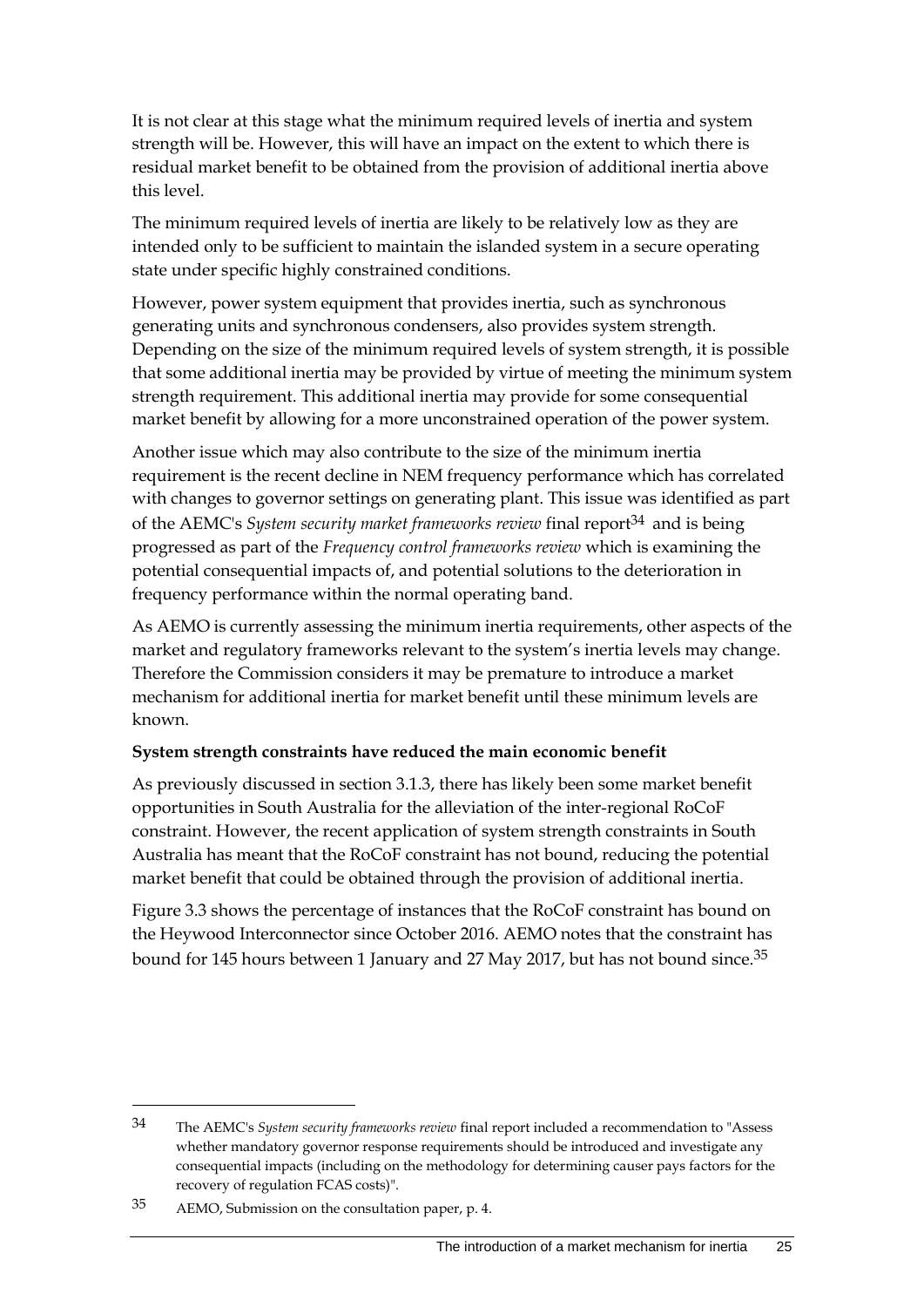



The reason that the constraint has not bound since May is because AEMO has implemented a requirement in South Australia for a minimum level of synchronous generation to remain online at all times to address issues of low system strength. The minimum level of synchronous generation required to be online increases with the output of non-synchronous generation.37

Prior to the application of this constraint, AEMO had implemented a minimum requirement equivalent to the two largest synchronous machines to remain online at all times. However, further detailed power system studies have identified that a more complex arrangement of synchronous machines must remain online in order to maintain sufficient system strength for various dispatch levels of non-synchronous generation. These updated constraints were first applied on 2 July 2017. (AEMO's system strength constraints are discussed in Box 3.1)

While the requirement for a minimum number of synchronous generators relates to maintaining minimum levels of system strength, the additional inertia provided by these generating units has meant that the Heywood interconnector has not bound since the system strength constraint was put in place.

This suggests that there may be limited economic benefit to be gained from the introduction of a market mechanism to provide additional inertia at this time.

AEMO notes that the constraints associated with the system strength requirement have bound for 355 hours between their introduction in early July 2017 and the end of September 2017.38 Therefore, market benefits may be achieved in the short term by

<sup>36</sup> S\_V\_NIL\_ROCOF refers to the RoCoF constraint on the Heywood interconnector flowing from South Australia to Victoria; V\_S\_NIL\_ROCOF refers to the RoCoF constraint on the Heywood interconnector flowing from Victoria to South Australia.

<sup>37</sup> AEMO, *South Australia System Strength Assessment*, September 2017, p. 5.

<sup>38</sup> AEMO, Submission on the consultation paper, p. 4.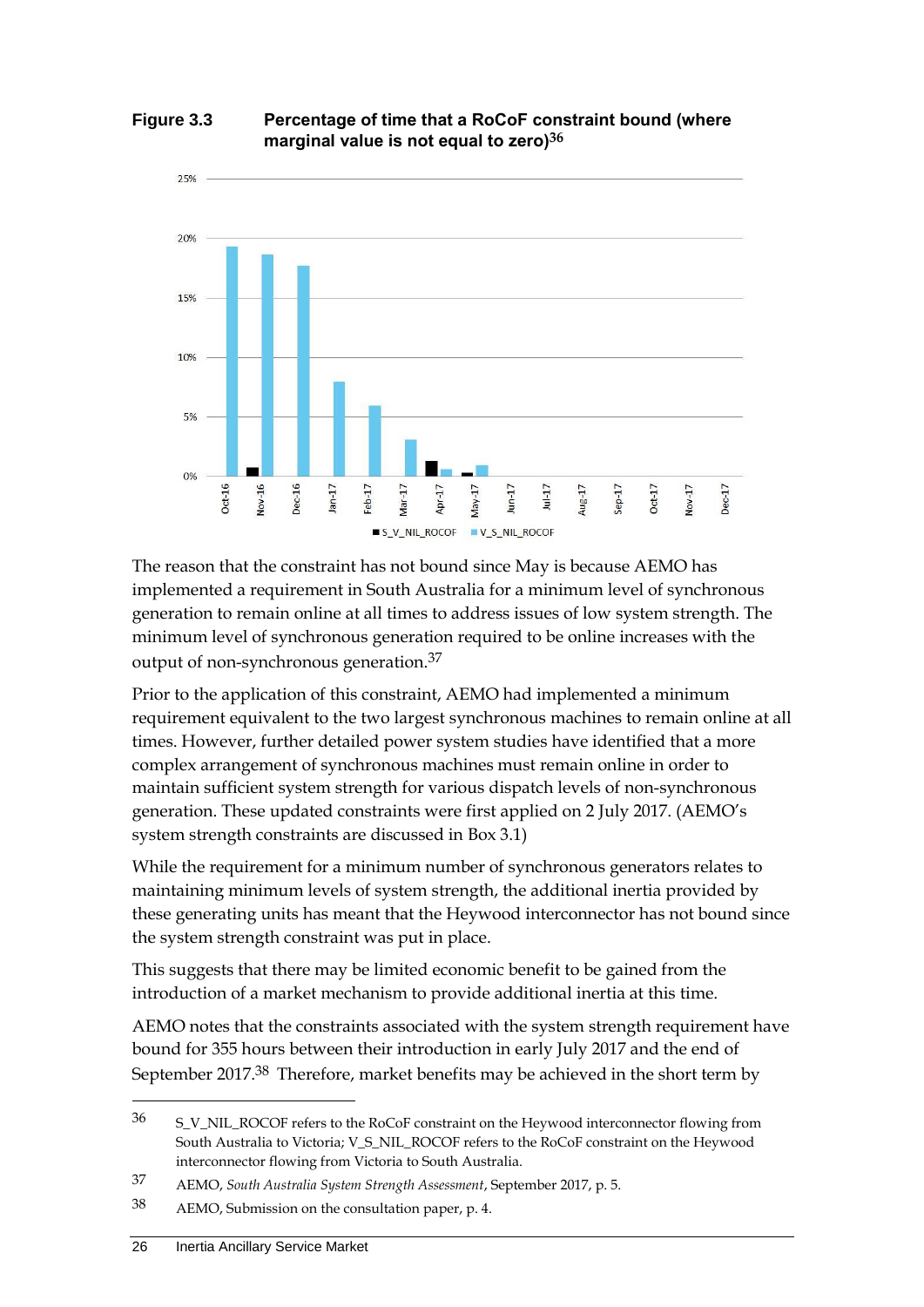delivering additional synchronous capability to alleviate the system strength constraint rather than the inter-regional RoCoF constraint. However, the alleviation of the system strength constraint requires synchronous capability in specific locations and for specific combinations of generating plant. The Commission agrees with AEMO that it would be difficult to derive a marginal price bringing this additional capability online to alleviate the system strength constraint and allow for greater generation from non-synchronous wind.

To date, the focus for an additional inertia requirement has been on South Australia. It is not apparent at this stage, the extent to which other regions of the NEM may require the provision of additional inertia and therefore it is not clear that the alleviation of the inter-regional RoCoF constraints would provide an accurate value of inertia in regions other than South Australia.

As the generation mix changes, such as the increased penetration of non-synchronous generation and the subsequent retirement of large synchronous generating units, the requirements for inertia will also change. Inertia is likely to become more valuable into the future and therefore the development of a market mechanism for additional inertia for market benefit will be required to provide accurate price signals to promote efficient investment and to provide economic benefits to consumers.

## **Box 3.1 AEMO's system security constraints**

AEMO has conducted power system studies to evaluate the adequacy of system strength for a range of operating conditions, including various levels of synchronous and non-synchronous generation, with normal operating conditions in South Australia.

This analysis has identified that a more complex arrangement of synchronous machines must remain online, to maintain sufficient system strength for various non-synchronous generation dispatch levels. In order to address low system strength in South Australia, AEMO has applied and maintained a system strength constraint since 2 July 2017.

The constraint introduces a requirement for minimum numbers of large synchronous generating units to be operating at all times in accordance with the level of non-synchronous wind generation online:

- Between zero and 1200 MW of wind generation, there must be three synchronous generating units online; and
- With more than 1200 MW of wind generation, there must be four synchronous generating units online.

The constraint acts to constrain back the level of wind generation, which allows for a higher proportion of synchronous generation to meet demand. At times,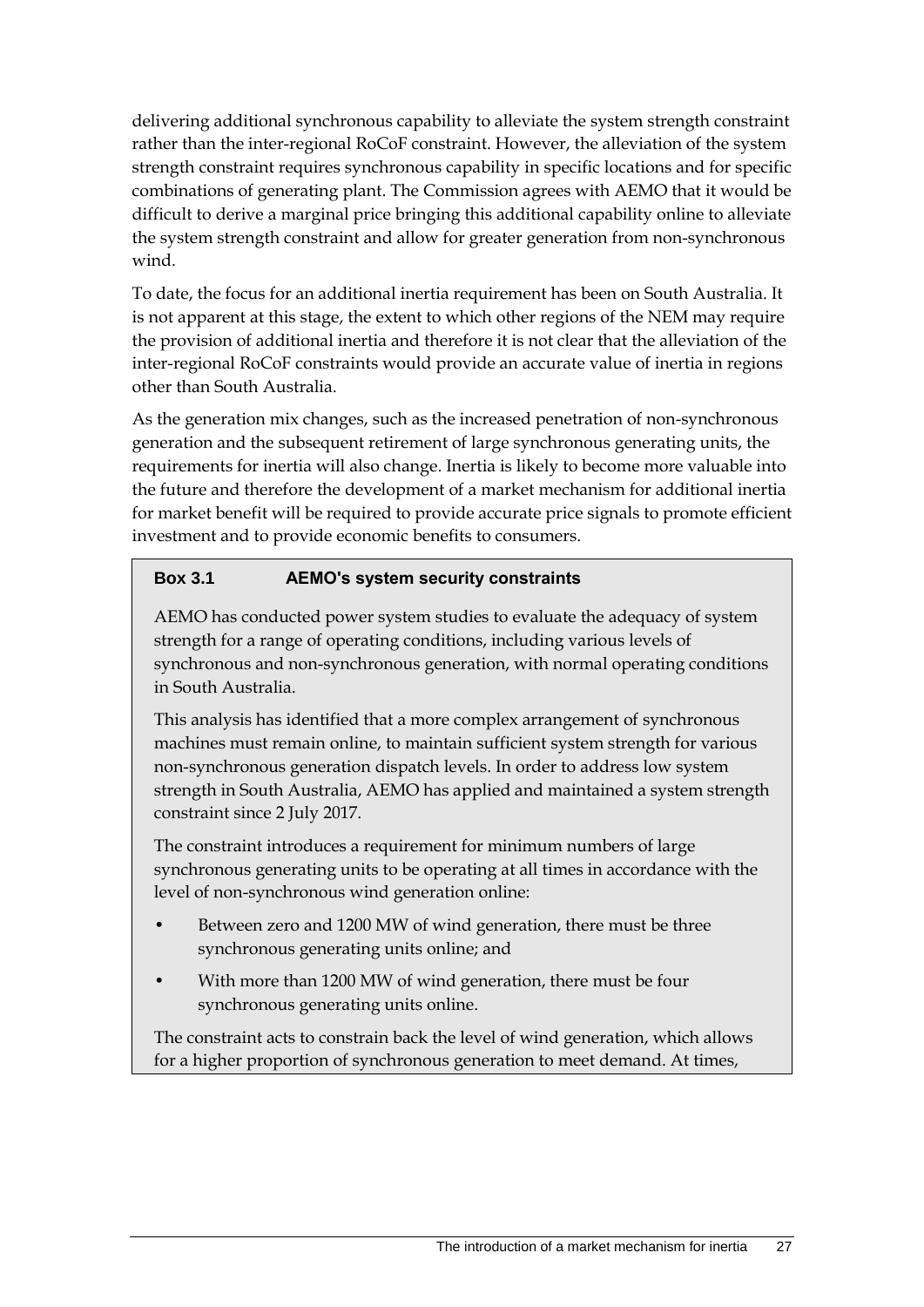AEMO may also direct synchronous generators to come online.

Details of the technical analysis that supports these South Australian system strength requirements, and the permitted configurations of synchronous generating units, were published by AEMO on 6 September 2017.39

### **3.4.2 Stakeholders' views on the draft rule determination**

Stakeholders' submissions to the draft determination highlight stakeholders' support for not introducing a market mechanism for inertia at this time.

ENGIE considers that as the issues surrounding frequency control and power system inertia are still under investigation, it is not clear that the proposed inertia market mechanism would be the most effective or efficient arrangement, or that it would advance the NEO.<sup>40</sup>

PIAC supports the decision not to make a rule, highlighting that it is appropriate to allow time to assess the effectiveness of reforms recently implemented or still in train in terms of the benefits to consumers and the costs they impose.<sup>41</sup>

TransGrid suggests that as the National Energy Guarantee policy is currently being developed, it is not an appropriate time to design a new mechanism for inertia.<sup>42</sup>

EnergyAustralia suggests that more analysis is required to consider how inertia services can be provided through a mechanism which provides clear price signals, has sufficient market participants, and ensures services are provided at least cost to customers.<sup>43</sup>

## <span id="page-33-0"></span>**3.5 The Commission's final rule determination**

The Commission considers that a market-based mechanism is likely to be the most efficient means of delivering the market benefits aspect of inertia. However in light of stakeholder submissions and further analysis undertaken by the Commission, in relation to both AGL's rule change request and the *Frequency Control Frameworks Review*, the Commission is not satisfied that introducing a market mechanism for inertia is appropriate at this time.

The Commission considers that the reasons for not making a draft rule remain relevant with respect to the making of a final rule determination. As discussed in section [3.4](#page-28-0) there are a number of the key reasons for not making a final rule to introduce a market mechanism for inertia at this time:

• A final rule has been made for minimum levels of inertia – There is now less urgency associated with introducing a complementary mechanism to facilitate the provision of additional inertia for market benefit.

<sup>39</sup> AEMO, South Australia System Strength Assessment, September 2017, p. 1.

<sup>40</sup> ENGIE, Submission on the draft determination, p. 1

<sup>41</sup> PIAC, Submission on the draft determination, p. 1

<sup>42</sup> TransGrid, Submission on the draft determination, p. 2

<sup>43</sup> EnergyAustralia, Submission on the draft determination, p. 1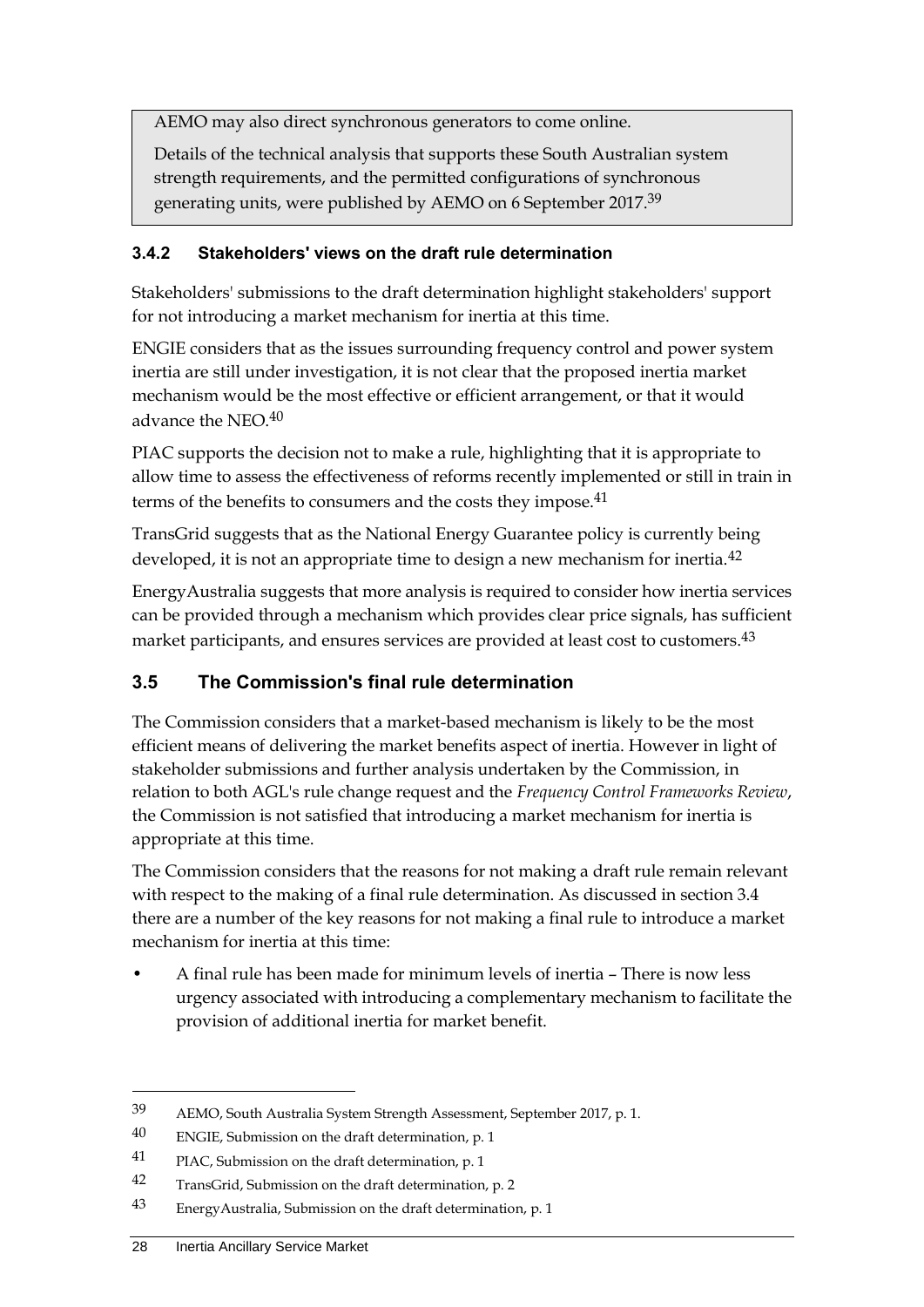- The minimum inertia is yet to be determined The minimum levels of inertia required to maintain the system in a secure operating state will be determined by AEMO in June 2018. This will highlight the extent to which there are any residual market benefits to be obtained from additional inertia.
- The RoCoF constraint is no longer binding in South Australia The application of constraints by AEMO to manage low system strength issues in South Australia has had a consequential impact on the alleviation of the inter-regional RoCoF constraint on the Heywood Interconnector, suggesting limited market benefits could be obtained through the provision of additional inertia at this time.

The Commission considers a market mechanism to facilitate additional inertia for market benefit would likely contribute to the NEO. However in the absence of a greater understanding of the practical outcomes from new regulatory frameworks recently introduced and outcomes from various Commission and AEMO programs of work on foot, putting in place new markets or requirements that are not carefully designed risks customers or market participants bearing unnecessarily higher costs.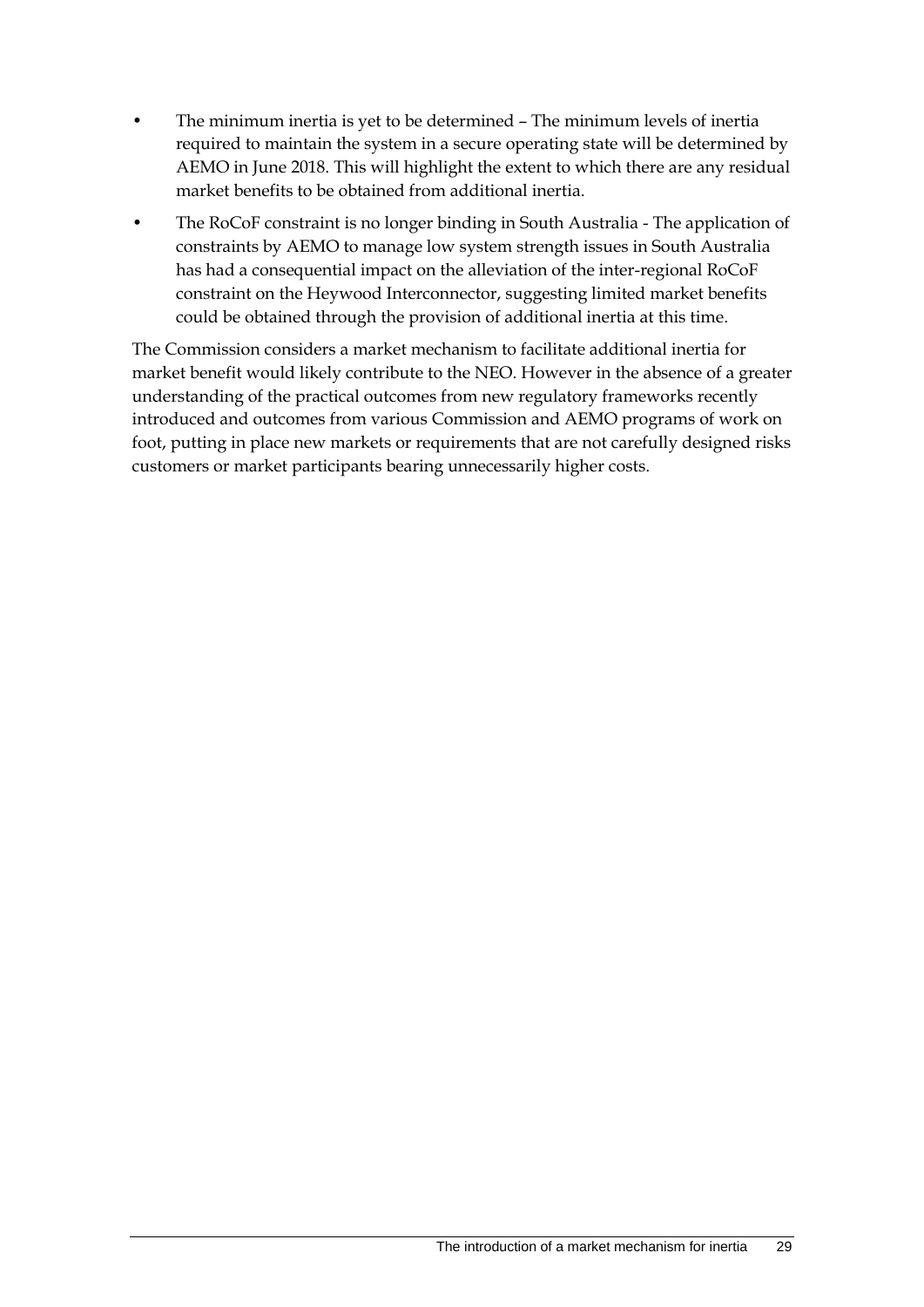# <span id="page-35-0"></span>**4 Future development of markets for frequency control**

While the Commission is of the view that introducing a market sourcing mechanism for inertia is unlikely to contribute to the achievement of the NEO at this time, it considers that further assessment of the nature of a market sourcing mechanism and the timing of its introduction is warranted, given the power system's evolving needs.

The Commission intends to continue its assessment of the appropriate design of an inertia market mechanism through the *Frequency control frameworks review*, in which the consideration of issues relevant to the nature of any such mechanism is currently underway.

This chapter sets out:

- the Commission's and stakeholders' views on the requirements for the future design of a market mechanism for inertia
- areas for further understanding of power system frequency in order to design a market mechanism for additional inertia for market benefit and to potentially incorporate the provision of alternative frequency control services.

## <span id="page-35-1"></span>**4.1 Future design of a market mechanism for additional inertia**

There are a range of requirements to be met when developing an appropriate design of a market mechanism for inertia:

- clear price signals in the market to accurately reflect the value of inertia
- an appropriate funding approach for the provision of additional inertia
- understanding the requirements of the power system
- the incorporation of alternative frequency control services such as FFR.

## **4.1.1 Design considerations for the development of a future inertia market**

### **Accurately reflecting the value of inertia**

The delivery of accurate price signals allows parties best able to deal with these signals to respond in a manner that encourages competition and benefits consumers. Appropriate price signals are required to encourage efficient operational and investment decisions.

The straw man approach used in the consultation paper published on 5 September 2017 was centred on creating a price signal for inertia based on the shadow price for the alleviation of a RoCoF constraint.

### *Shadow Pricing*

For every dispatch interval in the energy market, AEMO derives dispatch using the National Electricity Market Dispatch Engine (NEMDE) to bring supply and demand into balance.

An output, or by-product, of solving the dispatch program is the energy price for each region. The energy price is generally the value of the next unit of electricity available to be supplied to that region for that dispatch interval. It is the marginal cost of the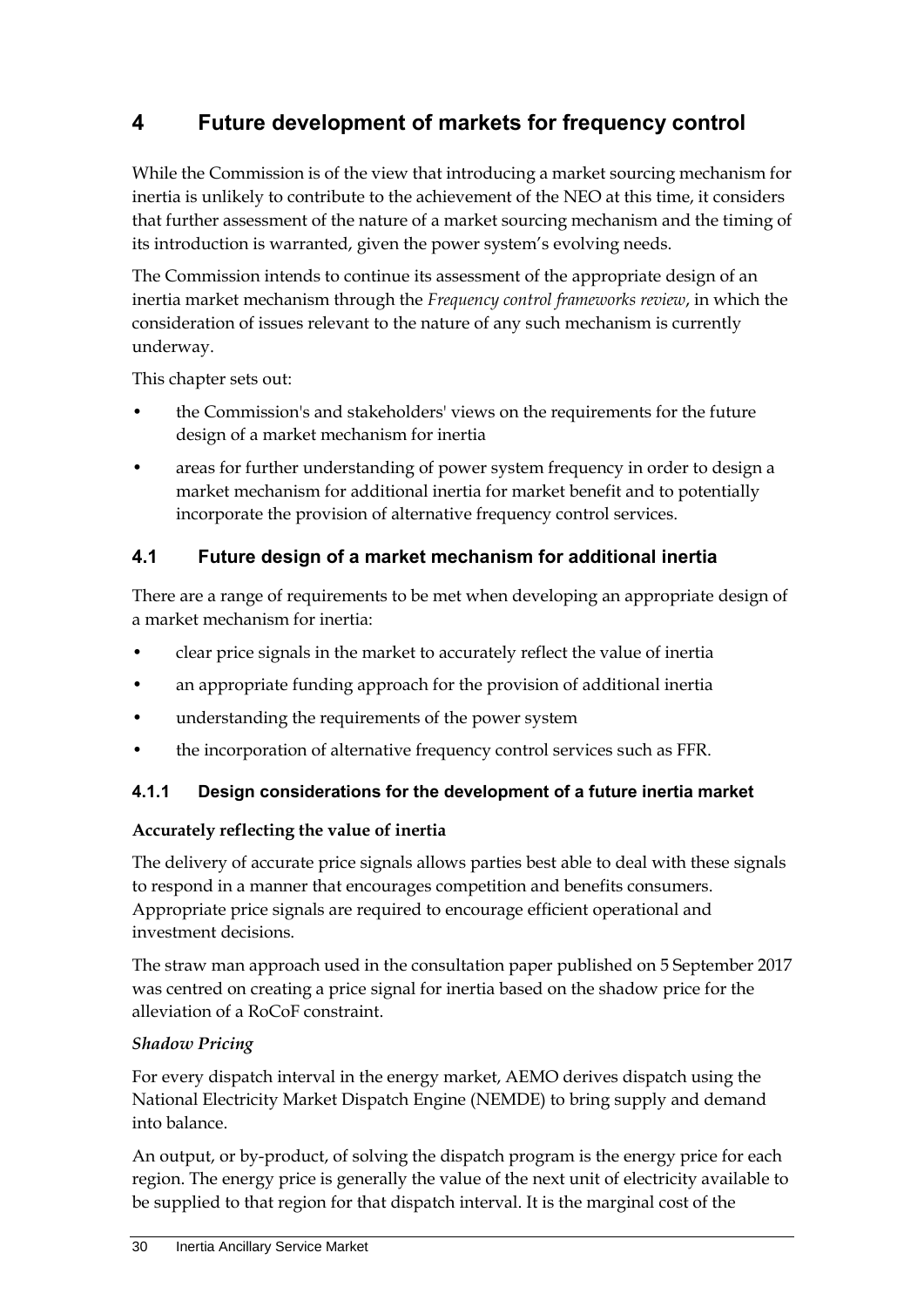constraint that supply must equal demand, while accounting for the presence of other constraints on the power system.

Separate prices can also be derived from these other constraints in the dispatch process as well. The 'shadow price' is equal to the marginal cost of a constraint, i.e. how much money could have been saved if the binding constraint were relaxed by a very small amount.

In the presence of RoCoF constraints, which are limited by the amount of inertia present, this principle can be applied to determine a price for inertia. In the case of South Australia, the critical constraint related to inertia is given by:

(25[Hz] x Heywood Flow [MW])/(RoCoF [Hz per second])≤Inertia [MWs]

Assuming that a hypothetical 1 MW.s (or simply a very small) provider of inertia is included in the system, taking the shadow price of this constraint would yield a price for inertia equal to its marginal value.

In other words, given a RoCoF limit, the incremental value of inertia could be determined by the value of an incremental increase in the flow on the Heywood Interconnector, i.e. the value of inertia relates to the difference in the regional reference prices between South Australia and Victoria.

An appropriate design of a market mechanism for inertia requires a clear price signal is present in the market to accurately reflect the value of inertia.

To accurately reflect the value of inertia it needs to be considered in a holistic manner with the application of constraints to manage other system security requirements, such as system strength and system stability.

## **Appropriate funding approaches**

In the consultation paper, the Commission presented a straw man design for a market-based mechanism centred on a price for inertia based on the shadow price for the alleviation of a RoCoF constraint.

The funding approach proposed was to pay inertia providers through the use of IRSRs that accrue on an interconnector with a binding RoCoF constraint.

In the draft determination the Commission identified that the use of IRSRs to fund payments for inertia may present some limitations which may justify the adoption of an alternative approach. Alternative funding approaches for inertia payments were also presented in the consultation paper which stakeholders have expressed views on, including the use of SRA proceeds, SRA proceeds plus additional funding from TUoS charges, or an additional charge on beneficiaries.

- SRA proceeds Rather than using the IRSRs themselves to fund inertia payments, an alternative option would be to use the SRA auction proceeds. Inertia prices could continue to be derived from the shadow price, as described earlier
- SRA proceeds plus additional funds from TNSPs another option was whereby, to the extent that total inertia payments over a given period exceeded total SRA proceeds over the same period, additional funds would be recovered from TNSPs
- An additional charge A third option described a funding mechanism whereby inertia prices are derived from their shadow price however the cost of the inertia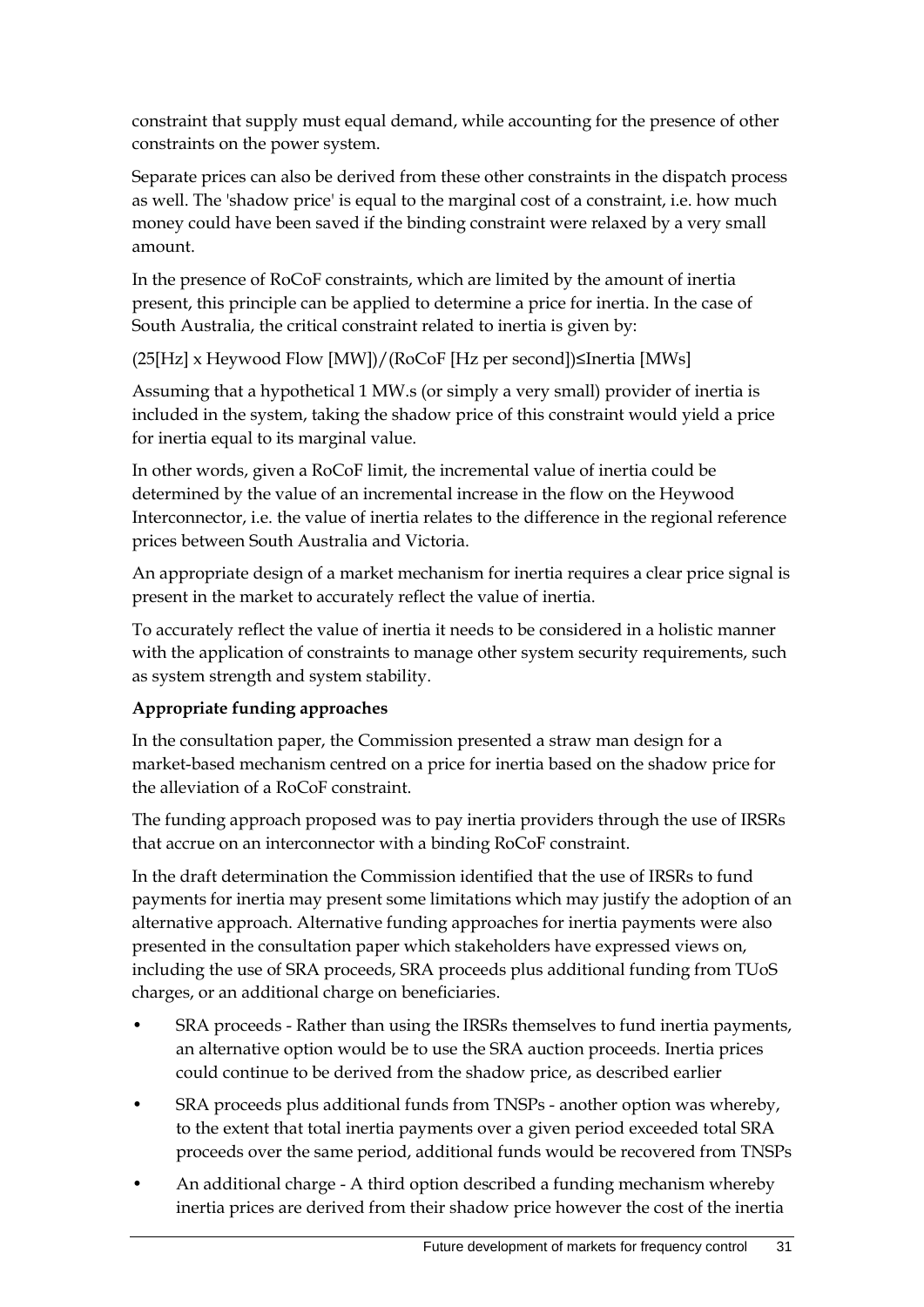payments would be recovered directly from generators or consumers through an additional charge.

There are a number of advantages and disadvantages associated with each of these funding options.

The aim of an effective funding approach is to provide a price signal that incentivises market participants to act in a way that minimises the need to procure these services. In order to succeed in this aim, a cost recovery framework needs to transparently and accurately map cost recovery to actions that create the need for the services.

#### **Understanding the requirements of the power system**

The appropriate design of a market mechanism for additional inertia for market benefit will require further consideration of the interaction of constraints to manage high RoCoF with other system security constraints.

AEMO is working to further understand the limits of power system operation with low levels of synchronous capability. The potential challenges include issues of system security associated with high RoCoF but also include issues associated with low system strength and system stability.

AEMO considers that system security constraints to address these issues will need to be considered in a holistic manner.<sup>44</sup> Further investigation is required to ascertain if an appropriate mechanism to value system services such as inertia can be developed using the value of alleviating constraints as a proxy to capture this benefit. The development of constraints to accurately reflect the value of inertia will require power system modelling and analysis in order to more fully understand the physical requirements of the grid.

AEMO is best placed in its role as market operator to ascertain how an appropriate constraint could be developed that would be able to be used to reflect an efficient value of inertia.

AEMO's ongoing system security work program will be a key input to the development of future mechanisms to accurately value the provision of inertia in light of other system security constraints and the provision of alternative frequency control services.

#### **Incorporation of alternative frequency control services**

Building on recommendations outlined in the *System security frameworks review*, a key work stream of the *Frequency control frameworks review* is to consider how best to integrate FFR services offered by new technologies into the ongoing response to frequency control.

Inertia and FFR are distinct services which perform different roles in the management of system frequency. Inertia acts to slow the rate of frequency change caused by a contingency. This is different to FFR, which actively injects power or reduces consumption to stop the frequency change and revert the frequency back towards normal operating levels. Nevertheless, an increase in the speed and quantity of FFR services may reduce the amount of inertia that is needed in order to control power system frequency following a contingency event.

<sup>44</sup> AEMO, Submission to the consultation paper, p. 3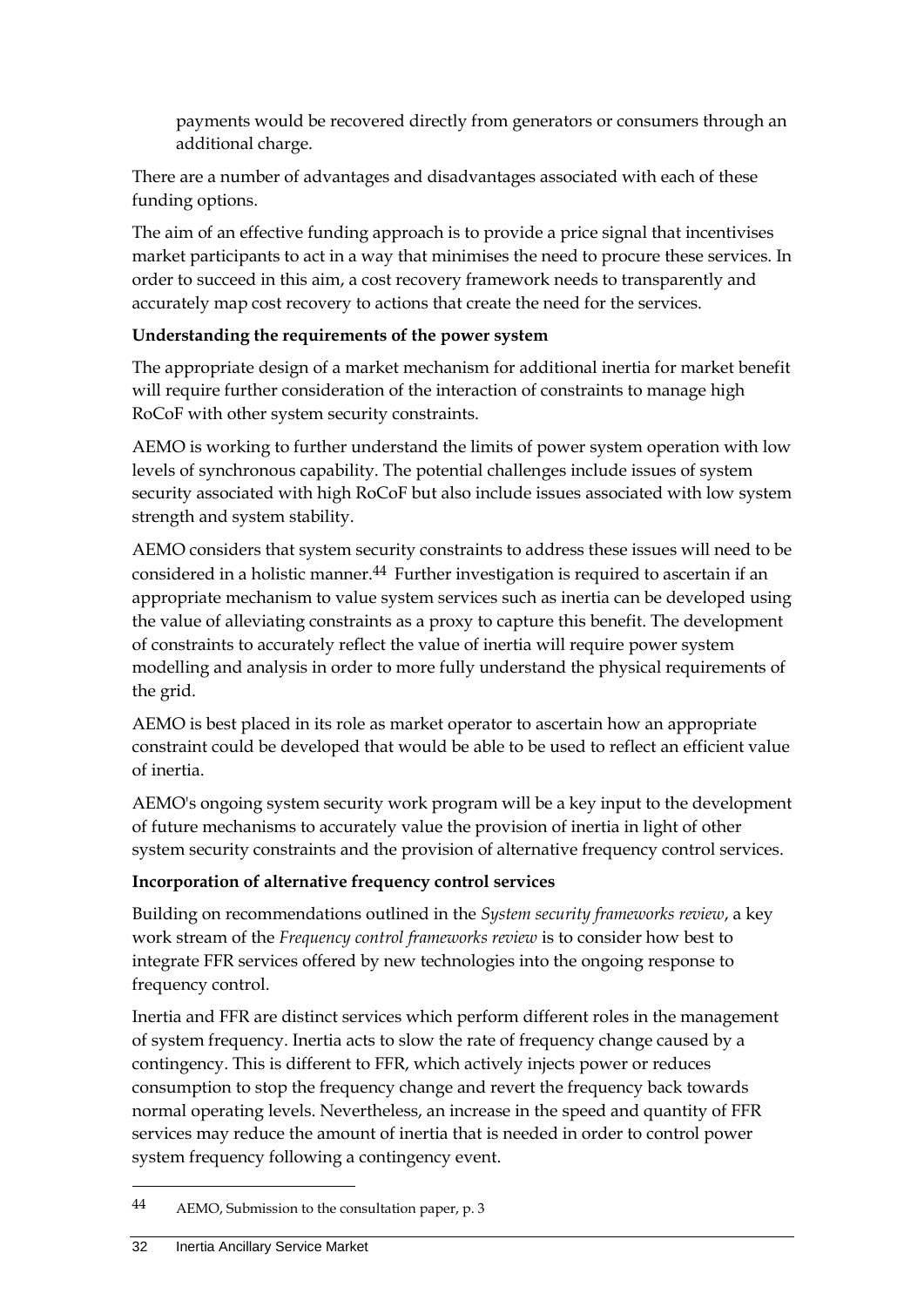New technologies, such as wind farms and batteries, offer the potential for frequency response services that act much faster than traditional services, perhaps as quickly as a few hundred milliseconds. However, the time delay of FFR technologies therefore implies that there is a level of inertia that must be online at any point in time to resist frequency changes at the time of the contingency event as well as over the first few hundred milliseconds following a contingency event. Beyond this initial time period, FFR technologies have the potential to be used in combination with inertia to stabilise system frequency.

However, beyond the first few hundred milliseconds, there is a potential trade-off that exists between the costs of supplying more inertia and obtaining FFR services. Consequently, there is an opportunity to co-optimise the provision of FFR, inertia and existing FCAS, to lower overall cost arrangements.

Further analysis is required to determine the appropriate frameworks to allow these services to be co-optimised.

AEMO is undertaking work to consider in detail how a technical specification for a FFR service might be developed.45

FFR services have not yet been deployed on a widespread basis, with limited experience operating a FFR-type contingency service in international markets. Some of the limited examples include a two-second FFR service recently implemented in Ireland (October 2016) and a one-second demand response service used in New Zealand.<sup>46</sup>

AEMO indicated that given the immaturity of these services, a process of learning facilitated by trials and experience is necessary.<sup>47</sup> This will help to inform the capabilities of FFR services to contribute to maintaining frequency control and assess the potential for integration of other system services such as inertia and existing FCAS..

## <span id="page-38-0"></span>**4.2 AGL's view**

<u>.</u>

In AGL's rule change request, it proposes that the inertia services would be procured on a competitive basis by AEMO.<sup>48</sup> Under the competitive procurement arrangements, AEMO would:

- administer the market and determine the quantity of capacity to be contracted
- determine the timeframe for the capacity to be procured
- be the responsible entity to conduct the tender/auction process
- set any relevant terms and conditions and any other relevant requirements associated with procurement
- complete any other relevant functions as necessary to ensure that the service contracted is reliable, contracted efficiently and competitively.

<sup>45</sup> AEMO, Fast Frequency Response Specification, Release of GE Energy Consulting Report, 15 March 2017, p. 2

<sup>46</sup> DGA Consulting, International Review of Frequency Control Adaptation – Report for the Australian Energy Market Operator, 14 October 2016, pp. 89 & 111.

<sup>47</sup> AEMO, Fast Frequency Response in the NEM - working paper , August 2017, p.21

<sup>48</sup> AGL, *Inertia Ancillary Service Market,* Rule change request, 24 June 2016, p. 4.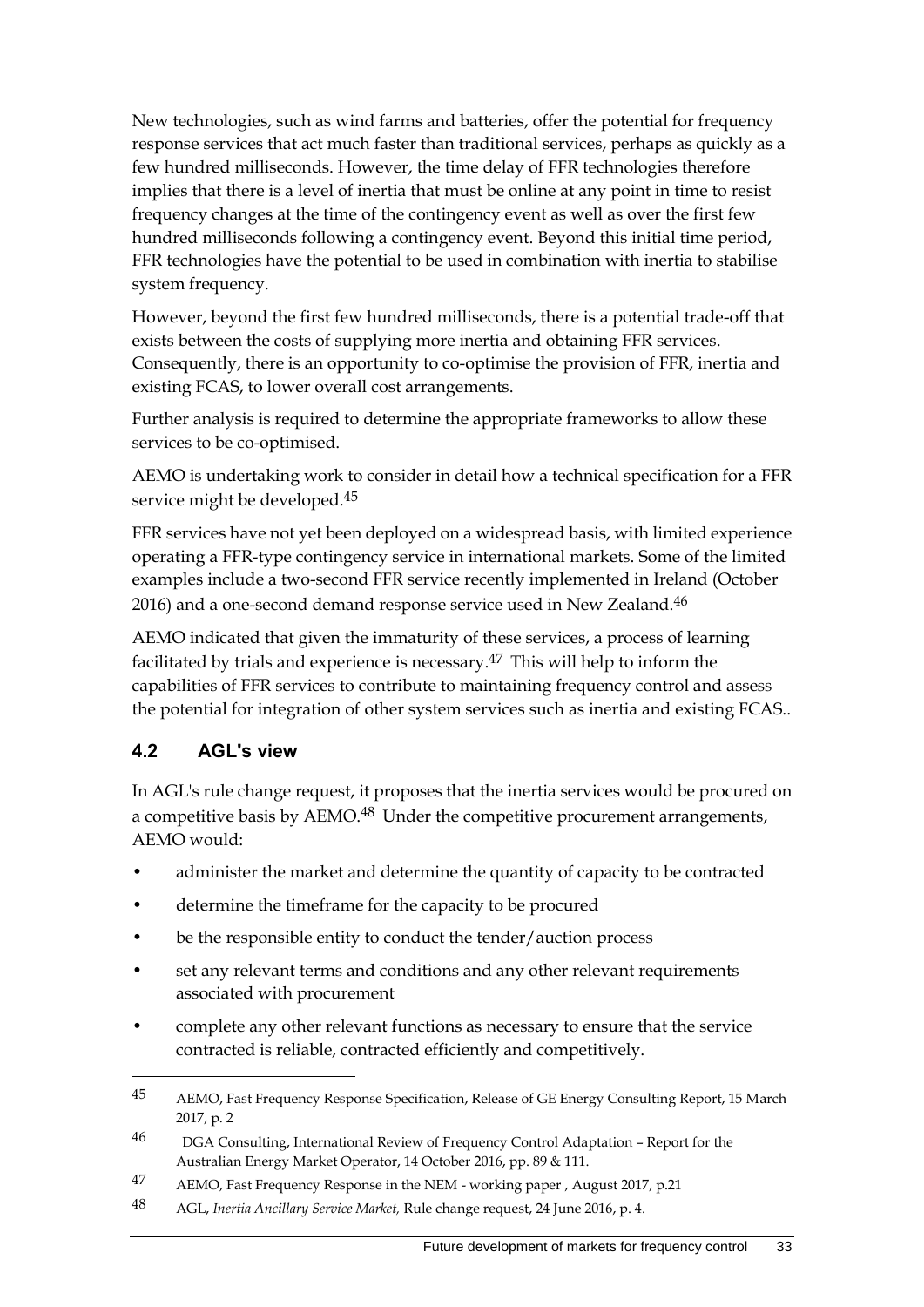AGL suggests that contracting for the provision of inertia services would need to be region specific in order to allow for the islanded operation of NEM regions.

AGL proposes that cost recovery of the inertia services could be based on a 50/50 split between customers and generators.49

## <span id="page-39-0"></span>**4.3 Stakeholders' views**

#### **4.3.1 Stakeholders' views on market design**

#### **The use of RoCoF constraints to value inertia**

Many stakeholders support the use of shadow pricing as a means to value inertia<sup>50</sup> however many also raise concerns around this approach.

AEMO suggests that a shadow price of inertia may not be sufficient to address all the physical requirements of the grid and a more holistic approach is required.<sup>51</sup>

Energy Australia raise concerns that the use of a shadow price, where inertia is valued based on the size of the price separation when there is an interconnector constraint, could have distortionary impacts on the energy market.<sup>52</sup>

ENGIE suggest that a binding RoCoF constraint in one particular five-minute dispatch interval will be unlikely to be sufficient incentive for a participant to decide to commit.53

#### **Inter-regional settlement residue to fund inertia payments**

The majority of stakeholders raise concerns around the use of this funding approach.<sup>54</sup> Stakeholders consider that the impact of using the IRSR funds on the existing settlements residue auctions have the potential to degrade the effectiveness of SRAs and therefore reduce their usefulness in the ability to hedge against inter-regional price risk.

Many also consider that encouraging a hedging market for inertia would add unnecessary complexity to the design of the mechanism.<sup>55</sup>

Both Hydro Tasmania and TasNetworks note that the proposed design is not a NEM wide solution as it would be incompatible with market network service provider (MNSP) funding models.56

<sup>49</sup> AGL, *Inertia Ancillary Service Market,* Rule change request, 24 June 2016, p. 4

<sup>50</sup> HydroTas, Submission on the consultation paper, p. 1; ERM Power, Submission on the consultation paper, p. 3

<sup>51</sup> AEMO, Submission on the consultation paper, p. 3

<sup>52</sup> Energy Australia, Submission on the consultation paper, p. 2

<sup>53</sup> ENGIE, Submission on the consultation paper, p. 3

<sup>54</sup> AGL, Submission on the consultation paper, p. 2; Meridian Energy, Submission on the consultation paper, p. 2; Snowy Hydro, Submission on the consultation paper, p. 2; Energy Australia, Submission on the consultation paper, p. 2; Origin Energy, Submission on the consultation paper, p. 1; ERM Power, Submission on the consultation paper, p. 3; Clean Energy Council, Submission on the consultation paper, p. 4; TransGrid, Submission on the consultation paper, p. 3

<sup>55</sup> Australian Energy Council, Submission on the consultation paper, p. 2; AEMO, Submission on the consultation paper, p. 5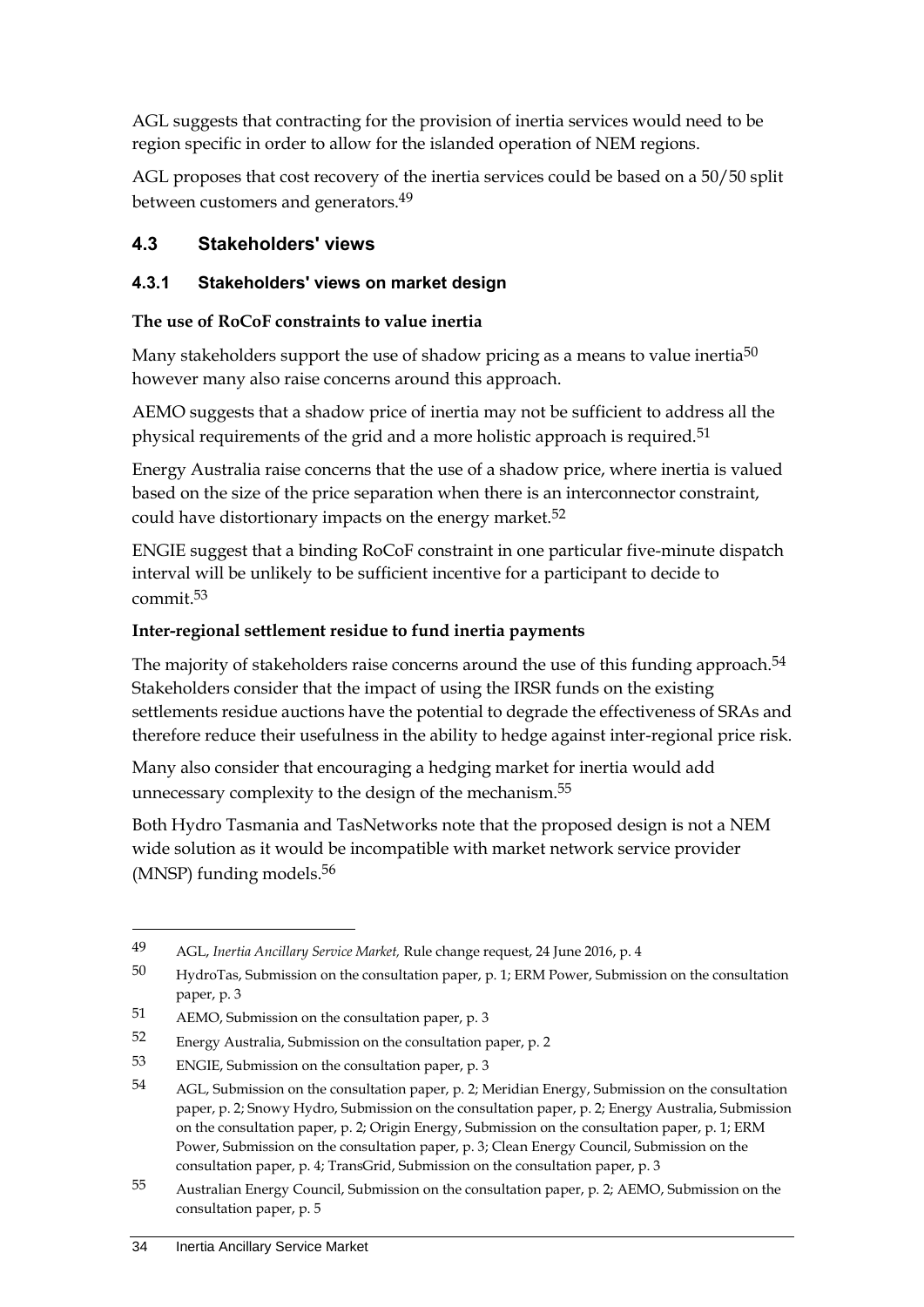#### **Alternative approaches**

Some stakeholders propose alternative models for the provision of additional inertia for market benefit.

ERM Power suggests the use of a close to real time market similar to the provision for fast start generators. It also suggests the use of procured network support and control ancillary services (NSCAS) to be dispatched on a day ahead basis.<sup>57</sup>

AEMO recommends the introduction of a centrally managed contract market for inertia to ensure services are considered in a holistic manner and to allow TNSPs and other providers to compete on an equal footing.58

#### **Future development and incorporation of other frequency control services**

Many stakeholders raise concerns around the premature introduction of a market mechanism for additional inertia for market benefit and consider that a greater understanding of the design requirements of a new market is required to produce the most efficient outcomes for consumers. Many stakeholders suggested delaying the introduction of a market for inertia until after the AEMC's *Frequency control frameworks review* is complete in mid-2018.

Meridian Energy suggests that further quantitative analysis is required to ascertain how a market for inertia may develop.<sup>59</sup> This is supported by Energy Australia<sup>60</sup> and the Australian Energy Council<sup>61</sup> who consider that this rule change should be delayed until a wider review of frequency management is undertaken.<sup>62</sup>

S&C Electric specifically proposes that further investigation around issues such as governor response and deadband settings should be addressed in advance of the creation of a new market.63

Snowy Hydro considers that a review of FCAS markets should be completed to allow for consideration around how the co-optimisation of all ancillary services could be developed.64

Reach Solar Energy advocates the completion of the trial AEMO is currently conducting in advance of further changes being introduced, namely the trial at Hornsdale 3 wind farm for the provision of ancillary services.<sup>65</sup> Reach Solar suggests that delaying

56 HydroTas, Submission on the consultation paper, p. 1; TasNetworks, Submission on the consultation paper, p. 2

<sup>57</sup> ERM Power, Submission on the consultation paper, p. 1

<sup>58</sup> AEMO, Submission on the consultation paper, p. 6

<sup>59</sup> Meridian Energy, Submission on the consultation paper, p. 1

<sup>60</sup> Energy Australia, Submission on the consultation paper, p. 1

<sup>61</sup> Australian Energy Council, Submission on the consultation paper, p. 1

<sup>62</sup> Energy Australia, Submission on the consultation paper, p. 2

<sup>63</sup> S&C Electric, Submission on the consultation paper, p. 1

<sup>64</sup> Snowy Hydro, Submission on the consultation paper, p. 3

<sup>65</sup> Reach Solar Energy, Submission on the consultation paper, p. 4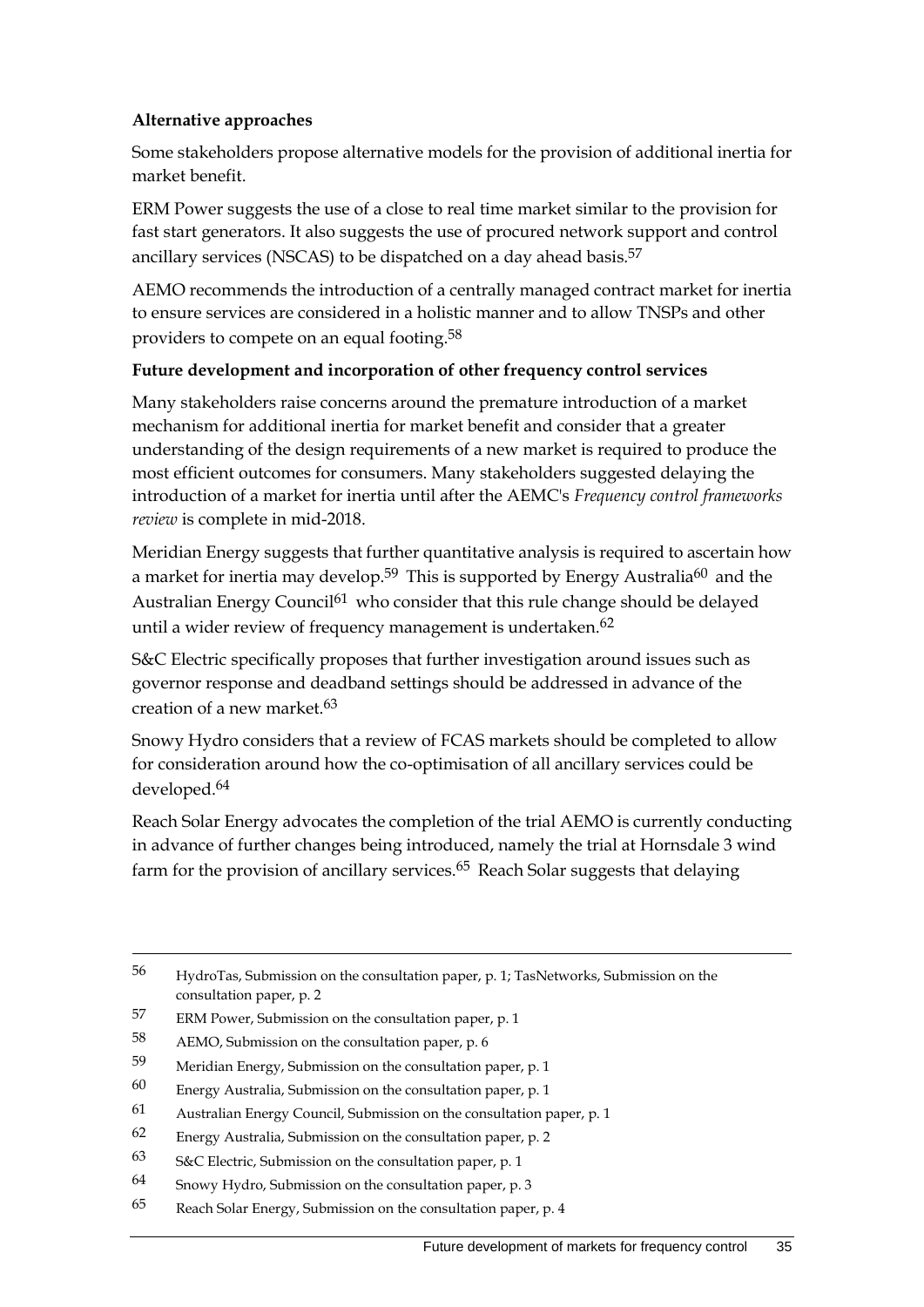implementation will also allow a greater understanding of international experiences to assist in market development in the NEM.66

AEMO suggests that further information is required to drive the efficient development of the power system.67

AEMO is working to further understand the limits of operation of a power system with very low levels of synchronous capability, and refine the definition of the various fundamental system needs. This includes unbundling needs so they can be identified, valued properly, provided when needed and have costs recovered efficiently.<sup>68</sup>

AEMO considers that system security constraints need to be considered in a holistic manner. The development of constraints to accurately reflect the value of inertia will require that the physical requirements of the grid are considered to allow a market mechanism to operate effectively.<sup>69</sup>

## **4.3.2 Further stakeholders' views in response to the draft determination**

In response to the draft determination stakeholders presented a number of issues that require additional consideration when exploring an appropriate design of a market mechanism for inertia.

The Clean Energy Council supports market-based solutions for the power system. However, it considers the strong focus on required levels of inertia will likely create inefficiencies in the market, as subsidy-like payments may be made to synchronous generators in preference to flexible and fast-response technologies. The CEC believes the concept of an inertia market should be abandoned from the current system security work program underway.70

Hydro Tasmania, in response to the *Frequency control frameworks review: Issues paper*, also highlights that in terms of co-optimisation of services, local impact of fault level (system strength) may have significant impacts on the location of additional inertia. Therefore fault level should be optimised first and any additional inertia requirements (both from a security and a market benefits perspective) can then be optimised.71

TransGrid and ENA consider that any further analysis of an inertia market should not exclude NSPs from the design or co-ordination of future inertia markets and/or how DER frameworks evolve from a frequency control perspective.<sup>72</sup>

<sup>66</sup> Reach Solar Energy, Submission on the consultation paper, p. 4

<sup>67</sup> AEMO, Submission on the consultation paper, p. 3

<sup>68</sup> AEMO, Submission on the consultation paper, p. 3

<sup>69</sup> AEMO, Submission on the consultation paper, p. 3

<sup>70</sup> CEC, Submission on the draft determination, p. 2

<sup>71</sup> Hydro Tasmania, Submission on the Frequency Control Frameworks Review: Issues Paper, p. 11

<sup>72</sup> TransGrid, Submission on the draft determination, p. 3; ENA, Submission on the draft determination, p. 3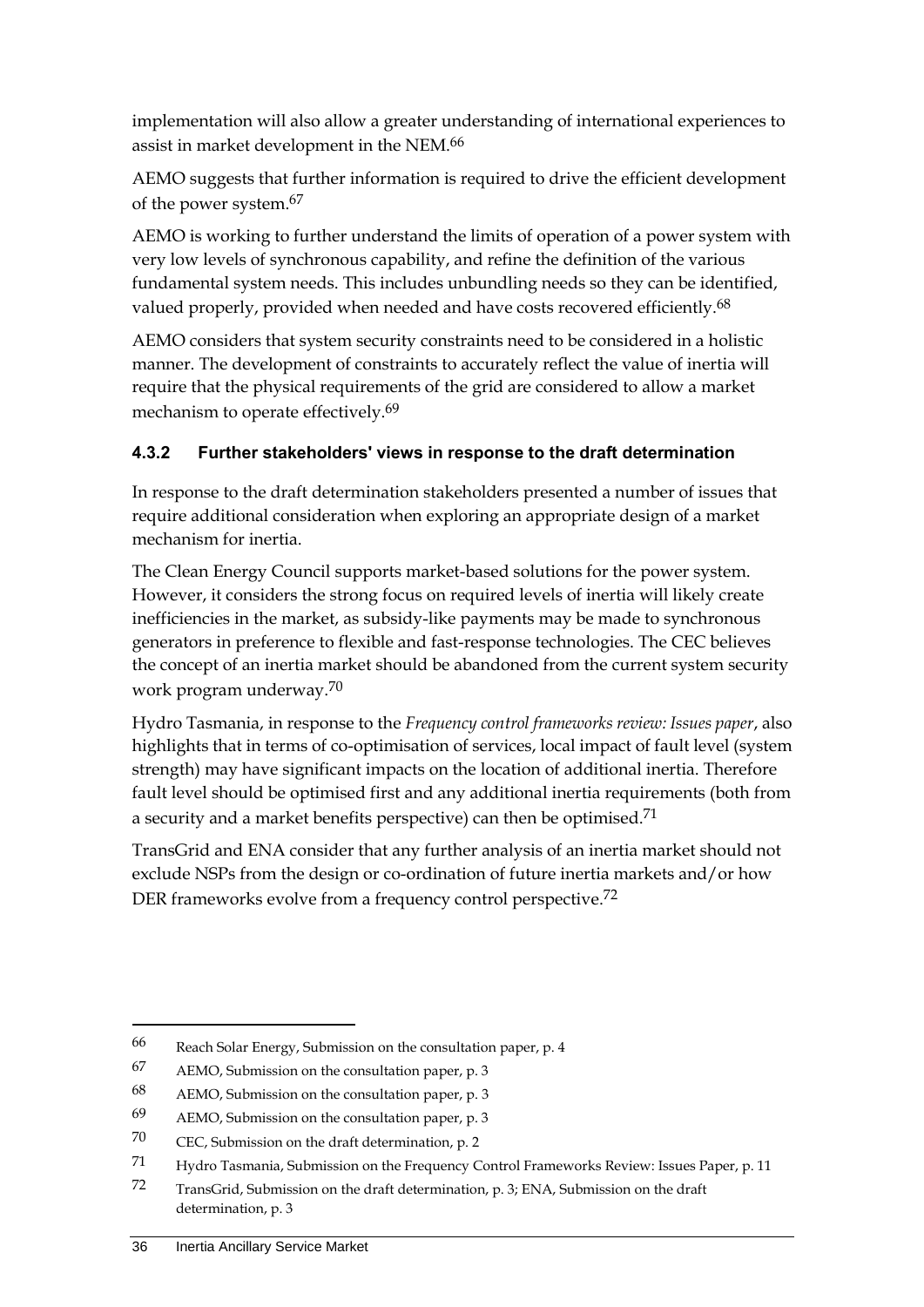## <span id="page-42-0"></span>**4.4 Facilitating future development**

The Commission supports the development of competitive markets for the provision of system services for achieving the most efficient outcomes for consumers. However, the Commission recognises that there are a number of complex design considerations which require a greater understanding in advance of the introduction of a new market mechanism.

The Commission considers that an efficient market mechanism requires market signals to be present to allow parties to respond to these signals in a manner that benefits consumers. The Commission's analysis highlights that a market mechanism based on alleviating a RoCoF constraints does not currently provide a clear price signal for the development of an inertia market. As discussed in section 3.4.1 the application of constraints by AEMO to manage low system strength issues in South Australia has had a consequential impact on the alleviation of the RoCoF constraint on the Heywood Interconnector, suggesting limited market benefits could be obtained through the provision of additional inertia at this time.

The Commission's analysis also suggests that further consideration needs to be given as to how inertia can be accurately valued with the application of constraints to manage other system security requirements, such as system strength and system stability. The development of a market mechanism for inertia will need to consider how potential changes may impact on system security constraints on the system as a whole. AEMO is working to further understand the limits of power system operation with low levels of synchronous capability and is considering how system security constraints can be developed to address these issues in a holistic manner.

For a market mechanism to be effective, an appropriate funding approach is central to providing the most efficient outcome for consumers. The Commission is exploring funding mechanisms used for FCAS as part of the *Frequency Control Frameworks Review*. In particular the review is examining the cost recovery arrangements for regulation and contingency FCAS. This analysis will likely provide a greater insight into the appropriate cost recovery approach for inertia services.

Going forward, new technologies that have the potential to provide new, faster frequency control services will become increasingly important as a complement to, and partial substitute for, inertia. The Commission considers that the appropriate design of an inertia market mechanism should be technology neutral. Delaying the introduction of a market mechanism for additional inertia for market benefit should allow the design of an appropriate market mechanism to be refined and potentially co-optimised with other new markets for the provision of FFR.

Further to the design requirements for a market mechanism discussed in section [4.1,](#page-35-1) the Commission explored potential alternative options for the provision of additional inertia as part of the *System security market frameworks review*. This included some options proposed by stakeholders in response to the consultation paper, such as the centrally managed contract market suggested by AEMO.73

<sup>73</sup> AEMO, Submission on the consultation paper,, p. 5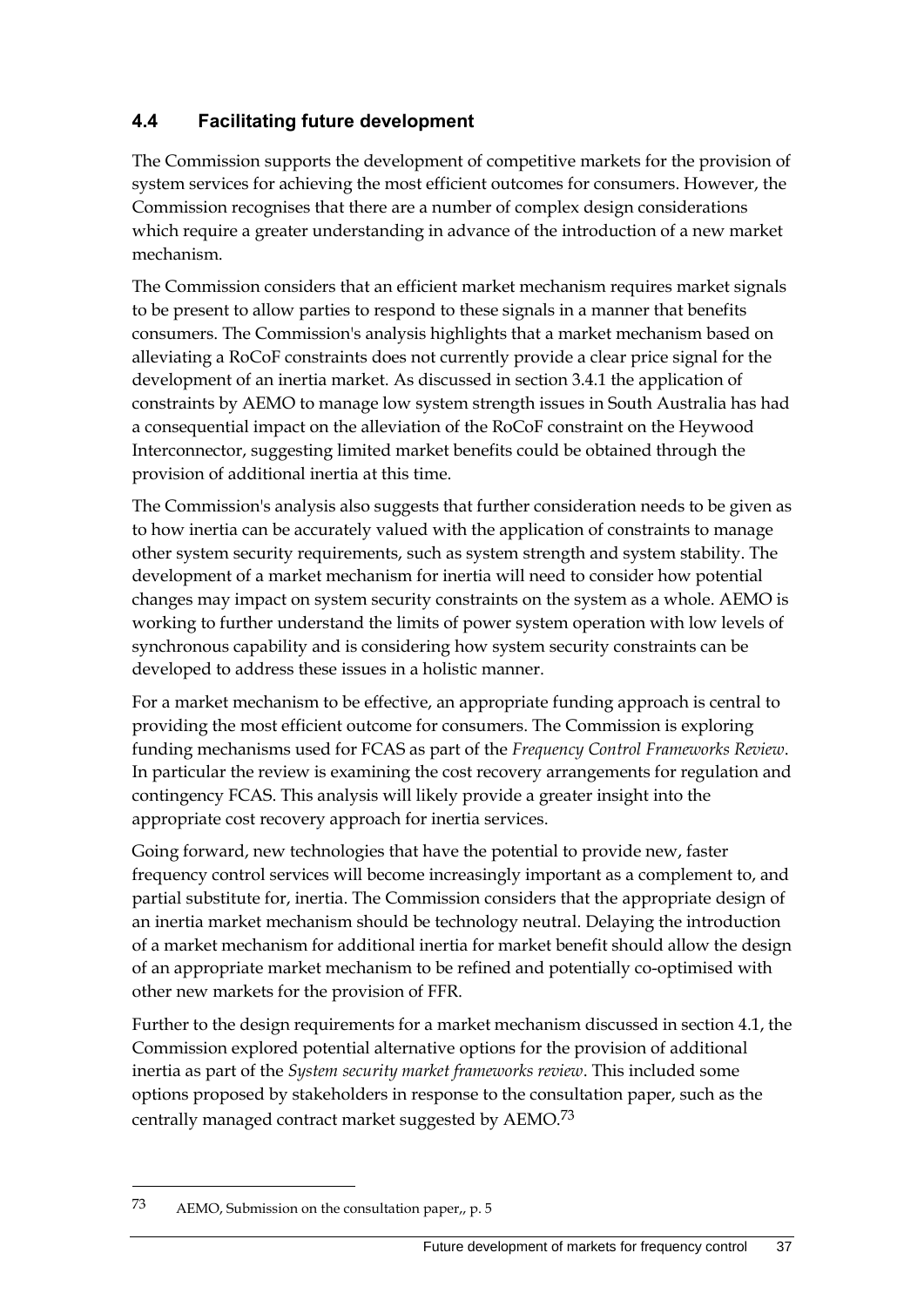The Commission considers that there may be relevance in continuing to assess this option in the design of market mechanism for additional inertia for market benefit. However, the Commission also considers that such an approach may not be appropriate in this instance as it may be difficult to develop clear criteria by which AEMO could assess competing or disparate offers, and that consumers would likely bear the risks of any under or over-procurement.

The Commission intends to continue its assessment of an appropriate design of an inertia market mechanism through the *Frequency control frameworks review*. The Commission acknowledges that further work is required to gain a greater understanding of the frequency requirements of the power system in advance of the introduction of a new market mechanism.

AEMO's work on the limits of power system operation is a key input to the AEMC's *Frequency control frameworks review* which is considering the market and regulatory frameworks necessary to support better frequency control in the NEM.

The *Frequency control frameworks review* is progressing a number of recommendations made by the AEMC in the *System security market frameworks review* for possible changes to market arrangements that will lead to more efficient outcomes for energy consumers while delivering a secure operating system.

The review is centred on three work streams:

- **Primary frequency control.** An assessment of the materiality of the degradation of frequency performance under normal operating conditions and the options available to mitigate the risks and improve frequency performance under normal operating conditions
- **Frequency control ancillary services**. An exploration of the rationale for the existing frequency control ancillary services that currently exist, whether these will remain relevant in light of the changing generation mix, how fast frequency response services might be incorporated, and long term options to facilitate cooptimisation between frequency control ancillary services and inertia
- **Distributed energy resources**. An exploration of the regulatory, technical and commercial opportunities and challenges associated with distributed energy resources providing system security services.

The Commission considers that a market mechanism for inertia requires careful design due to the potential impacts on the operation of the energy and ancillary services markets. Outcomes from the primary frequency control and FCAS work streams of the *Frequency control frameworks review* will provide valuable insight and analysis to develop an appropriate design suitable for future market development.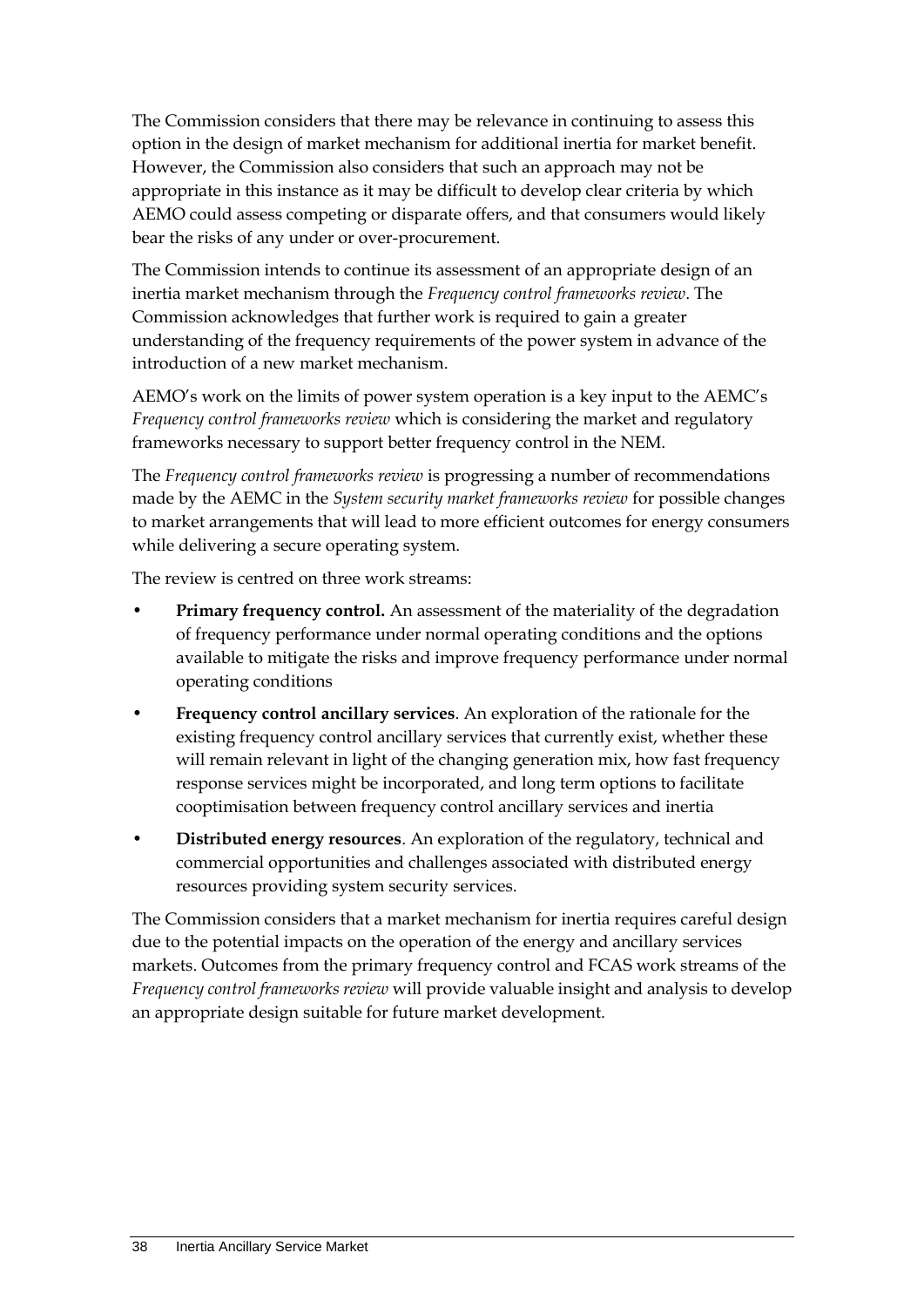# <span id="page-44-0"></span>**Abbreviations**

| <b>AEMC</b> or Commission | <b>Australian Energy Market Commission</b>     |
|---------------------------|------------------------------------------------|
| <b>AEMO</b>               | Australian Energy Market Operator              |
| <b>FCAS</b>               | Frequency control ancillary services           |
| <b>FFR</b>                | Fast frequency response                        |
| <b>FOS</b>                | <b>Frequency Operating Standards</b>           |
| <b>MCE</b>                | Ministerial Council on Energy                  |
| <b>NEL</b>                | National Electricity Law                       |
| <b>NEM</b>                | National Electricity Market                    |
| <b>NEO</b>                | National electricity objective                 |
| <b>NER</b>                | National Electricity Rules                     |
| <b>NSCAS</b>              | Network support and control ancillary services |
| <b>PIAC</b>               | Public Interest Advocacy Centre                |
| RoCoF                     | Rate of change of frequency                    |
| <b>SRA</b>                | Settlement residue auction                     |
| <b>TNSP</b>               | <b>Transmission Network Service Provider</b>   |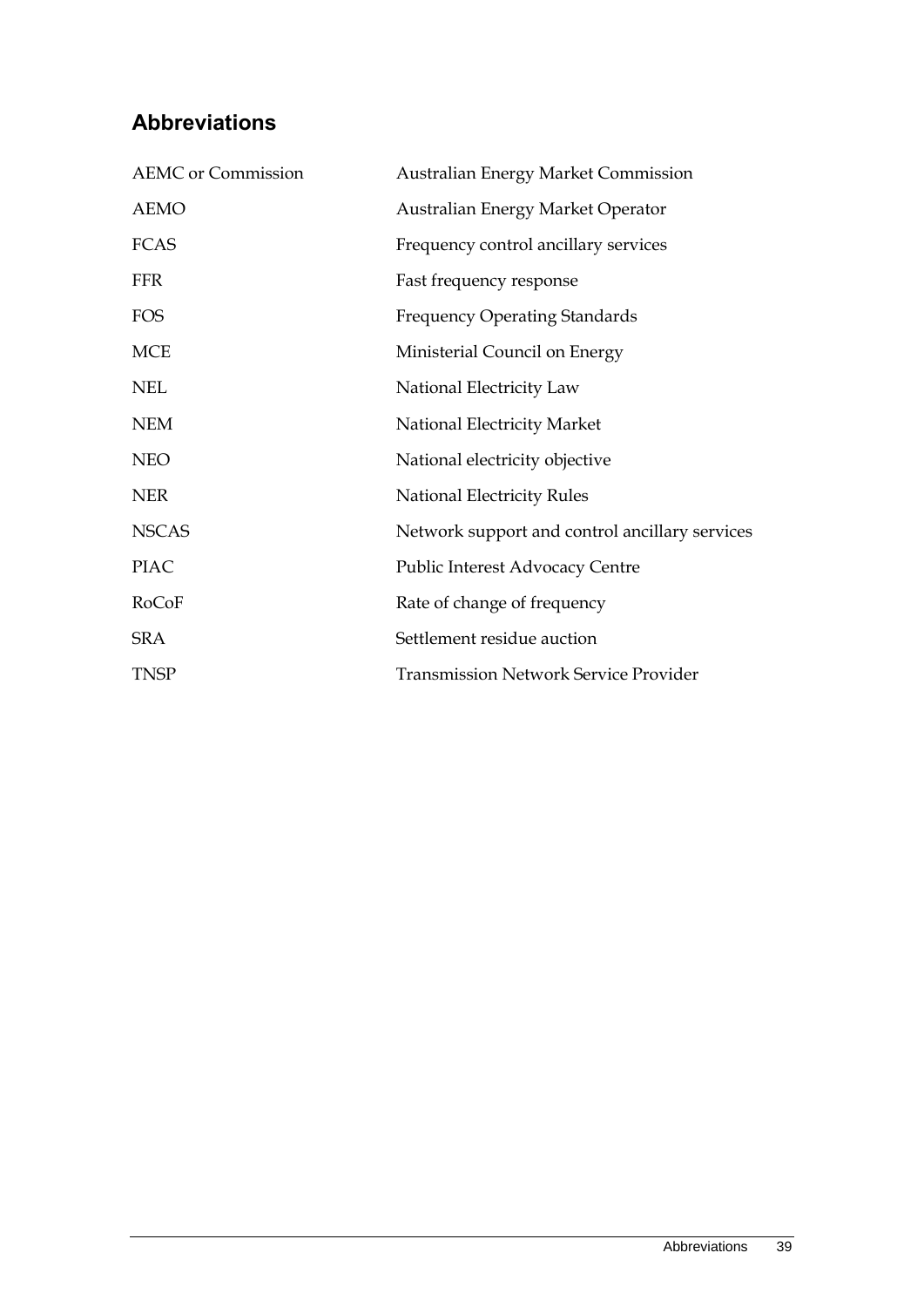# <span id="page-45-0"></span>**A Maintaining the power system in a secure operating state**

The level of inertia required to maintain an islanded region in a secure operating state is based on a consideration of a number of different factors:

**Figure A.1 Factors that affect the secure operating level of inertia**



## *Maximum RoCoF*

The level of inertia required to maintain the islanded sub-network in a secure operating state would depend on the availability and capability of other frequency control services in the islanded system. The RoCoF would need to be limited to provide sufficient time for the fastest FCAS to respond and maintain the system frequency within the bounds of the FOS.

Contingency FCAS is controlled locally by generators and consists of technologies designed to detect and respond to larger frequency deviations that occur following contingency events.

The fastest existing contingency FCAS operates within timeframes of less than six seconds. However, it is likely that most of this contingency FCAS could operate over shorter timeframes. Specific analysis would need to be undertaken to determine the exact range and magnitude of response times from frequency control services in each sub-network.

Faster response services, such as FFR, could also increase the allowable RoCoF by providing much shorter response times. Less inertia would be needed to maintain the system frequency within the bounds of the FOS for a given contingency size.

Governor settings on generating plants also contribute to allowable RoCoF and affect the secure operating level of inertia.

### *Size of contingency events*

The level of inertia required to limit the RoCoF is proportional to the size of the immediate shortfall in supply or demand arising from the contingency event. The larger the contingency event, the more inertia is required to limit the level of the RoCoF.

The maximum expected contingency size when operating the sub-network as an islanded system would influence the level of inertia required. It is likely that separation and islanding would require the sub-network to be operated in a highly constrained state. This would likely require some load shedding to occur and generating units to be constrained to their minimum operating output. As such, the maximum potential contingency size when operating as an island is likely to be substantially smaller than would be the case under normal operating conditions.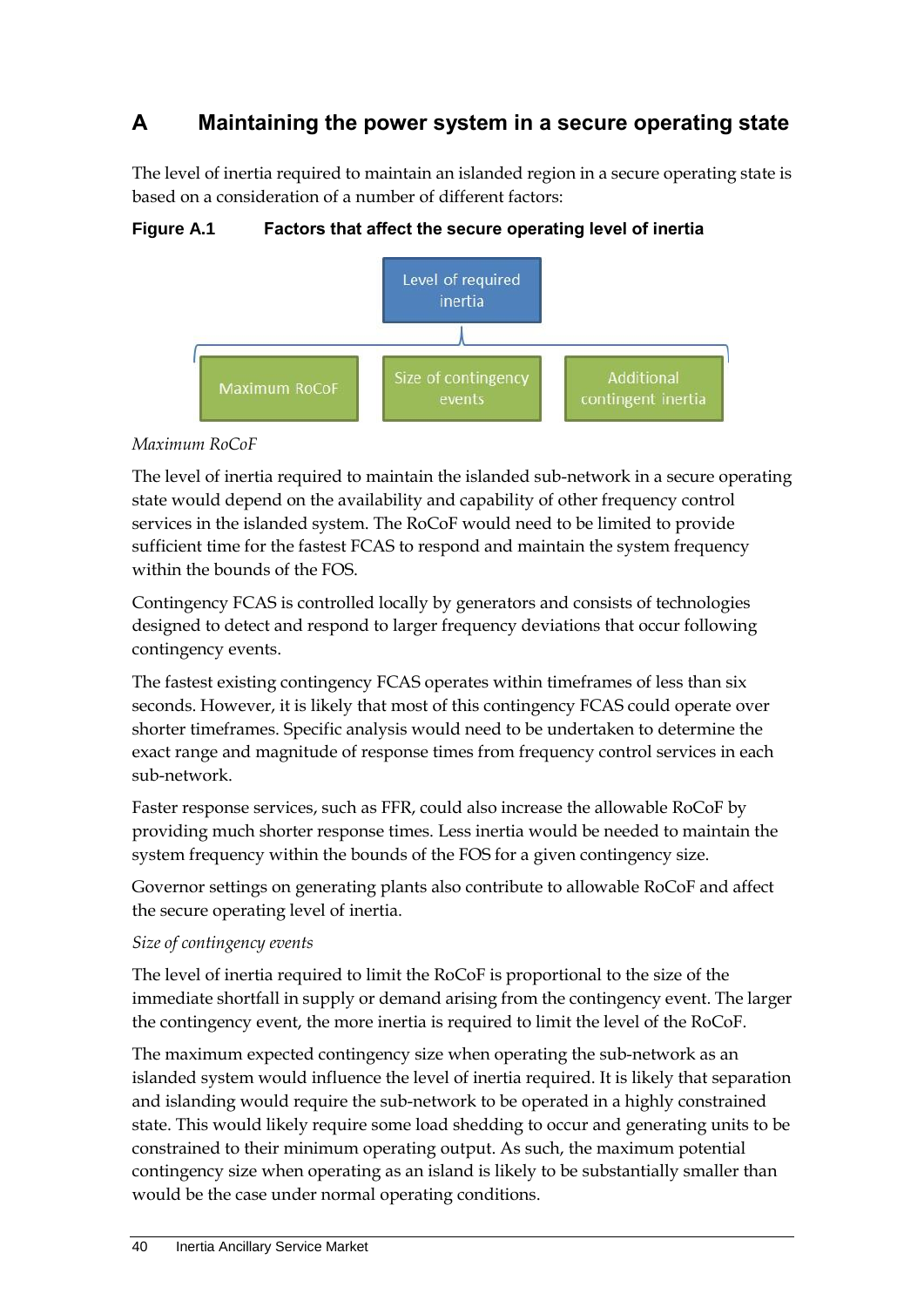It is expected that the secure operating level of inertia would need to be large enough to account for a contingency equal to the largest minimum operating output from a single generating unit in the sub-network.

### *Additional contingent inertia*

The secure operating level of inertia is intended to be able to maintain the sub-network in a secure operating state when islanded. This should mean that the islanded system can withstand the occurrence of a credible contingency within the sub-network and be able to maintain the system in at least a satisfactory operating state immediately following the contingency.

However, the likelihood of maintaining a satisfactory operating state would be greatly reduced if the contingency that occurs is the loss of a synchronous generating unit. Not only would the contingency event cause a change in the frequency but the ability of the system to dampen this change in frequency would be diminished by the loss of inertia from the synchronous generating unit.

Therefore, additional inertia will need to be provided to account for the possibility that the contingency that occurs is the loss of a synchronous generating unit. This additional inertia would be equal to the amount of inertia provided by an individual generating unit in the sub-network. This generating unit could be either:

- the generating unit providing the most amount of inertia to the system; or
- the generating unit with the highest minimum operating output, representing the largest contingency.

It is likely that the withstand capabilities of the generating units to high RoCoF would need to be taken into account in determining the specific individual generating unit.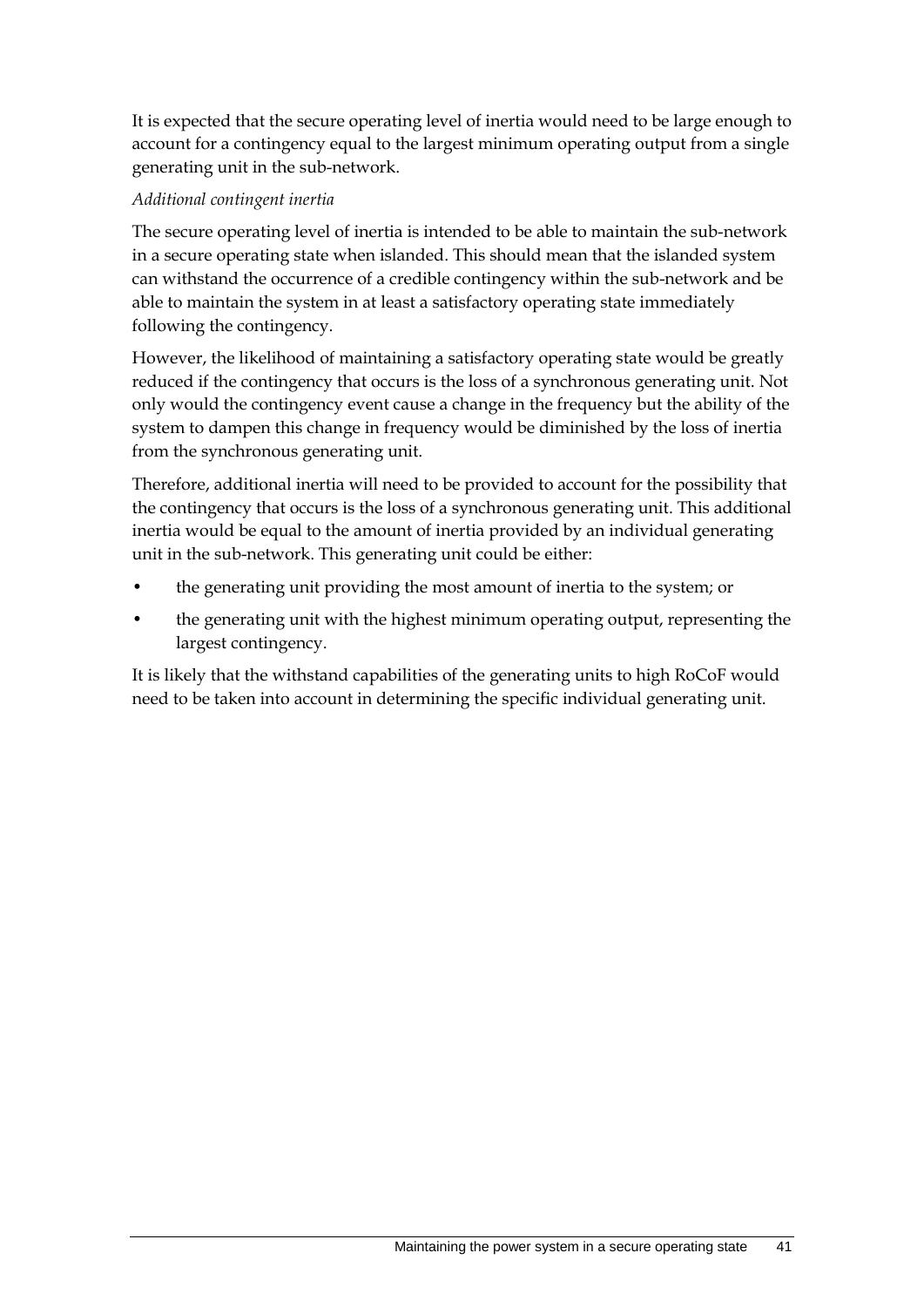# **B Summary of other issues raised in submissions**

This appendix sets out the issues raised in stakeholder submissions on the consultation paper for this rule change request and the AEMC's response to each issue. If an issue raised in a submission has been discussed in the main body of this document, it has not been included in this table.

<span id="page-47-0"></span>

| <b>Stakeholder</b>         | <b>Issue</b>                                                                                                                                                                                                                                                                                                                                                                                                                                                                                                                                                                                                                                                                                                                                                                                                                                                                                                             | <b>AEMC Response</b>                                                                                                                                                                                                                                                                                                                                                                                                                                                                                                                                                                                                                                                                                                                                                                                                                                                                                                                                                                                                                                                                                                                                                                                                                                                                                                        |
|----------------------------|--------------------------------------------------------------------------------------------------------------------------------------------------------------------------------------------------------------------------------------------------------------------------------------------------------------------------------------------------------------------------------------------------------------------------------------------------------------------------------------------------------------------------------------------------------------------------------------------------------------------------------------------------------------------------------------------------------------------------------------------------------------------------------------------------------------------------------------------------------------------------------------------------------------------------|-----------------------------------------------------------------------------------------------------------------------------------------------------------------------------------------------------------------------------------------------------------------------------------------------------------------------------------------------------------------------------------------------------------------------------------------------------------------------------------------------------------------------------------------------------------------------------------------------------------------------------------------------------------------------------------------------------------------------------------------------------------------------------------------------------------------------------------------------------------------------------------------------------------------------------------------------------------------------------------------------------------------------------------------------------------------------------------------------------------------------------------------------------------------------------------------------------------------------------------------------------------------------------------------------------------------------------|
| <b>Alternative options</b> |                                                                                                                                                                                                                                                                                                                                                                                                                                                                                                                                                                                                                                                                                                                                                                                                                                                                                                                          |                                                                                                                                                                                                                                                                                                                                                                                                                                                                                                                                                                                                                                                                                                                                                                                                                                                                                                                                                                                                                                                                                                                                                                                                                                                                                                                             |
| <b>Tas Networks</b>        | Further consideration should be given to model<br>where inertia services can be contracted over a<br>fixed period and dispatched in merit (cost) order<br>depending on the marginal value of binding<br>constraints. (p. 3)<br>The contracting model would be designed to<br>dispatch supplementary capability necessary<br>to make-up inertia shortfall coming from the<br>energy dispatch process which results in<br>binding constraints<br>relevant constraints would need to be clearly<br>identified and appropriately formulated<br>the number and type of contracted inertia<br>services could be reviewed annually and be<br>based on the expected market benefits<br>delivered over the forward analysis period<br>whether there is need for an associated TNSP<br>incentive scheme and the treatment of<br>synchronous generators dispatched in the<br>energy market requires further consideration<br>(p. 3) | The Commission acknowledges the proposed alternative approaches<br>and intends to include them in its assessment of the appropriate design<br>of an inertia market mechanism through the Frequency control<br>frameworks review.<br>AEMO is working to further understand the limits of power system<br>operation with low levels of synchronous capability. The potential<br>challenges include issues of system security associated with high<br>RoCoF but also include issues associated with low system strength and<br>system stability. AEMO considers that system security constraints to<br>address these issues will need to be considered in a holistic manner.<br>AEMO's work on the limits of power system operation will be a key input<br>to the AEMC's Frequency control frameworks review which will examine<br>the market and regulatory frameworks necessary to support better<br>frequency control in the NEM.<br>In relation to TNSP incentive schemes, the Commission noted in the<br>System security market frameworks review that a market based<br>mechanism is likely to be more appropriate to deliver the market benefit<br>aspect, and would have significant advantages in that wholesale market<br>participants, rather than TNSPs, would continue to make generator<br>commitment decisions. |
| Hydro Tas                  | Recommend a TNSP incentive scheme to                                                                                                                                                                                                                                                                                                                                                                                                                                                                                                                                                                                                                                                                                                                                                                                                                                                                                     |                                                                                                                                                                                                                                                                                                                                                                                                                                                                                                                                                                                                                                                                                                                                                                                                                                                                                                                                                                                                                                                                                                                                                                                                                                                                                                                             |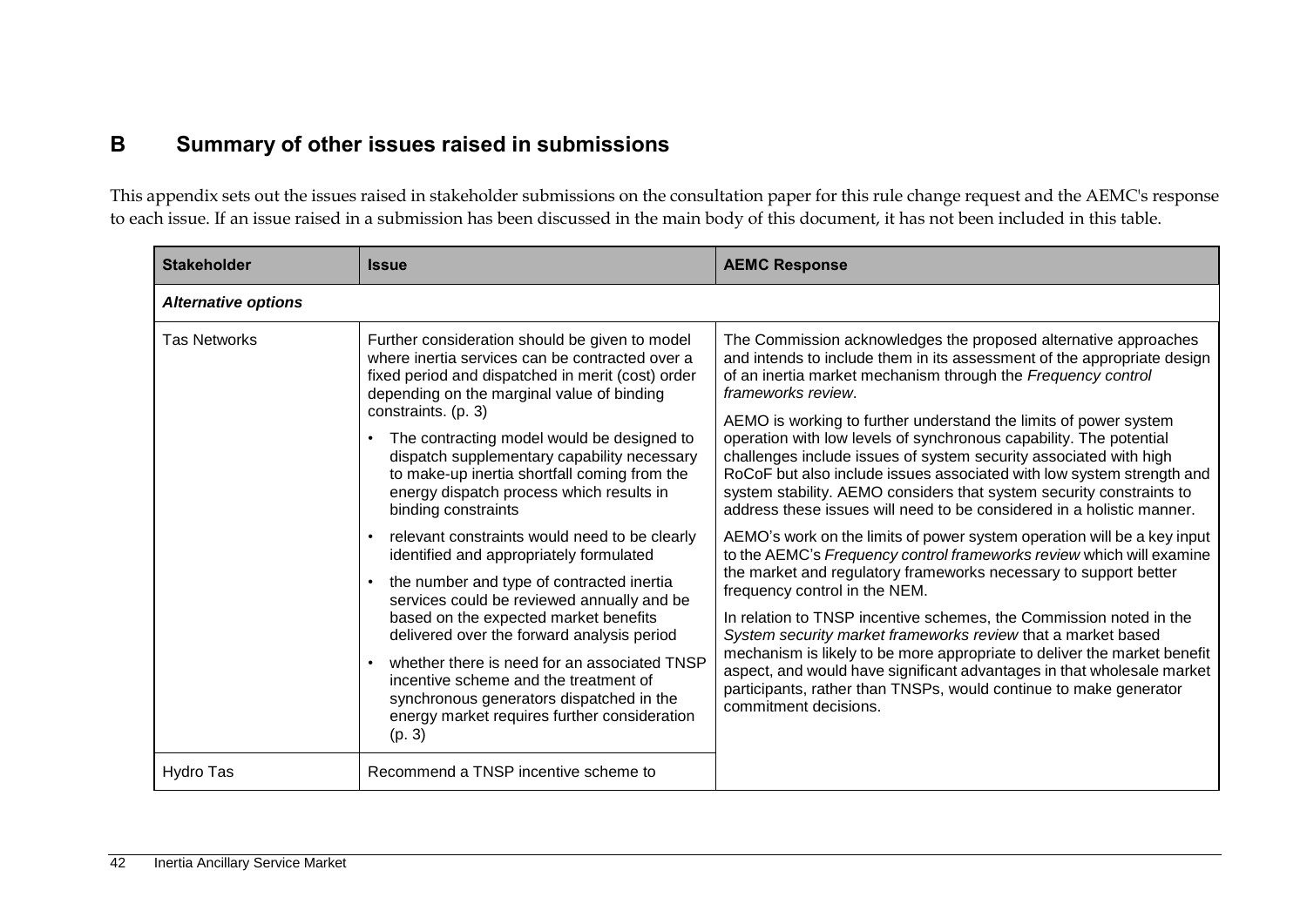| <b>Stakeholder</b> | <b>Issue</b>                                                                                                                                                                                                                                                                                                                                                                                                                                                                                                                                                                                                                                                                                                                                | <b>AEMC Response</b> |
|--------------------|---------------------------------------------------------------------------------------------------------------------------------------------------------------------------------------------------------------------------------------------------------------------------------------------------------------------------------------------------------------------------------------------------------------------------------------------------------------------------------------------------------------------------------------------------------------------------------------------------------------------------------------------------------------------------------------------------------------------------------------------|----------------------|
|                    | contract for inertia on an annual basis.                                                                                                                                                                                                                                                                                                                                                                                                                                                                                                                                                                                                                                                                                                    |                      |
|                    | The scheme would provide the TNSP with an<br>operational incentive to meet a targeted level of<br>inertia (or a proportion of the time when RoCoF<br>constraints should not bind). Hydro Tasmania<br>believes that the TNSP's planning frameworks<br>are able to set such targets and are able to<br>forecast both the likely costs of inertia provision<br>and the resulting benefits. These benefits could<br>be quantified over the contract term with<br>appropriate resets placed if market conditions<br>were to change. Hydro Tasmania agrees that the<br>TNSP incentive scheme should not be based on<br>actual market outcomes. Hydro Tasmania<br>believes this is a simpler approach and can be<br>implemented using constraints: |                      |
|                    | A service provider is contracted for the<br>provision of inertia based on an annual set fee<br>agreed with the TNSP. This would include a<br>base fee to maintain a minimum level of inertia<br>for system security purposes and a further<br>amount for market benefits                                                                                                                                                                                                                                                                                                                                                                                                                                                                    |                      |
|                    | the service provider would be engaged to<br>ensure a nominated set of constraints are<br>alleviated, e.g. RoCoF from binding, and to<br>ensure minimum inertia thresholds are always<br>maintained (this approach can also later be<br>broadened to apply for Fault Levels at defined<br>connection points)                                                                                                                                                                                                                                                                                                                                                                                                                                 |                      |
|                    | The service provider would only receive<br>payment when the defined constraint sets are<br>not binding for each of the minimum level and                                                                                                                                                                                                                                                                                                                                                                                                                                                                                                                                                                                                    |                      |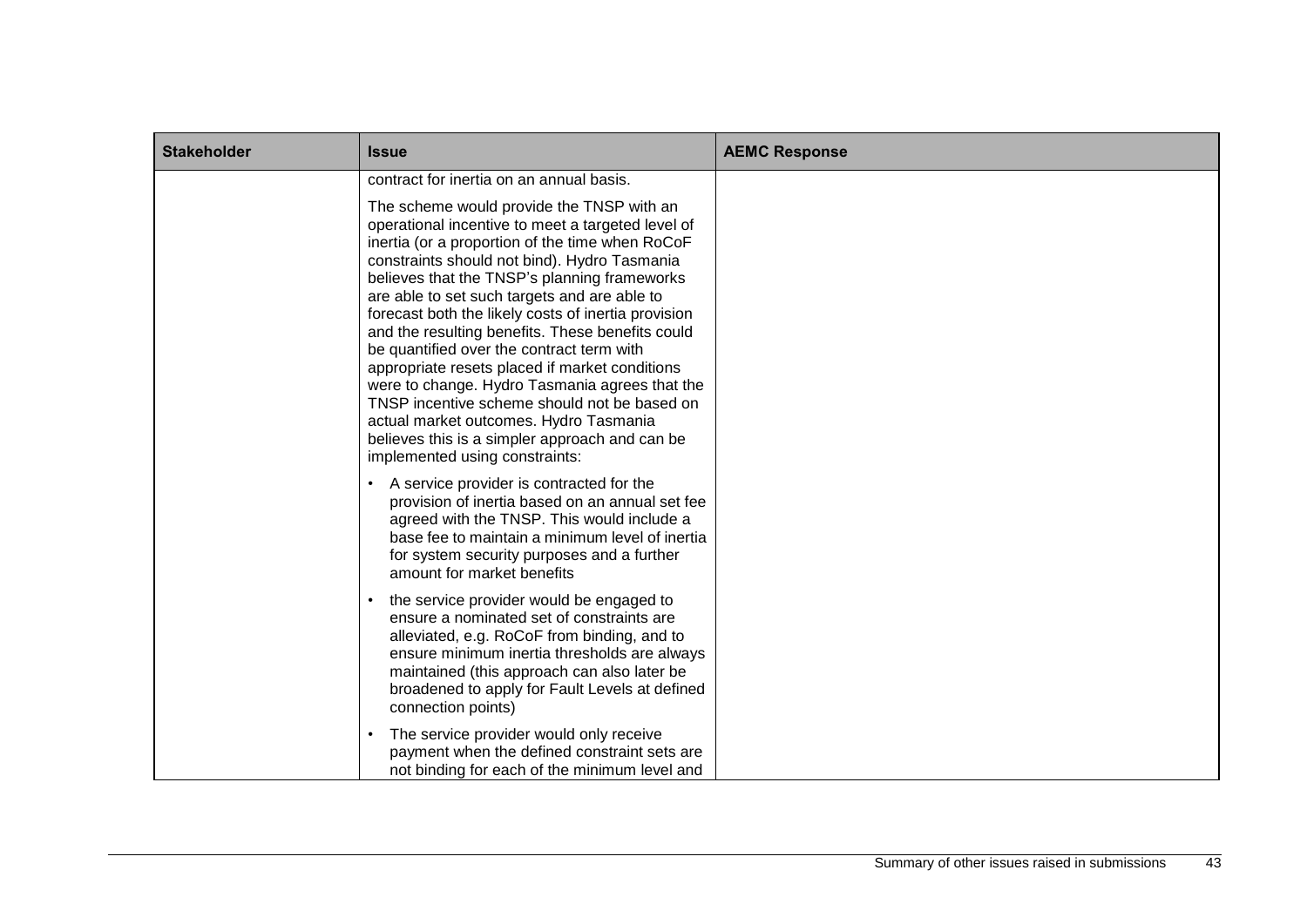| <b>Stakeholder</b> | <b>Issue</b>                                                                                                                                                                                                                                                                                                                                                                                                                                                                                                                                                                                                                                                                                                                                                  | <b>AEMC Response</b> |
|--------------------|---------------------------------------------------------------------------------------------------------------------------------------------------------------------------------------------------------------------------------------------------------------------------------------------------------------------------------------------------------------------------------------------------------------------------------------------------------------------------------------------------------------------------------------------------------------------------------------------------------------------------------------------------------------------------------------------------------------------------------------------------------------|----------------------|
|                    | the market benefit provision for each 30<br>minute period (p. 2)                                                                                                                                                                                                                                                                                                                                                                                                                                                                                                                                                                                                                                                                                              |                      |
| <b>TransGrid</b>   | TransGrid consider that a broader range of<br>options for the provision of additional inertia<br>should be considered such as a TNSP incentive<br>scheme $(p. 1)$                                                                                                                                                                                                                                                                                                                                                                                                                                                                                                                                                                                             |                      |
| <b>ENGIE</b>       | ENGIE proposes that a day ahead market could<br>be considered for firming services including<br>inertia.                                                                                                                                                                                                                                                                                                                                                                                                                                                                                                                                                                                                                                                      |                      |
|                    | A day ahead market for firming services could be<br>designed to allow AEMO to consider the forecast<br>requirement for inertia and other firming services<br>such as system strength and flexible ramping, for<br>the upcoming day. Where particular generating<br>units are required to be online to provide firming<br>services, the firming services day ahead market<br>would be used to allow potential service providers<br>to indicate to AEMO in advance, their willingness<br>and price to provide these services. AEMO would<br>then select the cheapest combination of firming<br>services to meet the forecast requirements, and<br>produce a day ahead schedule to indicate which<br>services are required, and when they need to be<br>enabled. |                      |
|                    | This day ahead schedule of firming service<br>provision would then become binding upon the<br>selected service providers, which would be<br>required to be online and able to provide the<br>nominated services as scheduled. (p. 4)                                                                                                                                                                                                                                                                                                                                                                                                                                                                                                                          |                      |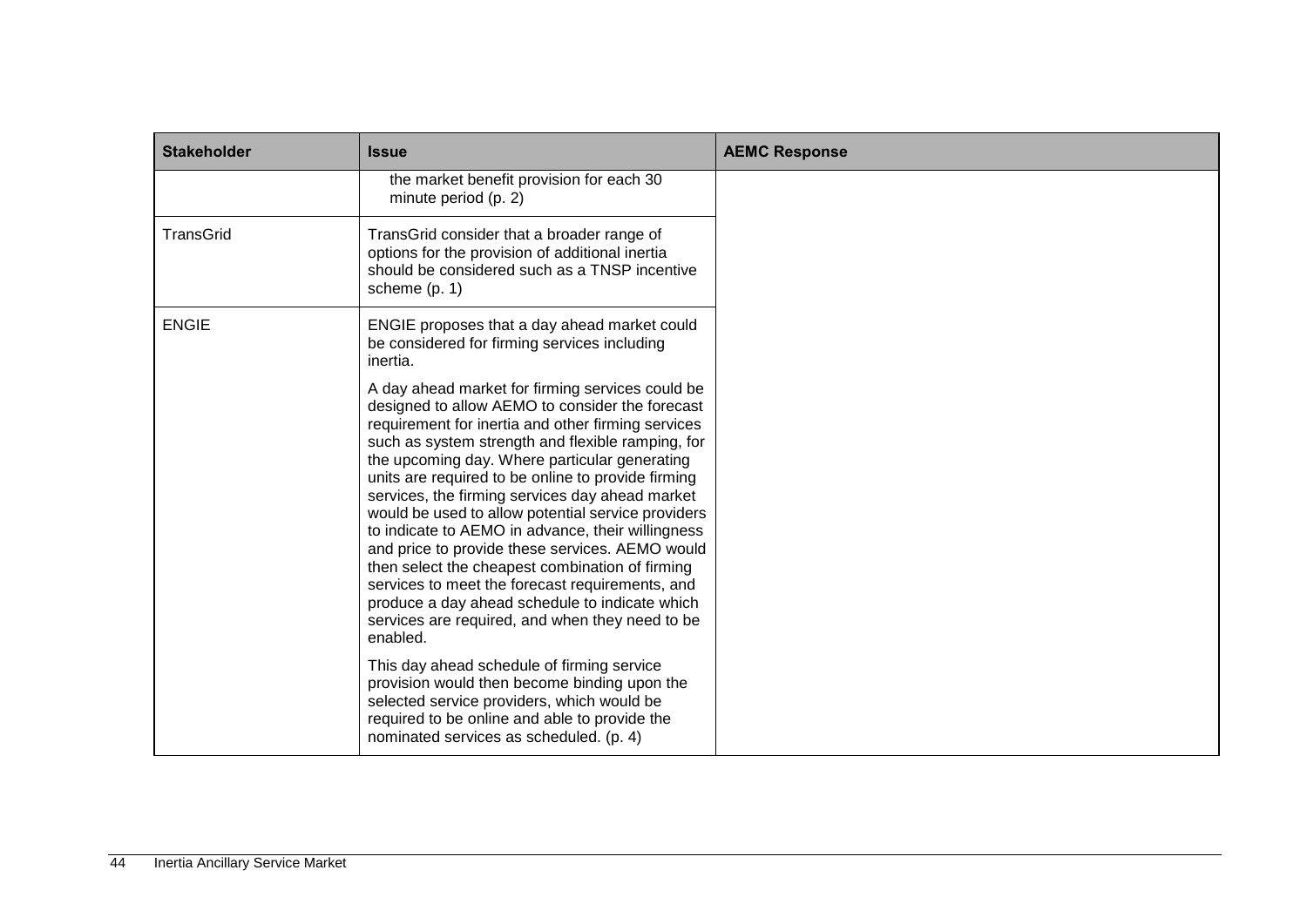| <b>Stakeholder</b> | <b>Issue</b>                                                                                                                                                                                                                                                                                                                                                                                                                                                                                                                                                                                                                                                                                                       | <b>AEMC Response</b>                                                                                                                                                                                                                                                                                                                                                                                                                                      |  |  |
|--------------------|--------------------------------------------------------------------------------------------------------------------------------------------------------------------------------------------------------------------------------------------------------------------------------------------------------------------------------------------------------------------------------------------------------------------------------------------------------------------------------------------------------------------------------------------------------------------------------------------------------------------------------------------------------------------------------------------------------------------|-----------------------------------------------------------------------------------------------------------------------------------------------------------------------------------------------------------------------------------------------------------------------------------------------------------------------------------------------------------------------------------------------------------------------------------------------------------|--|--|
|                    | Alternative methods of payment for inertia                                                                                                                                                                                                                                                                                                                                                                                                                                                                                                                                                                                                                                                                         |                                                                                                                                                                                                                                                                                                                                                                                                                                                           |  |  |
| <b>ERM Power</b>   | The primary beneficiary of the dispatch of market<br>inertia services are consumers, therefore ERM<br>believe the most accurate way from an economic<br>efficiency perspective to capture the value of this<br>benefit is for cost recovery to occur from the<br>proceeds of the settlement residue auctions<br>currently paid to TNSPs.                                                                                                                                                                                                                                                                                                                                                                           | As discussed in section 4.3.1 the Commission recognises that the<br>majority of stakeholders did not support the use of IRSRs to fund inertia<br>payments, however there were also alternative funding approaches for<br>inertia payments outlined in the consultation paper which stakeholders<br>expressed views on, namely using SRA proceeds, SRA proceeds plus<br>additional funding from TUoS charges, or an additional charge on<br>beneficiaries. |  |  |
|                    | The benefits to consumers would include both the<br>benefit of a lower RRP in the importing region and<br>the increased value received during the<br>interconnector settlement reside auction process<br>for the sale of interconnector settlement residue<br>units that will be firmer in nature due to the<br>dispatch of market inertia services than would<br>otherwise be the case. If a shortfall were to occur<br>between the cost of the market inertia services<br>and the proceeds of the settlement residue<br>auctions ERM support continued cost recovery<br>from TNSPs which could result in cost recovery<br>from future settlement residue auctions or an<br>incremental increase in TUOS charges. | The Commission intends to explore a range of funding options as part of<br>its assessment of the appropriate design of an inertia market<br>mechanism through the Frequency control frameworks review.                                                                                                                                                                                                                                                    |  |  |
|                    | ERM would not support any proposal to cap and<br>scale back payments to market inertia service<br>provider's post-dispatch of market inertia services<br>as this would result in the use of a service at less<br>than its efficient cost.                                                                                                                                                                                                                                                                                                                                                                                                                                                                          |                                                                                                                                                                                                                                                                                                                                                                                                                                                           |  |  |
|                    | Recovery of costs via the settlement residue<br>auctions proceeds would also allow<br>implementation of the proposed market<br>arrangements in a timely manner as this would                                                                                                                                                                                                                                                                                                                                                                                                                                                                                                                                       |                                                                                                                                                                                                                                                                                                                                                                                                                                                           |  |  |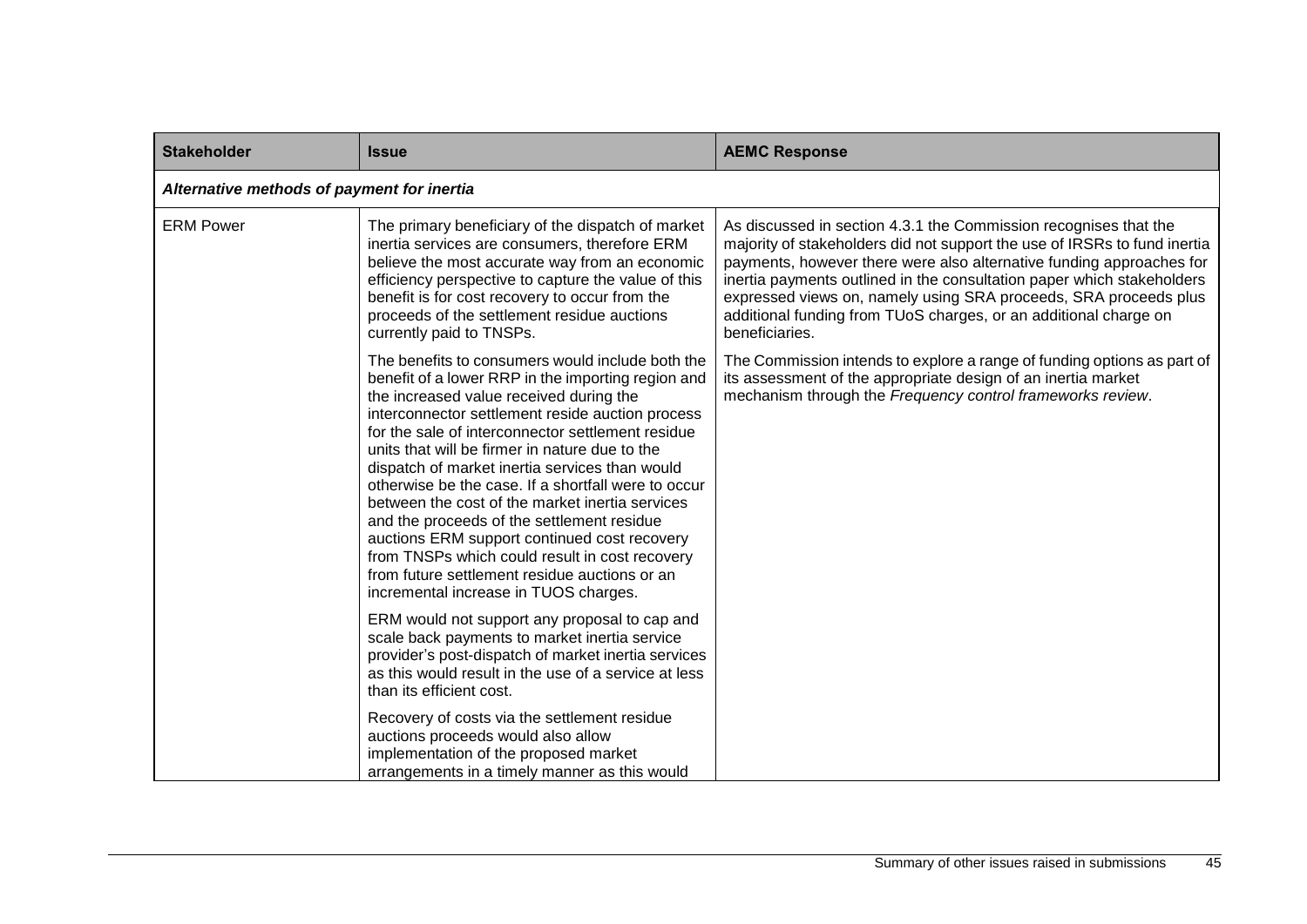| <b>Stakeholder</b>               | <b>Issue</b>                                                                                                                                                                                                                                                                                                                                                                                                                                                                                                                                                     | <b>AEMC Response</b> |
|----------------------------------|------------------------------------------------------------------------------------------------------------------------------------------------------------------------------------------------------------------------------------------------------------------------------------------------------------------------------------------------------------------------------------------------------------------------------------------------------------------------------------------------------------------------------------------------------------------|----------------------|
|                                  | not significantly impact the value of already<br>auctioned interconnector settlement residue units<br>(p. 3)                                                                                                                                                                                                                                                                                                                                                                                                                                                     |                      |
| <b>Reach Solar Energy</b>        | Should a market mechanism be introduced<br>Reach Solar Energy support the integration of<br>inertia within FCAS markets rather than set up a<br>new market, they also support the use of SRA<br>proceeds plus additional funds from TNSPs to<br>fund inertia payments. (p. 3)                                                                                                                                                                                                                                                                                    |                      |
| Origin Energy                    | Regarding the potential for an SRA hedging<br>market to offset the loss of SRA volumes, Origin<br>would suggest that this approach is overly<br>complex and relies on an uncertain hedging<br>market outcome. Origin support recovery of<br>inertia payments from all consumers within the<br>affected region through either a separate levy or<br>TUOS charges. This allows the value of SRAs to<br>be maintained which would potentially result in<br>higher auction proceeds that could contribute<br>towards the payment of the inertia mechanism. (p.<br>1) |                      |
| Hydro Tas                        | Support using a similar cost recovery mechanism<br>to that used for NSCAS. Cost recovery should be<br>on a global basis considering the importance of<br>supporting penetration of renewables in all<br>regions and interconnection going forward.(p. 1)                                                                                                                                                                                                                                                                                                         |                      |
| <b>Australian Energy Council</b> | AEC raises concerns around the use of IRSRs to<br>fund inertia payments. However consider funding<br>through SRA proceeds and additional funding                                                                                                                                                                                                                                                                                                                                                                                                                 |                      |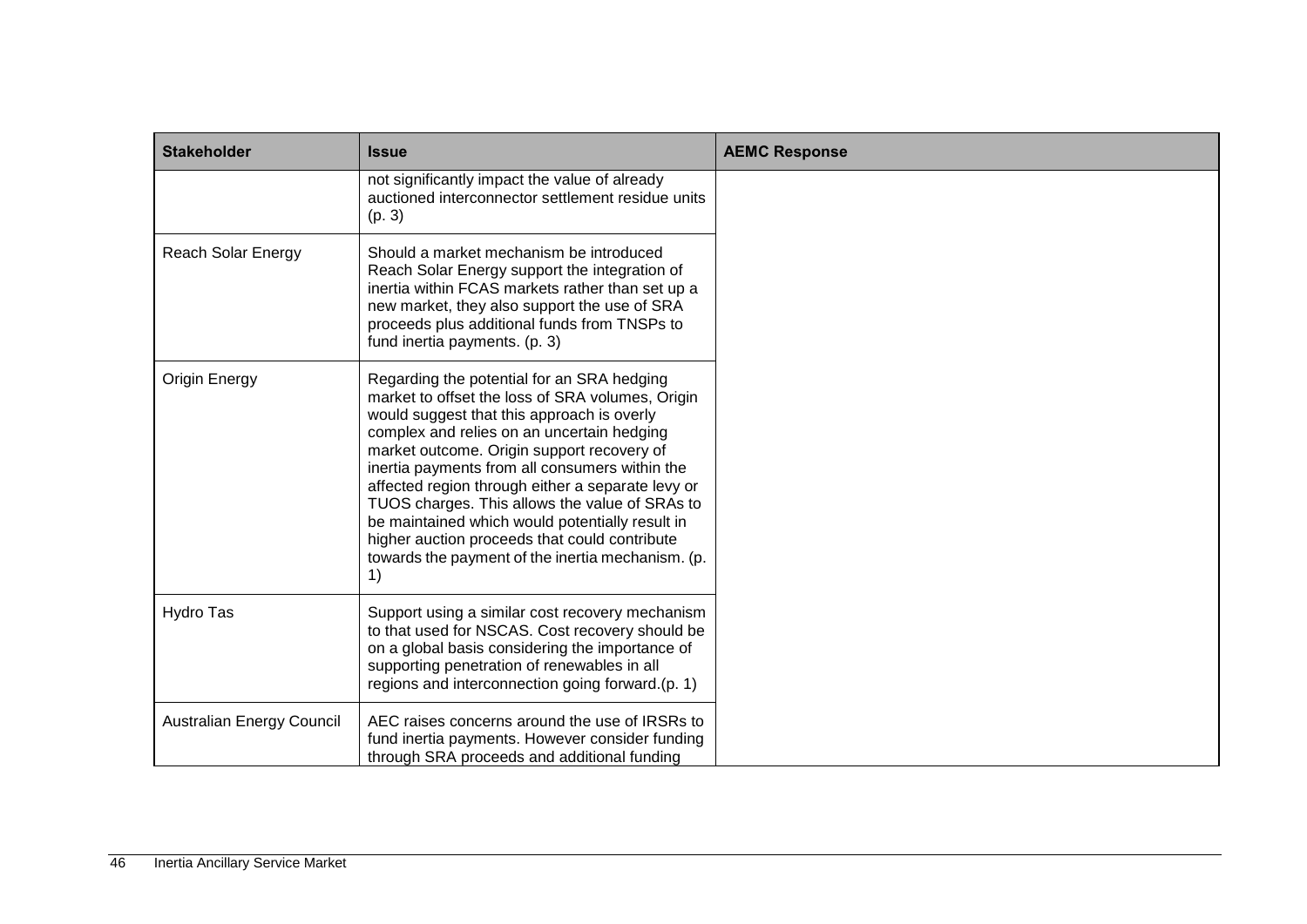| <b>Stakeholder</b>                    | <b>Issue</b>                                                                                                                                                                                                                                                                                                                                                                                                                                                                                                                                       | <b>AEMC Response</b> |
|---------------------------------------|----------------------------------------------------------------------------------------------------------------------------------------------------------------------------------------------------------------------------------------------------------------------------------------------------------------------------------------------------------------------------------------------------------------------------------------------------------------------------------------------------------------------------------------------------|----------------------|
|                                       | from TNSPs to be an acceptable alternative.                                                                                                                                                                                                                                                                                                                                                                                                                                                                                                        |                      |
|                                       | The Energy Council believes that the lack of<br>firmness and the expected lack of liquidity in an<br>inertia hedge market will not overcome the<br>shortcomings in this approach, and market<br>participants will find their risk increased without<br>good cause. The adjunct proposal by the AEMC<br>to auction the inertia funds, while this allays<br>reservations about the participation of regulated<br>entities in competitive markets, is expected to be<br>limited in its ability to stimulate the provision of<br>inertia hedges.(p. 1) |                      |
| <b>Tas Networks</b>                   | Recommends that the concept of additional<br>charges be further examined. Also specific<br>charges levied at generators not providing inertia<br>(when compared to some typical minimum or<br>average inertia value provided from an<br>equivalently sized synchronous generating<br>system) should also be considered. (p. 4)                                                                                                                                                                                                                     |                      |
| <b>ENGIE</b>                          | ENGIE consider that creating an inertia hedge to<br>offset the impact of using IRSR to fund inertia<br>payments, would likely be a complex approach<br>and subject to various implementation issues. It is<br>therefore unlikely to succeed and the more likely<br>outcome will be that SRAs, which are already<br>seen as an imperfect hedge against inter regional<br>price risk, will see their potential use further<br>limited. (p. 3)                                                                                                        |                      |
| Addressing intra-regional constraints |                                                                                                                                                                                                                                                                                                                                                                                                                                                                                                                                                    |                      |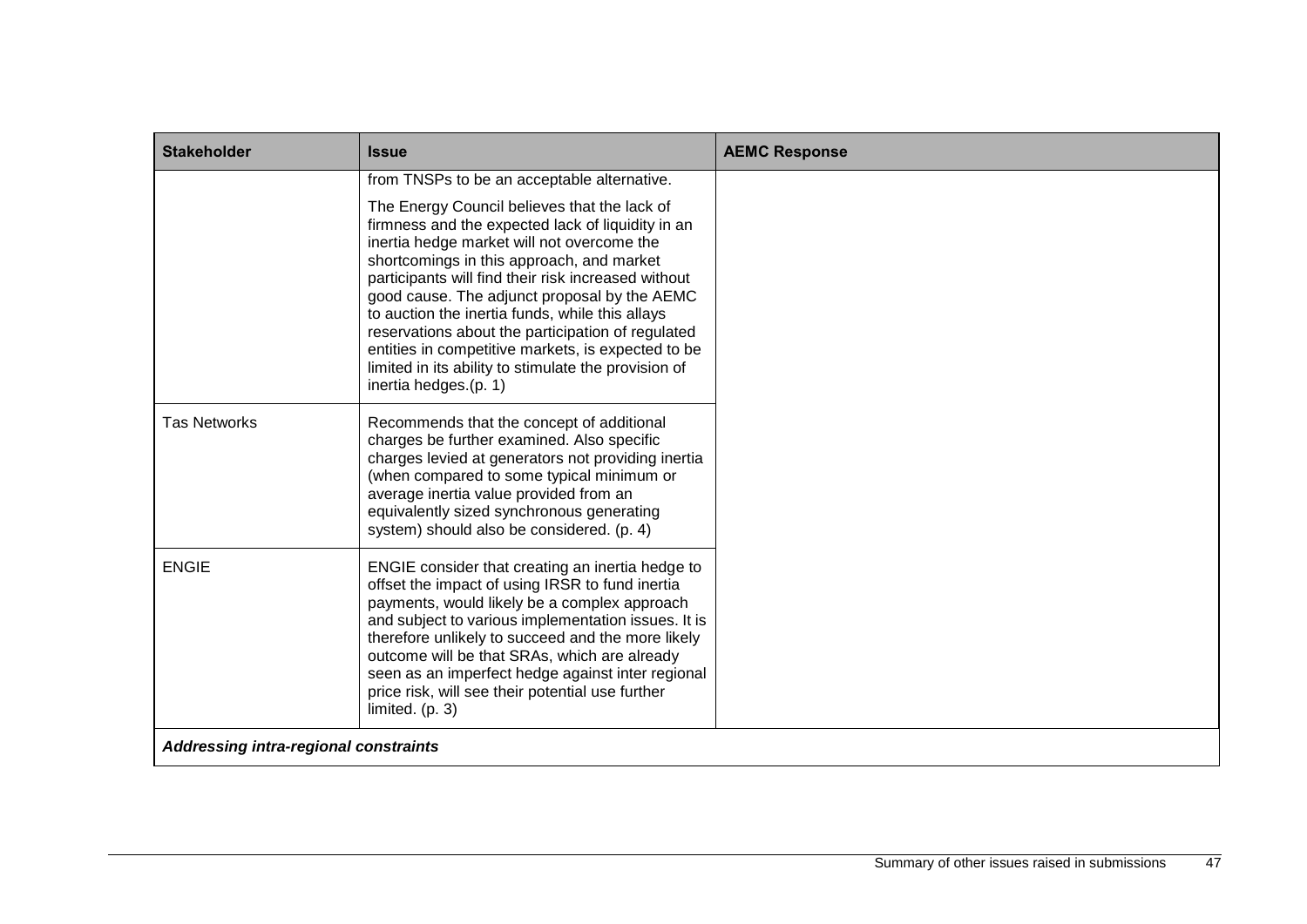| <b>Stakeholder</b>               | <b>Issue</b>                                                                                                                                                                                                                                                                                                                                                                                                                                                                                                                                                                      | <b>AEMC Response</b>                                                                                                                                                                                                                                                                                                                                                                                                                                                                                                                                                                                                                                                                                                                                |  |
|----------------------------------|-----------------------------------------------------------------------------------------------------------------------------------------------------------------------------------------------------------------------------------------------------------------------------------------------------------------------------------------------------------------------------------------------------------------------------------------------------------------------------------------------------------------------------------------------------------------------------------|-----------------------------------------------------------------------------------------------------------------------------------------------------------------------------------------------------------------------------------------------------------------------------------------------------------------------------------------------------------------------------------------------------------------------------------------------------------------------------------------------------------------------------------------------------------------------------------------------------------------------------------------------------------------------------------------------------------------------------------------------------|--|
| <b>Tas Networks</b>              | Consider that intra-regional constraints will grow<br>in importance in the future. A market should be<br>designed to be robust enough to address both<br>inter-regional and intra-regional constraints. (p. 4)                                                                                                                                                                                                                                                                                                                                                                    | As outlined in section 3.1.3, it is not clear that additional inertia targeted<br>at alleviating inter-regional RoCoF constraints is where the<br>opportunities for market benefits now lie. However, as levels of inertia<br>decline into the future, a level of inertia will be required to manage                                                                                                                                                                                                                                                                                                                                                                                                                                                |  |
| Tesla                            | Consider it is equally important to provide<br>incentives for inter-regional as well as<br>intra-regional constraints.<br>Tesla suggests in the design of a market<br>mechanism it is important that the provision of<br>inertia remains technology agnostic, and<br>non-synchronous generators capable of<br>delivering synthetic inertia are provided the<br>opportunity to participate - provided they can<br>provide the requisite service.(p. 3)                                                                                                                             | contingencies across the NEM as a whole (e.g. loss of the largest<br>generator). Consequently, any long term review of FCAS markets will<br>need to consider how inertia provision can best be co-optimised against<br>FCAS, with this potentially requiring the development of additional<br>inertia services.<br>This analysis will provide a key input into establishing how inertia can be<br>appropriately valued and integrated with existing market frameworks<br>and alternative frequency control services such as FFR.<br>Addressing intra-regional constraints will be considered as part of the<br>Commission's assessment of the appropriate design of an inertia<br>market mechanism through the Frequency control frameworks review. |  |
| <b>Australian Energy Council</b> | The Energy Council suggests that intra-regional<br>constraints should also be considered, but not at<br>the expense of complicating the market with more<br>granular pricing. (p. 2)                                                                                                                                                                                                                                                                                                                                                                                              |                                                                                                                                                                                                                                                                                                                                                                                                                                                                                                                                                                                                                                                                                                                                                     |  |
| <b>Energy Australia</b>          | The heavy emphasis on developing a mechanism<br>that is suitable for managing constraints on<br>Heywood limits the potential relevance of this<br>change to the rest of the NEM. There has been<br>very little assessment of the suitability of the<br>proposed mechanism for other inertial shortfall<br>issues such as intra-regional constraints. There is<br>a risk that implementing a rule change to address<br>a very specific issue, that is not a primary order<br>issue, will be a distraction from developing more<br>comprehensive solutions to inertia issues facing |                                                                                                                                                                                                                                                                                                                                                                                                                                                                                                                                                                                                                                                                                                                                                     |  |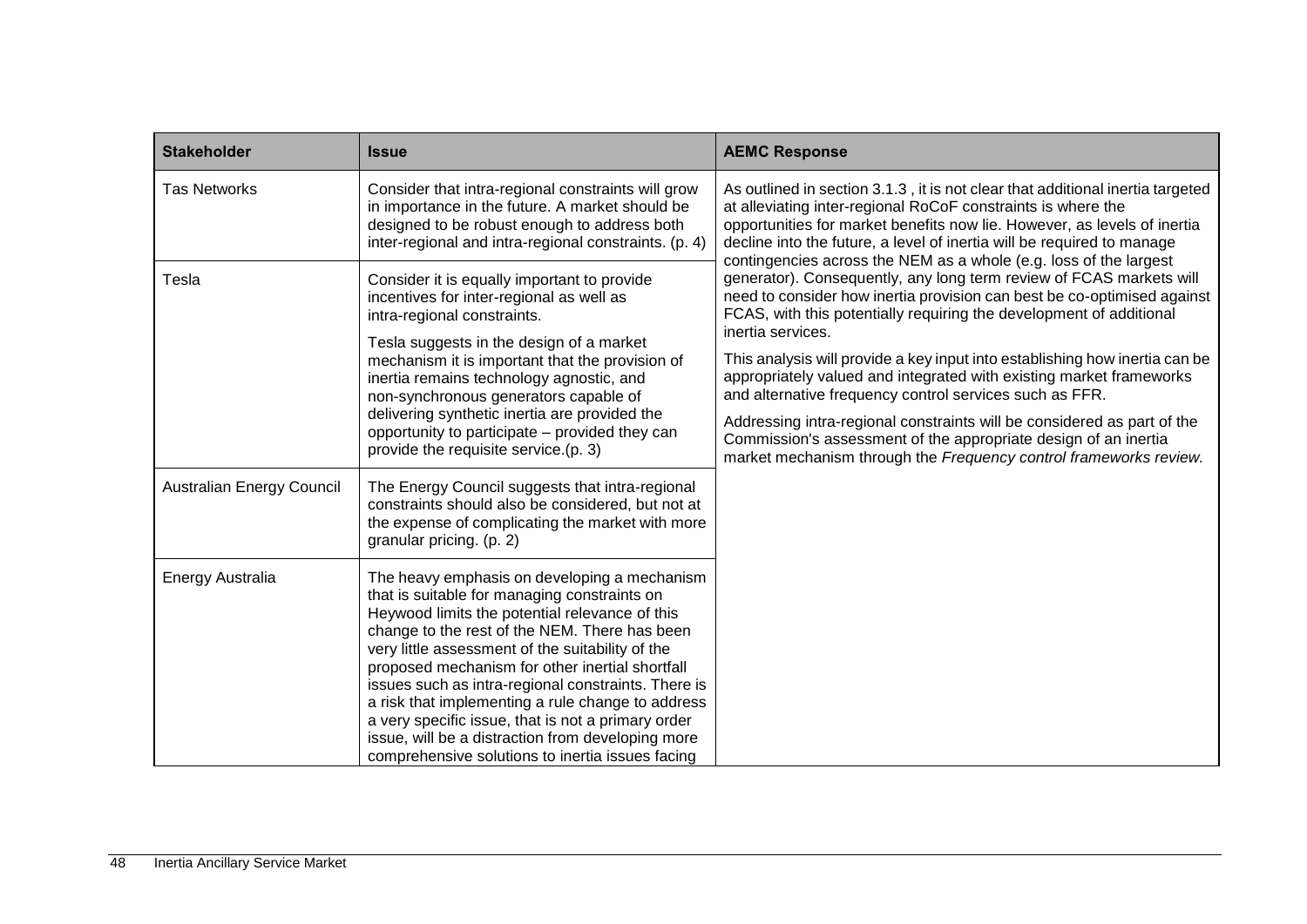| <b>Stakeholder</b>        | <b>Issue</b>                                                                                                                                                                                                                                                                                                                                                                                                                                                                                                                                                                                                                                                                                                                                                                                                                                                                                                                                                                                                                                                                                                                                                         | <b>AEMC Response</b>                                                                                                                                                                                                                                                                                                                                                                                                                                                                                                                                                                                                                                                                                                                                                                                                                                                                                                                                                                             |
|---------------------------|----------------------------------------------------------------------------------------------------------------------------------------------------------------------------------------------------------------------------------------------------------------------------------------------------------------------------------------------------------------------------------------------------------------------------------------------------------------------------------------------------------------------------------------------------------------------------------------------------------------------------------------------------------------------------------------------------------------------------------------------------------------------------------------------------------------------------------------------------------------------------------------------------------------------------------------------------------------------------------------------------------------------------------------------------------------------------------------------------------------------------------------------------------------------|--------------------------------------------------------------------------------------------------------------------------------------------------------------------------------------------------------------------------------------------------------------------------------------------------------------------------------------------------------------------------------------------------------------------------------------------------------------------------------------------------------------------------------------------------------------------------------------------------------------------------------------------------------------------------------------------------------------------------------------------------------------------------------------------------------------------------------------------------------------------------------------------------------------------------------------------------------------------------------------------------|
|                           | the NEM. $(p. 1)$                                                                                                                                                                                                                                                                                                                                                                                                                                                                                                                                                                                                                                                                                                                                                                                                                                                                                                                                                                                                                                                                                                                                                    |                                                                                                                                                                                                                                                                                                                                                                                                                                                                                                                                                                                                                                                                                                                                                                                                                                                                                                                                                                                                  |
| <b>TNSP participation</b> |                                                                                                                                                                                                                                                                                                                                                                                                                                                                                                                                                                                                                                                                                                                                                                                                                                                                                                                                                                                                                                                                                                                                                                      |                                                                                                                                                                                                                                                                                                                                                                                                                                                                                                                                                                                                                                                                                                                                                                                                                                                                                                                                                                                                  |
| <b>S&amp;C Electric</b>   | It is likely to be far more cost effective to allow<br>some degree of over-sizing to ensure that assets<br>are ready to meet regional requirements. TNSPs<br>will be restricted from earning an income from any<br>asset delivered to meet minimum and secure<br>operation levels of inertia, even if this might mean<br>the asset was delivered to the customer at a lower<br>cost. Since the minimum and secure levels of<br>inertia are required to meet islanding<br>requirements, when the region is not an island,<br>the assets are idle - this is an inefficient use of<br>system assets. Or the TNSP may fund a<br>synchronous condenser to meet other operational<br>requirements and may provide inertial support<br>using the same asset. The TNSP should be able<br>to earn additional revenue from providing inertia<br>and we are concerned that the proposed<br>mechanism to fund the new Inertia Ancillary<br>Service will negatively impact on TNSP revenue,<br>particularly that redistributed to end customers.<br>(p. 5)<br>S&C Electric consider that if TNSPs provide<br>service at least cost, they should be able to<br>participate. (p. 8) | The participation of regulated entities in competitive markets can often<br>raise concerns. These concerns can sometimes be addressed through<br>ring-fencing the part of the business providing the competitive service<br>from the regulated entity. However, in some cases the assets may<br>already be funded on a regulated basis for the provision of other<br>services.<br>When a TNSP invests in a synchronous condenser for system strength<br>or minimum inertia requirements, this cost is added to the business'<br>regulatory asset base. The return that the network business earns on<br>the asset base is recovered from customers. If a TNSP is also paid the<br>inertia spot price for providing inertia from the same asset then it is<br>essentially being paid twice.<br>TNSP participation will be explored further as part of the Commission's<br>assessment of the appropriate design of an inertia market mechanism<br>through the Frequency control frameworks review. |
| <b>Meridian Energy</b>    | While there are always concerns with involving<br>regulated businesses in competitive markets, the<br>most important test is will their involvement<br>improve customer outcomes. The market does                                                                                                                                                                                                                                                                                                                                                                                                                                                                                                                                                                                                                                                                                                                                                                                                                                                                                                                                                                    |                                                                                                                                                                                                                                                                                                                                                                                                                                                                                                                                                                                                                                                                                                                                                                                                                                                                                                                                                                                                  |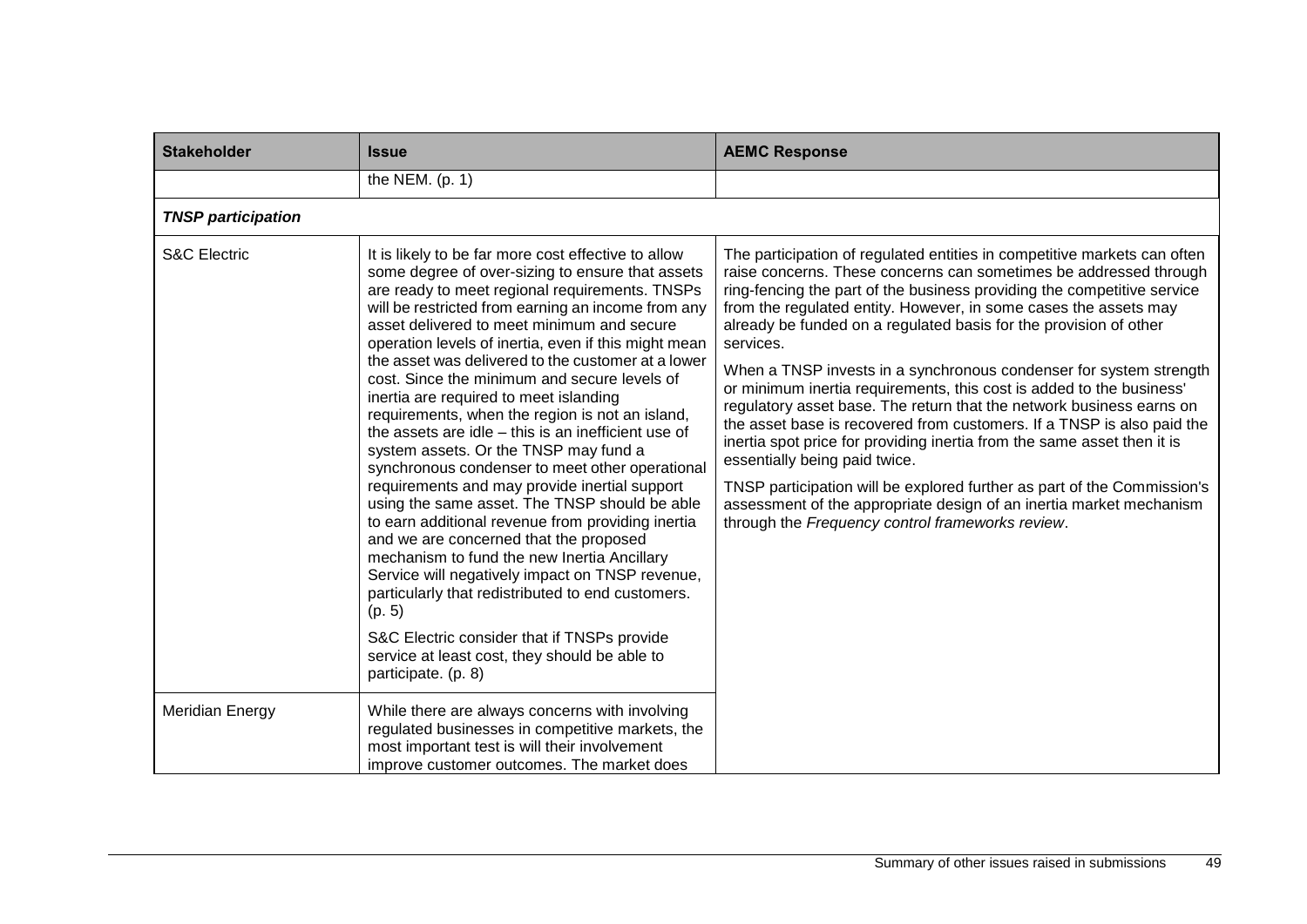| <b>Stakeholder</b>                 | <b>Issue</b>                                                                                                                                                                                                                                                                                                                                                                                                                                                                                                                                                                                                                        | <b>AEMC Response</b>                                                                                                                                                                                                   |
|------------------------------------|-------------------------------------------------------------------------------------------------------------------------------------------------------------------------------------------------------------------------------------------------------------------------------------------------------------------------------------------------------------------------------------------------------------------------------------------------------------------------------------------------------------------------------------------------------------------------------------------------------------------------------------|------------------------------------------------------------------------------------------------------------------------------------------------------------------------------------------------------------------------|
|                                    | not exist to ensure that all market participants can<br>participate but rather to deliver outcomes<br>consistent with the NEO. Failure to enable TNSP<br>participation has the potential to preclude<br>optimum solutions being provided at least cost (p.<br>2)                                                                                                                                                                                                                                                                                                                                                                    |                                                                                                                                                                                                                        |
| Origin Energy                      | The AEMC should explore regulations that will<br>prevent the TNSP from receiving additional inertia<br>revenue streams from assets that are under the<br>RAB. Any additional inertia provided by the TNSP<br>will have market impacts, whether on the inertia<br>price or the energy price between two regions.<br>This results in market distortion and increased<br>costs on consumers who would be doubly<br>subsiding inertia within their region. Origin<br>support TNSP participation in an inertia market<br>only if assets used to provide the service are<br>funded independently of the regulated asset<br>base. $(p. 2)$ |                                                                                                                                                                                                                        |
| <b>Energy Australia</b>            | Energy Australia do not support the participation<br>of TNSPs in an inertia market. (p. 3)                                                                                                                                                                                                                                                                                                                                                                                                                                                                                                                                          |                                                                                                                                                                                                                        |
| <b>Co-optimisation of services</b> |                                                                                                                                                                                                                                                                                                                                                                                                                                                                                                                                                                                                                                     |                                                                                                                                                                                                                        |
| Origin Energy                      | Origin suggests that the early stages of the inertia<br>market be open only to inertia providers, and that<br>AEMO investigate the interchangeability of FFR<br>and inertia within this market. (p. 2)                                                                                                                                                                                                                                                                                                                                                                                                                              | The Frequency control frameworks review is considering how best to<br>integrate faster frequency response (FFR) services offered by new<br>technologies into the ongoing response to frequency control.                |
| <b>Clean Energy Council</b>        | The CEC are concerned that the AEMC's<br>consultation paper implies that FFR could not be<br>a substitute for providing inertia for market                                                                                                                                                                                                                                                                                                                                                                                                                                                                                          | The final determination outlines that the Frequency control frameworks<br>review intends to consider how best to integrate FFR services offered<br>by new technologies into the ongoing response to frequency control. |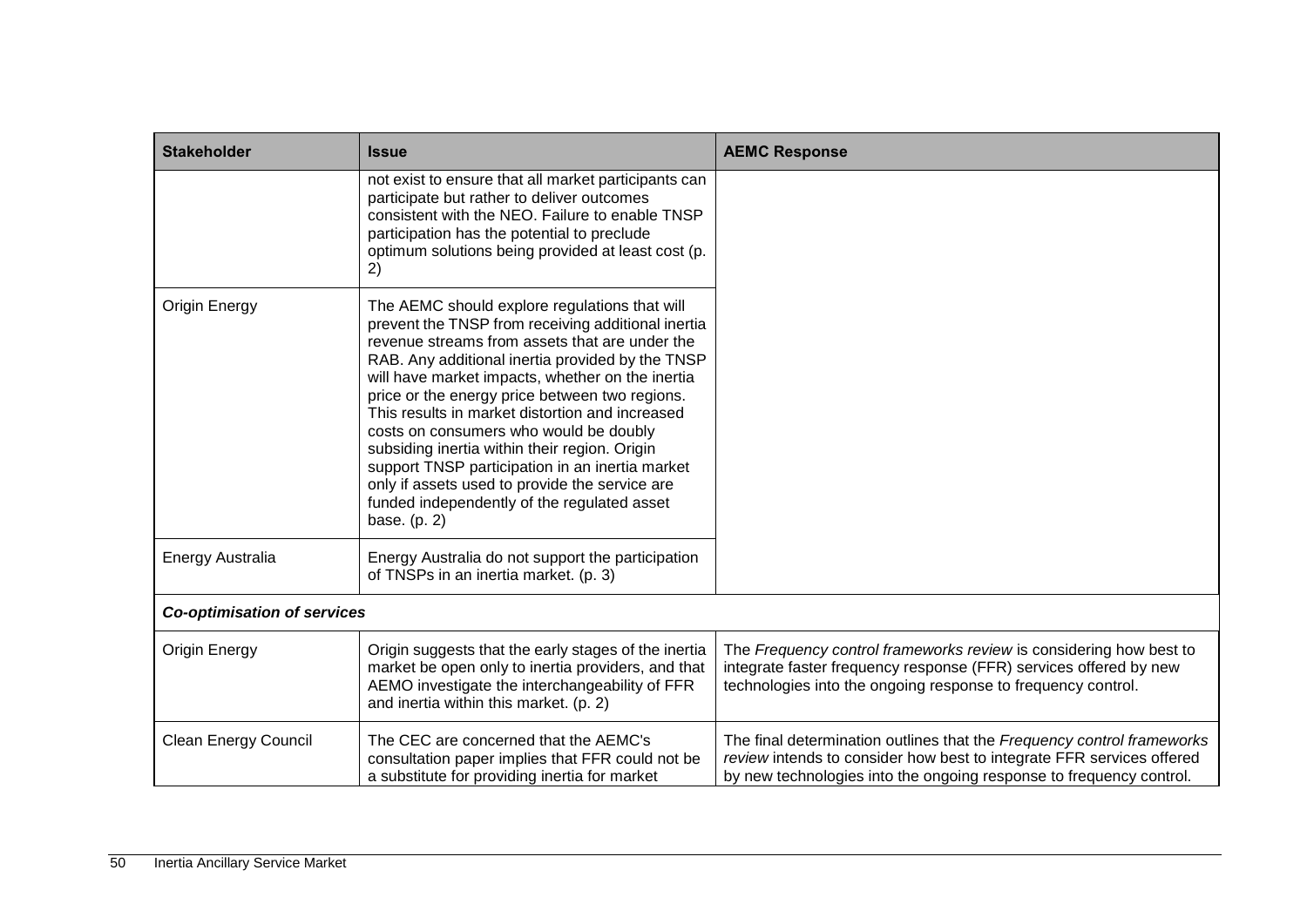| <b>Stakeholder</b>          | <b>Issue</b>                                                                                                                                                                                                                                                                                                                                                     | <b>AEMC Response</b>                                                                                                                                                                                                                                                                                                                                                                                                                                           |
|-----------------------------|------------------------------------------------------------------------------------------------------------------------------------------------------------------------------------------------------------------------------------------------------------------------------------------------------------------------------------------------------------------|----------------------------------------------------------------------------------------------------------------------------------------------------------------------------------------------------------------------------------------------------------------------------------------------------------------------------------------------------------------------------------------------------------------------------------------------------------------|
|                             | benefits and that this is inconsistent with other<br>rule changes. (p. 3)                                                                                                                                                                                                                                                                                        | The potential to substitute FFR and inertia for market benefit has the<br>potential to exist.                                                                                                                                                                                                                                                                                                                                                                  |
| <b>ENGIE</b>                | ENGIE is of the view that the binary nature of<br>inertia provision (it is provided when a<br>synchronous machine is on-line, and is not<br>related to the units power output) makes<br>co-optimisation with energy in the 5 minute NEM<br>impracticable. (p. 3)                                                                                                 | Any long term review of FCAS markets will need to consider how inertia<br>provision can best be co-optimised against FCAS. However, this is<br>likely to present technical complexities given that inertia is effectively<br>provided on a binary basis with an entire generating unit's inertia either<br>online or offline. Further, the speed at which inertia can be brought<br>online reflects the start and synchronisation time of the generating unit. |
| Tesla                       | Co-optimising inertial services with energy and<br>system security services will be the most efficient<br>market approach to incentivise inertia services in<br>the NEM. This will both maximise the run time of<br>existing synchronous generators as well as take<br>advantage of new technologies such as battery<br>storage, and renewable generation. (p.4) | This issue will be considered as part of the Commission's assessment<br>of the appropriate design of an inertia market mechanism through the<br>Frequency control frameworks review.                                                                                                                                                                                                                                                                           |
| <b>Other issues raised</b>  |                                                                                                                                                                                                                                                                                                                                                                  |                                                                                                                                                                                                                                                                                                                                                                                                                                                                |
| <b>Clean Energy Council</b> | The CEC consider that it is unacceptable that<br>generating units with unknown RoCoF withstand<br>capability might contribute to inertia levels to<br>support a secure power system (p. 6)                                                                                                                                                                       | The Commission agrees that the RoCoF withstand capability of many<br>older generating units is the NEM is largely unknown. This will be an<br>important consideration in the appropriate design of an inertia market<br>mechanism.                                                                                                                                                                                                                             |
| <b>Clean Energy Council</b> | The CEC raise concerns that AEMO is not<br>allowed to plan for non-credible contingencies<br>under the rules, therefore using RoCoF<br>constraints is outside the rules planning<br>framework (p. 3)                                                                                                                                                             | The rules do not prevent AEMO from planning for all non-credible<br>contingency events. One of AEMO's key duties, maintaining power<br>system security, relates to credible contingency events and protected<br>events, which are a type of non-credible contingency event (NER cl<br>4.3.1(a), 4.2.3(f).                                                                                                                                                      |
| <b>Clean Energy Council</b> | The CEC raise concerns that the proposed<br>market mechanism risks designing a market with<br>a technology specific criteria such as inertia                                                                                                                                                                                                                     | The Commission consider that the appropriate design of an inertia<br>market mechanism will be required to be consistent with its principle of<br>technological neutrality. An important consideration in the Frequency                                                                                                                                                                                                                                         |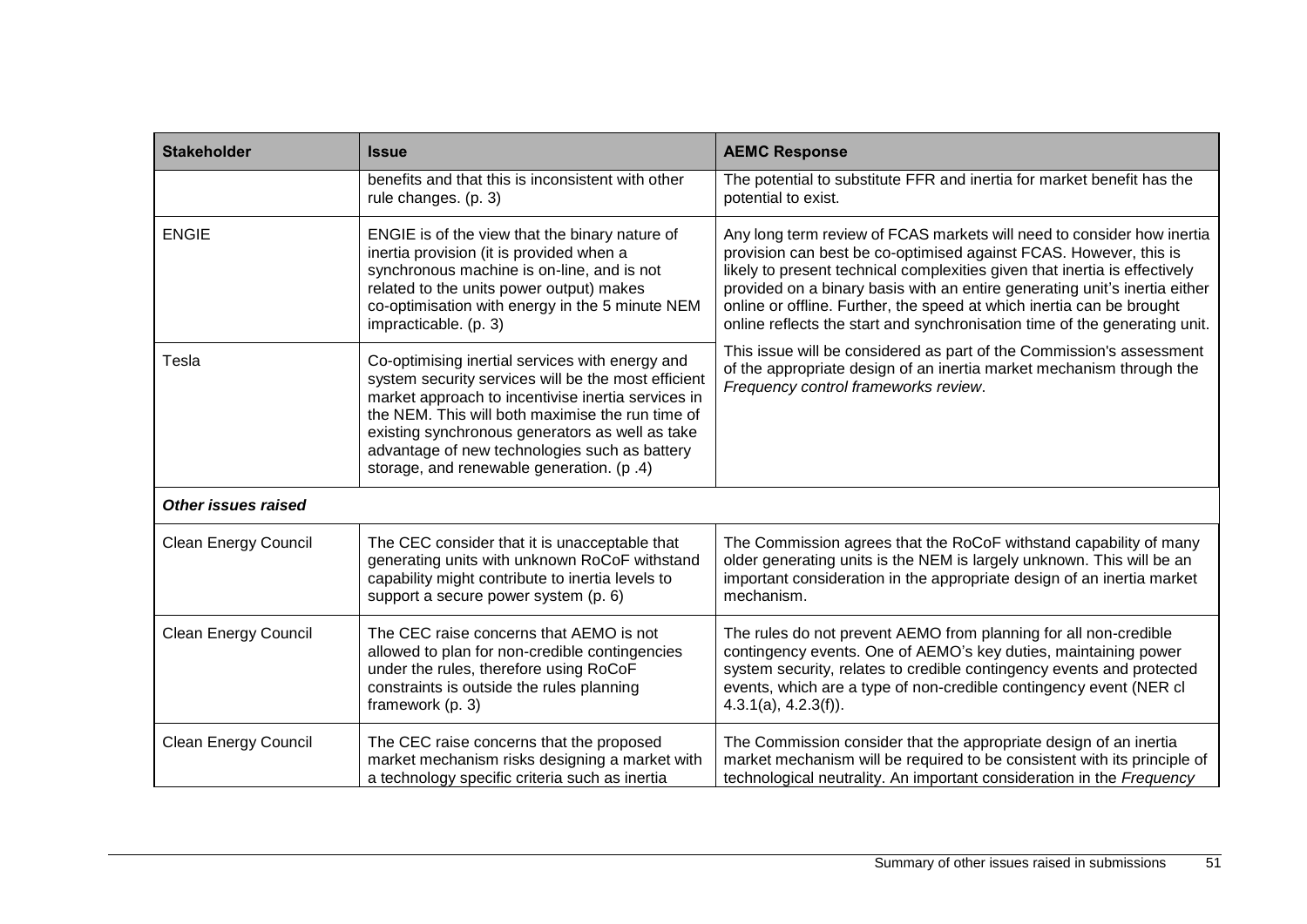| <b>Stakeholder</b>  | <b>Issue</b>                                                                                                                                                                                                                                                                                                                                                                                                                                                                                                                                         | <b>AEMC Response</b>                                                                                                                                                                                                      |
|---------------------|------------------------------------------------------------------------------------------------------------------------------------------------------------------------------------------------------------------------------------------------------------------------------------------------------------------------------------------------------------------------------------------------------------------------------------------------------------------------------------------------------------------------------------------------------|---------------------------------------------------------------------------------------------------------------------------------------------------------------------------------------------------------------------------|
|                     | excludes other technologies from providing the<br>service. (p. 2)                                                                                                                                                                                                                                                                                                                                                                                                                                                                                    | control frameworks review will be the effective co-optimisation of the<br>provision of inertia with other frequency control services.                                                                                     |
| <b>PIAC</b>         | PIAC highlight the potential for market power<br>issues to arise if there is a small concentration of<br>inertia providers in a region which could raise<br>price beyond the value to consumers. (p. 1)                                                                                                                                                                                                                                                                                                                                              | The Commission acknowledges this as a potential issue and intends to<br>explore it further in its assessment of the appropriate design of an inertia<br>market mechanism through the Frequency control frameworks review. |
| Energy Australia    | The use of the shadow price, where inertia is<br>valued based on the size of the price separation<br>when there is an interconnector constraint, could<br>have distortionary impacts on the energy market.<br>The inertia payments could incentivise generators<br>in the higher priced regions to inflate their energy<br>bids to increase the price separation difference,<br>and therefore their inertia payment. Given this<br>possibility, EnergyAustralia does not support the<br>value of inertia being linked to the energy price.<br>(p. 2) |                                                                                                                                                                                                                           |
| <b>Tas Networks</b> | The treatment of synchronous generators<br>dispatched in energy market requires further<br>consideration particularly, the justification of a<br>separate payment for providers who provide<br>inertia by being online anyway. (p. 3)                                                                                                                                                                                                                                                                                                                | The Commission acknowledges that this issue should be explored<br>further.                                                                                                                                                |
| Energy Australia    | Energy Australia considers the proposed design<br>will not incentivise provision of inertia services<br>due to the poor link between behaviour and<br>payment. If generators respond to the<br>pre-dispatch price signal there may be sufficient<br>inertia in the market to alleviate the constraint. If<br>the constraint does not bind, generators will not<br>receive any payments for inertia service                                                                                                                                           | The Commission considers that the use of appropriate constraints<br>should be explored further. This will be an important aspect of the<br>appropriate design of an inertia market mechanism.                             |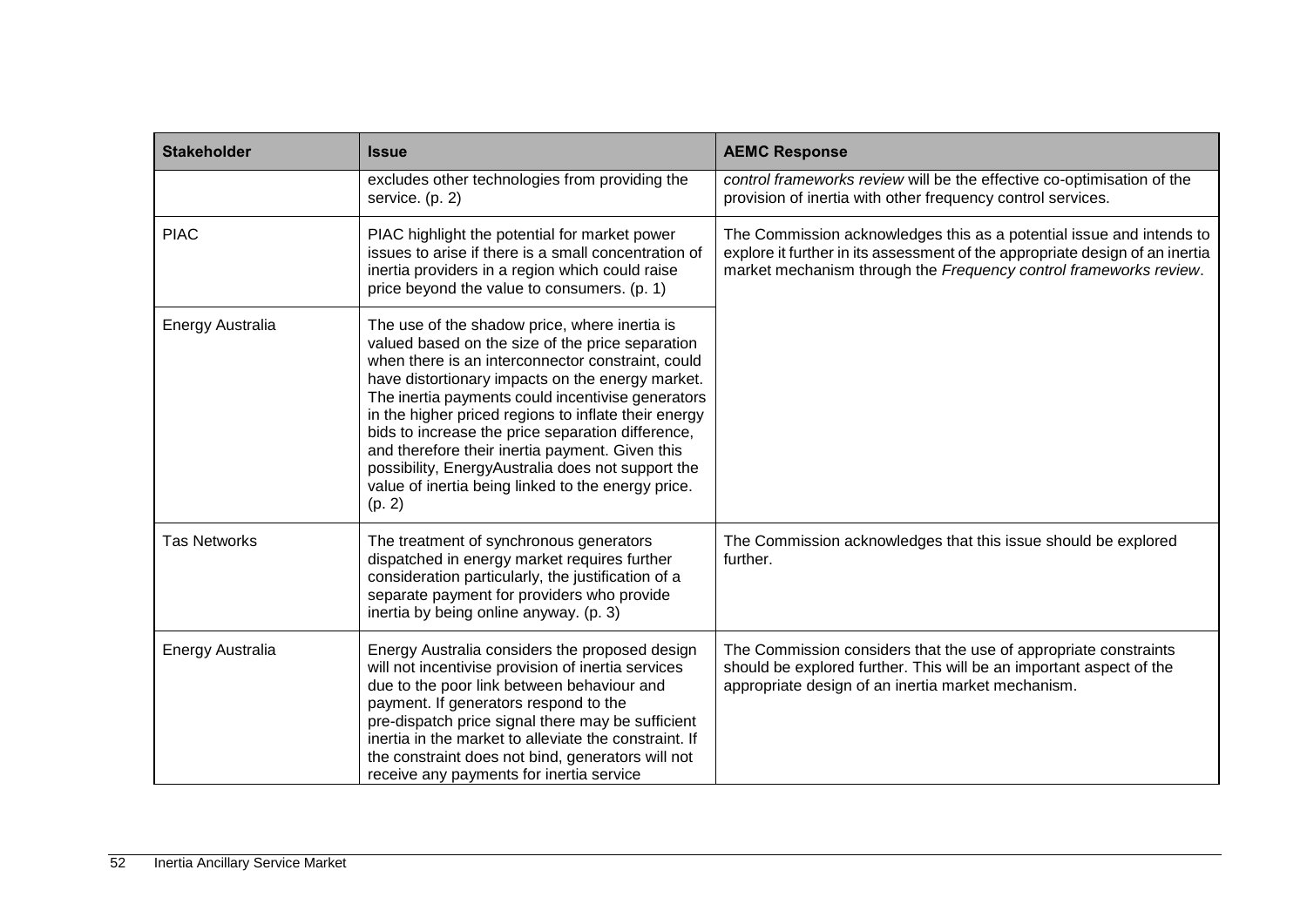| <b>Stakeholder</b>        | <b>Issue</b>                                                                                                                                                                                                                                                                                                                                                                                                                                                                                                      | <b>AEMC Response</b>                                                                                                                                                                                                                                                                                                                                            |
|---------------------------|-------------------------------------------------------------------------------------------------------------------------------------------------------------------------------------------------------------------------------------------------------------------------------------------------------------------------------------------------------------------------------------------------------------------------------------------------------------------------------------------------------------------|-----------------------------------------------------------------------------------------------------------------------------------------------------------------------------------------------------------------------------------------------------------------------------------------------------------------------------------------------------------------|
|                           | provision, only for energy. If these generators bid<br>below their marginal energy cost, on the<br>assumption that they would receive some inertia<br>payment to cover costs, they will be dispatching at<br>a loss. This will disincentive provision of inertia<br>services. (p. 2)                                                                                                                                                                                                                              |                                                                                                                                                                                                                                                                                                                                                                 |
| <b>Reach Solar Energy</b> | Considers system inertia is important and will be<br>provided by synchronous generation in the<br>near-term, but will be increasingly provided by<br>even faster acting asynchronous inverter<br>technologies and/or aggregated consumer<br>generation, controlled load shedding, installation<br>of frequency control on Murraylink, and energy<br>storage. Reach Solar considers the proposed<br>market mechanism is biased to generation and<br>suggests consumer-led offerings should feature<br>more. (p. 3) | The Commission consider that the appropriate design of an inertia<br>market mechanism will be required to be consistent with its principle of<br>technological neutrality. An important consideration in the Frequency<br>control frameworks review will be the effective co-optimisation of the<br>provision of inertia with other frequency control services. |
| Origin Energy             | Inertia providers need a clear price signal to make<br>commitment decisions and Origin suggests that<br>the best way to provide this clarity is through a<br>separate inertia price for each region. Origin<br>envisage that this would be similar to the way an<br>energy or FCAS price is displayed, with<br>pre-dispatch and ST-PASA showing prices up to<br>7 days. Sensitivities could also be included that<br>would capture the inertia price if additional units<br>were to be committed. (p. 1)          | The Commission acknowledges that clear market signals are required<br>to encourage efficient investment; this principle will be applied in the<br>assessment of the appropriate design of an inertia market mechanism.                                                                                                                                          |
| <b>S&amp;C Electric</b>   | The new market for inertia services only favours<br>incumbent large synchronous generators and is<br>therefore undesirable. It also does not facilitate<br>the development of a service that will deliver                                                                                                                                                                                                                                                                                                         | The Commission consider that the appropriate design of an inertia<br>market mechanism will be required to be consistent with its principle of<br>technological neutrality. An important consideration in the Frequency<br>control frameworks review will be the effective co-optimisation of the                                                                |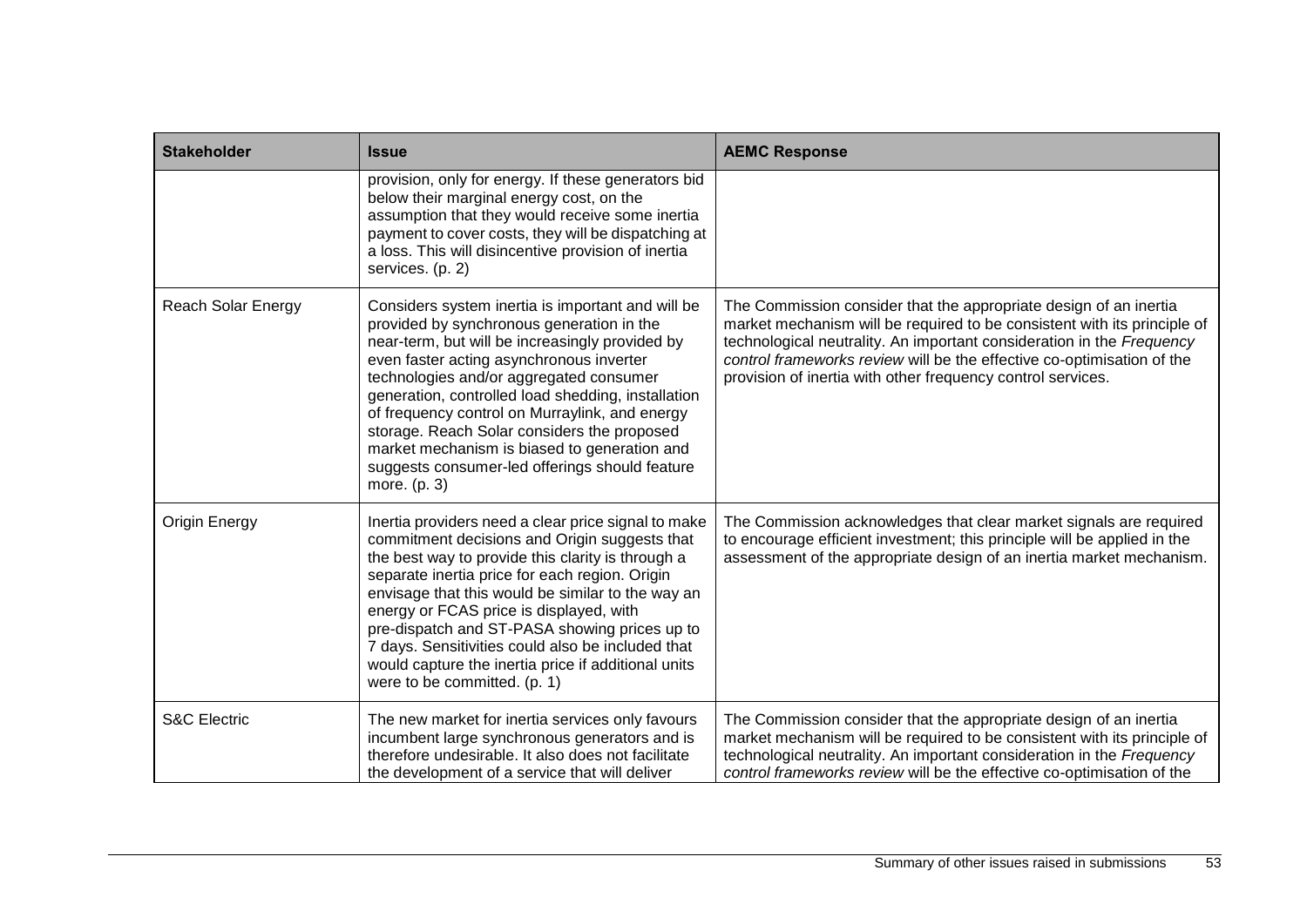| <b>Stakeholder</b> | Issue                                                                                                                                                                                                                                                                                                                                                                                                                                                     | <b>AEMC Response</b>                                                                                                                                                                    |
|--------------------|-----------------------------------------------------------------------------------------------------------------------------------------------------------------------------------------------------------------------------------------------------------------------------------------------------------------------------------------------------------------------------------------------------------------------------------------------------------|-----------------------------------------------------------------------------------------------------------------------------------------------------------------------------------------|
|                    | inertia via power electronics, which will be needed<br>as synchronous generation leaves the system.<br>Clarity is needed as soon as possible on what<br>level of inertia can be provided by what type of<br>asset. $(p. 2)$                                                                                                                                                                                                                               | provision of inertia with other frequency control services.                                                                                                                             |
| TransGrid          | The design of an effective market for ancillary<br>services is complex, and TransGrid considers it<br>should be considered within the context of a<br>whole-of-NEM market review. The current focus<br>should be on sharing existing inertia and system<br>strength services throughout the NEM, and on<br>ensuring that TNSPs have efficient incentives to<br>meet the obligations placed on them. (p. 3)                                                | The Frequency control frameworks review will consider this issue<br>further.                                                                                                            |
| TransGrid          | In the straw man market mechanism, TransGrid<br>notes it may not be appropriate to use NEM<br>regional boundaries within which inertia may be<br>required. A key issue is whether a credible<br>contingency (or protected event style<br>contingency) could create an inertia shortfall on<br>the other side of a regional boundary where there<br>is insufficient interconnection between regions, or<br>insufficient resilience within a region. (p. 2) | The Commission intends to consider this issue as part of its assessment<br>of the appropriate design of an inertia market mechanism through the<br>Frequency control frameworks review. |